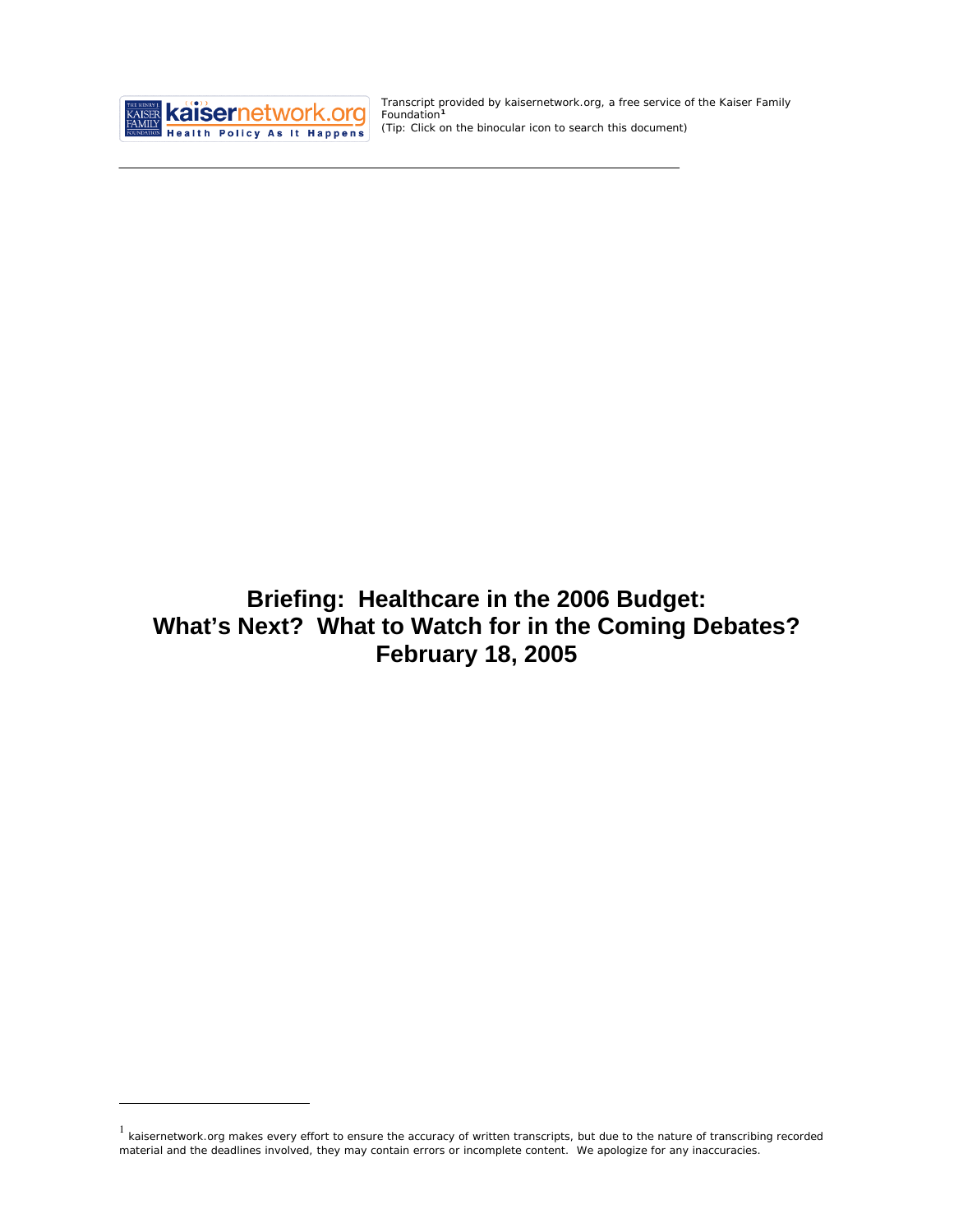#### [START RECORDING]

**ED HOWARD:** . . .relationship between healthcare and the new budget. On behalf of our new chairman, Ray—What's his name? Jay Rockefeller! Ray Jockefeller [laughter]!—and our vice-chairman Bill Frist and the rest of the board. Healthcare may not be being described these weeks as a crisis like some other topics, but you can count the state components of programs like Medicaid and the tax expenditures that are linked to healthcare. We're talking about a trillion dollars or so, and as Everett Dirkson might have said today, "a trillion here and a trillion there, and pretty soon, you're talking about real money." So our goal today is to allow you to kind of step back, get some perspective on the healthcare budget issues large and small, and with the help of some of the most insightful observers around, write that second round of stories that you're planning.

Our partner today is the Robert Wood Johnson Foundation, the largest philanthropy in the country with an interest in health and healthcare, devoted exclusively to it, as a matter of fact. We're happy to have Stuart Schear, the Senior Communications Officer at RWJ with us this morning. He's no stranger to Washington, either, I might add. Stuart, if you'd like to say a few words?

**STUART SCHEAR:** Good morning, everyone, and thanks to Ed and The Alliance and all the speakers for participating in

**2**

<sup>&</sup>lt;sup>1</sup> kaisernetwork.org makes every effort to ensure the accuracy of written transcripts, but due to the nature of transcribing recorded material and the deadlines involved, they may contain errors or incomplete content. We apologize for any inaccuracies.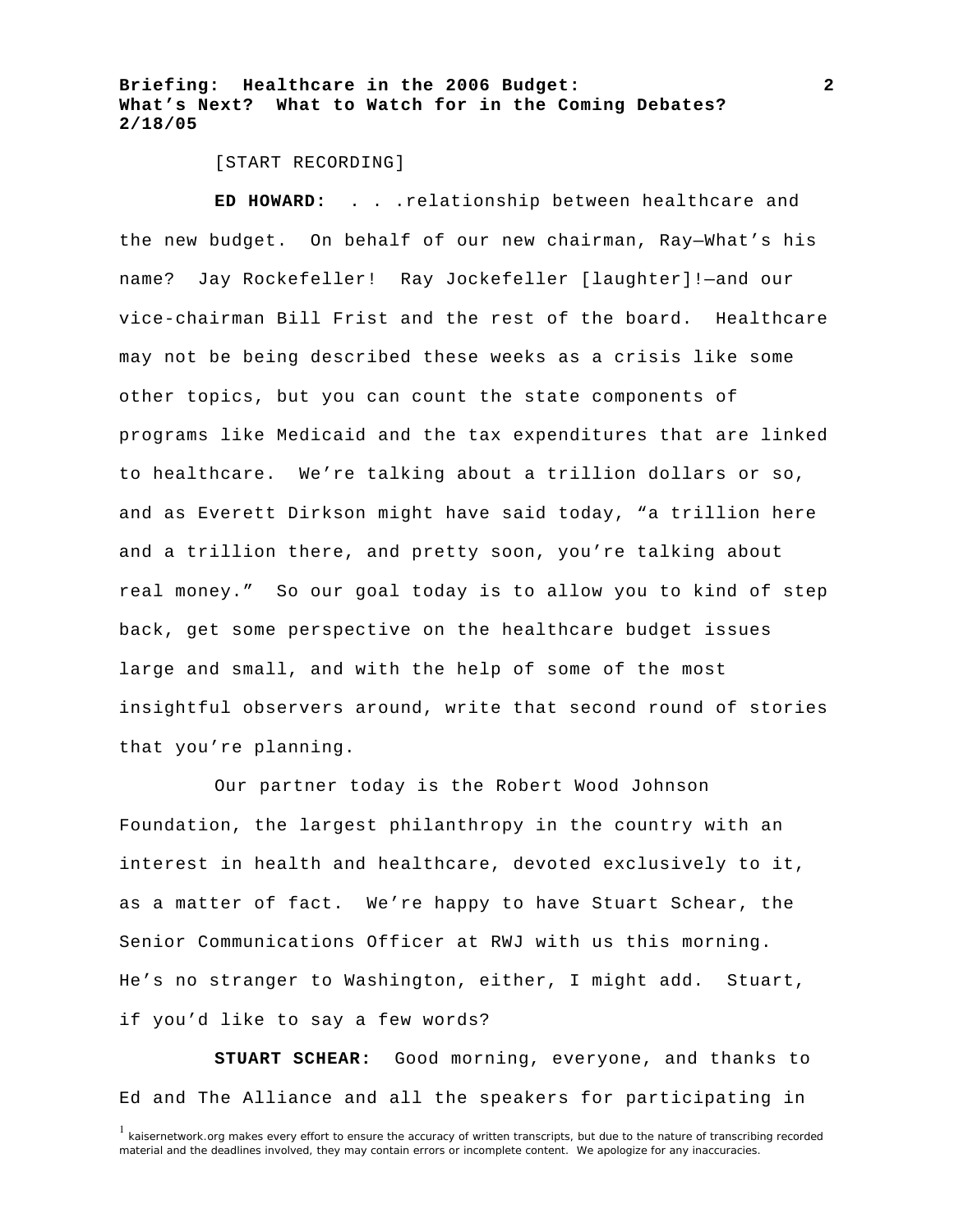today's discussion. I just want to say a few words about the Robert Wood Johnson Foundation. For the record, we're the largest healthcare philanthropy that's dedicated to improving health and healthcare in the United States. There is another foundation in Seattle, the Gates Foundation is a little bit larger than we are, and of course, they have a tremendous interest in global health issues. The Robert Wood Johnson Foundation is located in Princeton, New Jersey. Our assets are roughly \$8.5 billion. We spend about \$450 million a year on a wide variety of projects to improve health and healthcare in America. Some of the key issues that we are concerned about, are of course, involved in the discussion today, healthcare coverage for all Americans, quality of healthcare, improvement for quality of chronic illness, issues related to combatting obesity and the ill effects of substance abuse and alcohol, and of course, tobacco use. Part of our grant making is focused on working with journalists and supporting journalists. There are a lot of things that we think are important to a healthy policy debate in a democratic society, and one is excellent journalism. For that reason we sponsor six briefings a year with the Alliance for Health Reform as well as its online resource guide for healthcare reporters. It also provides support for the health programming on National Public Radio, as well as local public radio stations through the Sound Partners Project, a number of special programs on PBS, and we'll soon be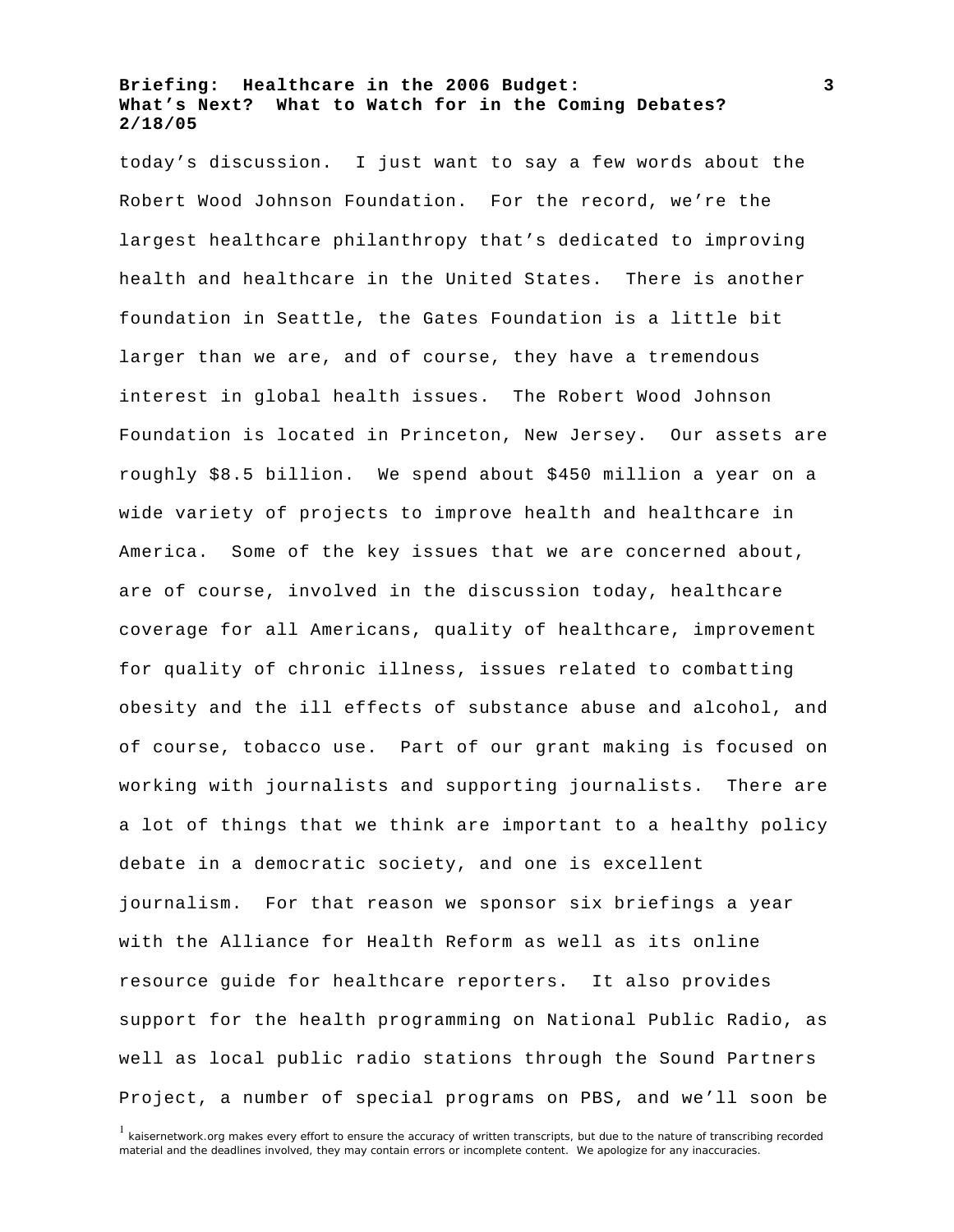announcing a new news partnership as well. We also have just begun to support the National Association of Healthcare Journalists in a number of different ways, and we're delighted to be doing so. As I noted, we really do believe that a strong analysis by journalists of the current healthcare debate is extremely important to a healthy healthcare discussion. We thank you for the work you do and we're happy to be supportive of it. Thank you.

**ED HOWARD:** Thank you. Thanks very much Stuart. And by the way, Stuart is sort of the world's foremost authority on Cover the Uninsured Week, which is coming up in May this year, and if you have questions about that as it goes in its many manifestations, I'm sure he'd be delighted to help address them. We have, as Stuart noted, some really great folks to help us with this discussion. A couple of logistical notes before we do that—there will be a webcast of this event available at kaisernetwork.org as of the close of business today, and a transcript probably by Tuesday or Wednesday of next week, both on their website and ours at allhealth.org. I'm going to do very brief presentations by our speakers, leaving you the maximum time for questions and answers. I'm going to introduce the whole panel at once to get rid of any discontinuity that might otherwise occur and I apologize to the speakers for not doing them justice. There's a lot more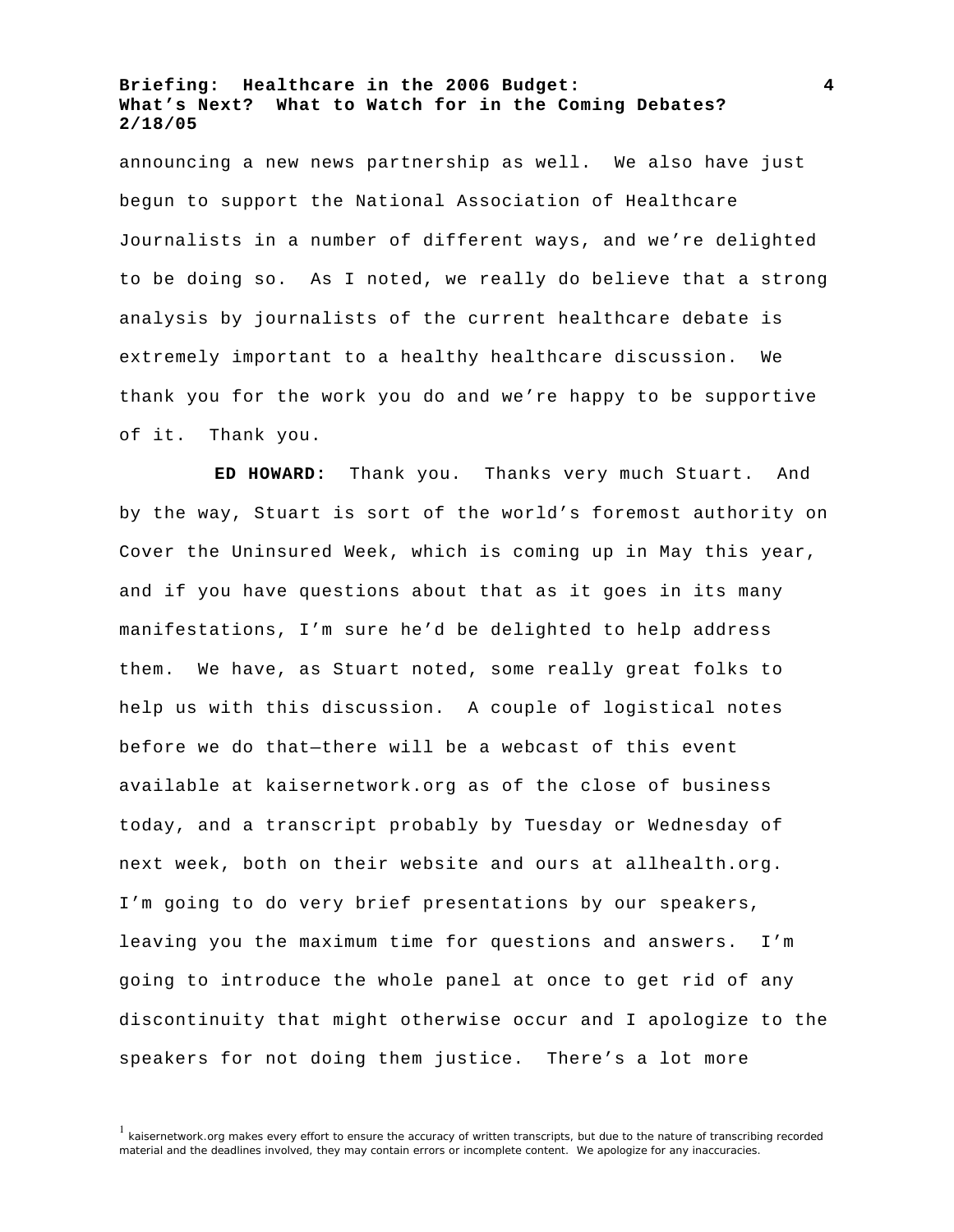information about their backgrounds in their packets that you can use for contact information. So, let's get at it.

John McManus, who is either on my far right or your far left, depending on how you look at it, is the former Staff Director of the Ways and Means Health sub-committee, where was the key health advisor to the committee chair, Nancy Johnson and the Ways and Means Committee Chairman, Bill Thomas. His responsibilities in that capacity included, among other things, the Medicare Modernization Act, which some of you have chronicled in its implementation and its legislative journey to enactment. He also had a big role in the Trade Act tax credits that were groundbreaking in their bipartisan support for a new way of financing health insurance for a number of folks. He's now CEO of the McManus Group, which is a policy and political advice-giving firm, for healthcare and tax clients. John, thanks for coming.

Cindy Mann is a research professor at Georgetown. She's one of the top experts on Medicaid and S-Chip in the country. For a couple years at the end of the Clinton Administration, she had responsibility at what is now CMS for the Children's Health Insurance Program and the family and kids aspects of the Medicaid program as well. Before that she headed the center and Budget and policies priorities health policy.

<sup>&</sup>lt;sup>1</sup> kaisernetwork.org makes every effort to ensure the accuracy of written transcripts, but due to the nature of transcribing recorded material and the deadlines involved, they may contain errors or incomplete content. We apologize for any inaccuracies.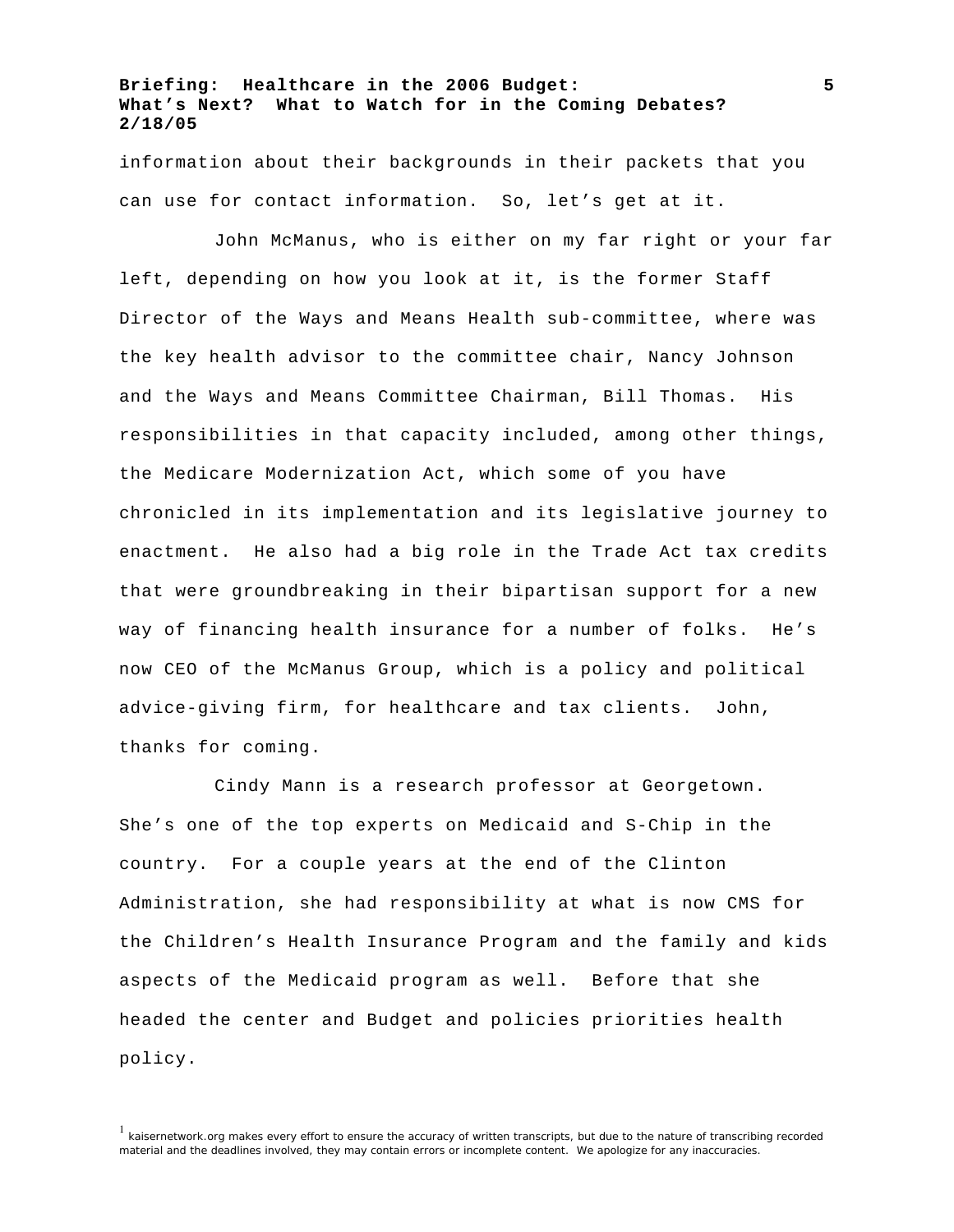Gail Wolensky, one of the country's most respected health policy analysts. Both sides of the aisle ask her for her advice, and she's been very generous in giving it. She's a former advisor to the first President Bush. In his administration she ran the Medicare and Medicaid programs. She's now a Senior Fellow at Project Hope. Yesterday she was a featured witness at the House Budget Committee's examination of Healthcare and the '06 Budget, so she'll share some of that insight with us today.

Ray Schuppach is in his second decade as the Executive Director of the National Governor's Association. He's well known around this town as a thoughtful and balanced policy person. Probably less well known is that like Gail, he holds a Ph.D. in Economics. He spent seven years at CBO, including a stint as Deputy Director, so he is no stranger to both ends of this debate, either.

So, I can't imagine a better mix of insights and views and experiences, and we'll start with John. Then we'll get to your questions. John?

**JOHN McMANUS:** Good morning, and thank you for having me here. I've tried to stay under the radar screen since my departure from the Hill, so I haven't seen a lot of you guys recently. As you may know, I was forced out of that job after not seeing my family or wife for more than a year, with 12 to 18-hour days and then my wife gave birth to my second child

<sup>&</sup>lt;sup>1</sup> kaisernetwork.org makes every effort to ensure the accuracy of written transcripts, but due to the nature of transcribing recorded material and the deadlines involved, they may contain errors or incomplete content. We apologize for any inaccuracies.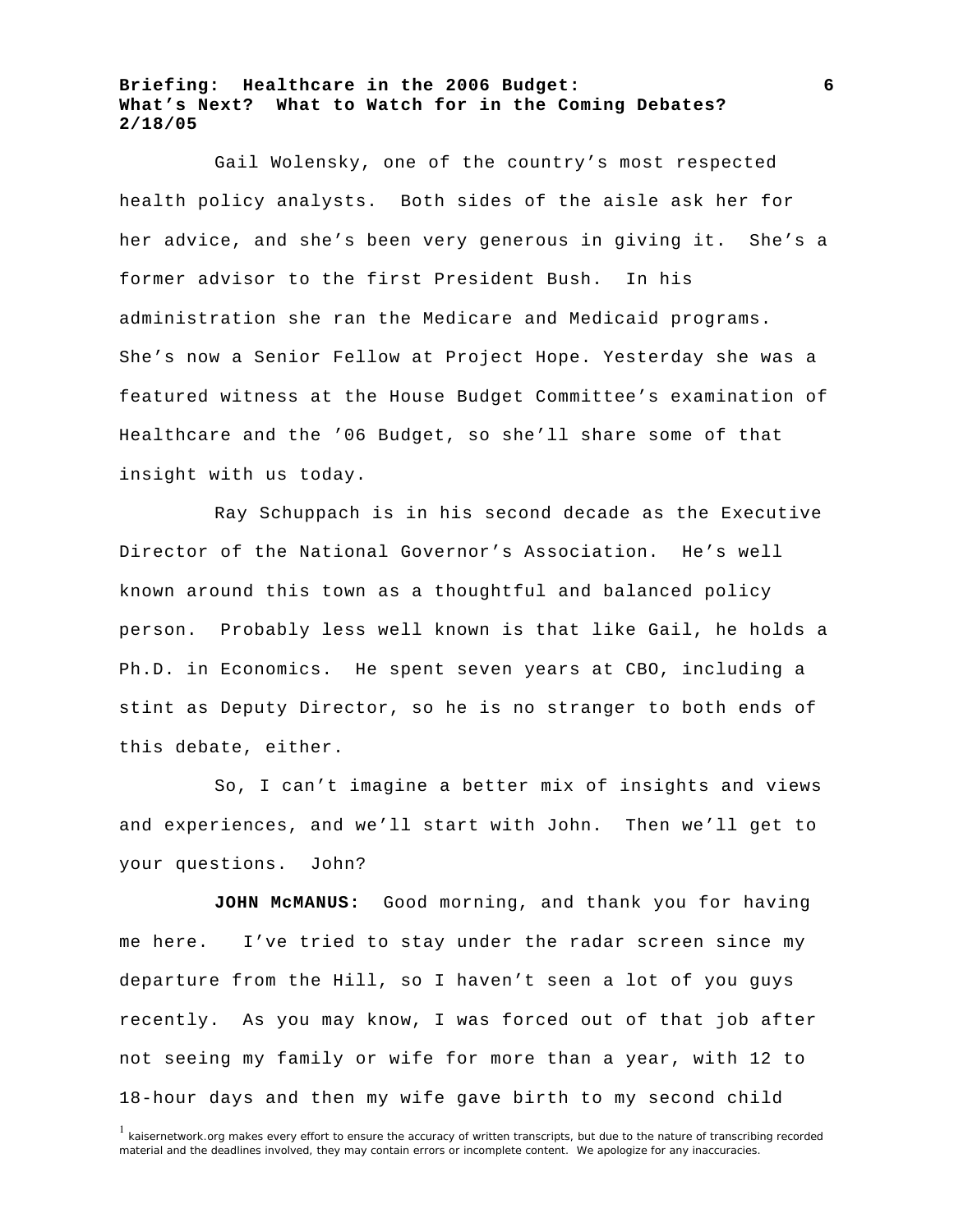while the Senate was voting on the [inaudible] and I wasn't sure I was sure. I was getting frantic e-mails from my colleagues saying they weren't sure it was going to make it, so of course I'm in the delivery room with C-SPAN on, to see if my baby would make it. Of course, we did, and I'm able to survive my first year in business in the private sector. But just on that note, [inaudible] just on my own personal observations as a personal staffer, not on behalf of any clients or anyone else.

I think when you look at the healthcare budget this year, there's two big themes that I would note, and the context is, Number One, the Bush Administration and the Republican leadership want to successfully implement the Medicare legislation that passed a year and a half a go. I think they rightfully realize that will define the Bush legacy on healthcare, and so, when we saw the President's budget, there wasn't a whole lot on Medicare. I think that's because they're focused, appropriately, on making sure that the major reforms and the new benefits and improvements to Medicare can be successfully implemented without any problems.

Secondly is the realization that we have significant budget deficits, and healthcare is part of that. I think in that context, we can see what's being proposed and how Congress is receiving it.

**7**

<sup>&</sup>lt;sup>1</sup> kaisernetwork.org makes every effort to ensure the accuracy of written transcripts, but due to the nature of transcribing recorded material and the deadlines involved, they may contain errors or incomplete content. We apologize for any inaccuracies.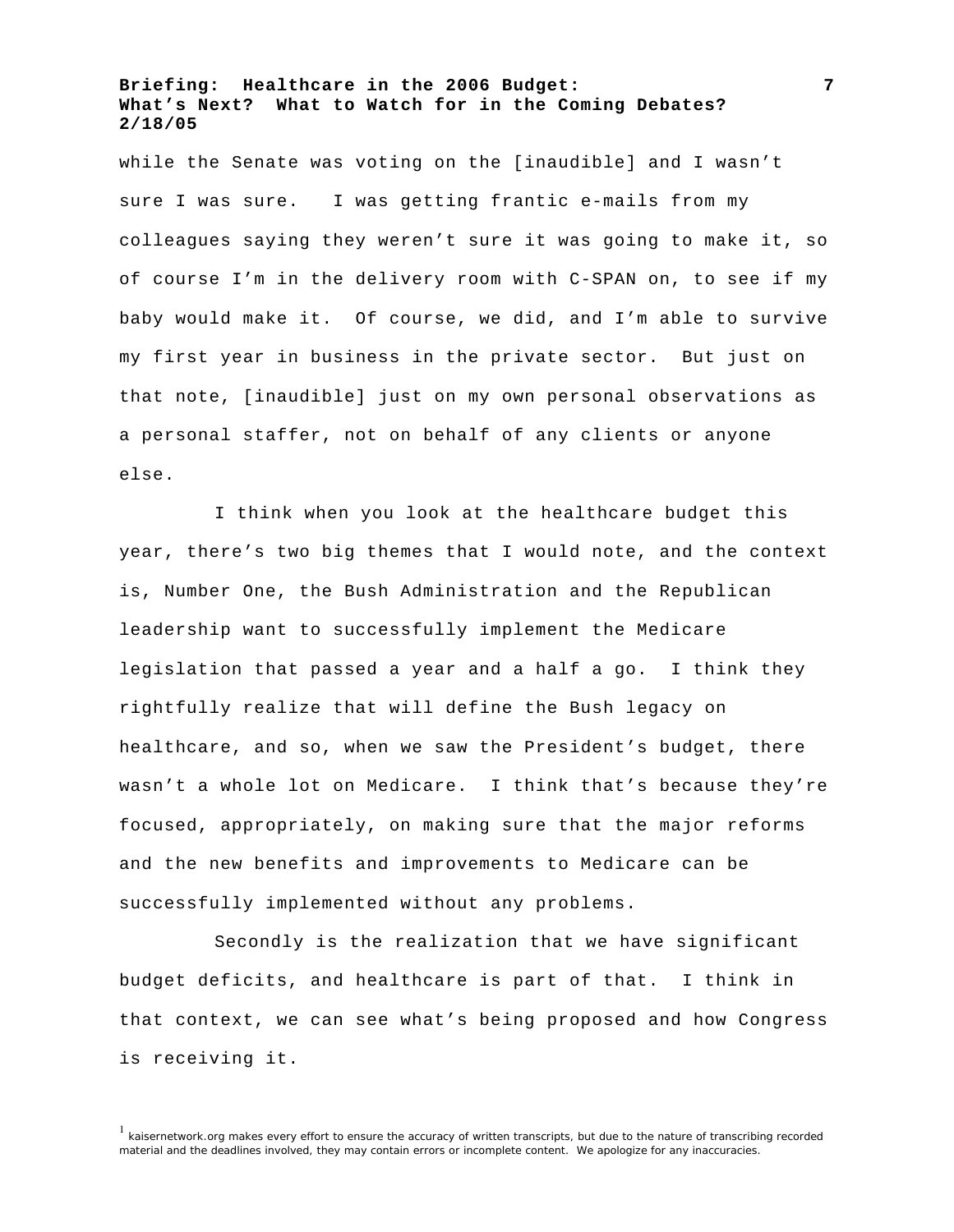I guess there was a big news last week when we saw the new budget window—It wasn't any shock to those of us who actually follow these things—when you take two empty years away when you don't have a drug benefit, '04 and '05, and add the two expensive years, you would have a much different score. I think what some people forget is that last year's discussion about the budget estimates were completely focused on CBO's estimate, that 395, verus CMS at 535. What we didn't focus on was the '04 estimate, and so when we had this year's estimates come out, we didn't just get hit by the two empty years and two large years, we also had a two-year change, not just a one-year change. I think that if we look at the CMS estimate last year, it actually would have been 600, so you'd have a 500 to 600 to 700, rather than jumping from 500 to 700, and CBO is still about a third lower than that, and they really haven't changed. When you look at the overall estimates, they really, down the line have not changed more than about one percent or so.

Notwithstanding that, I think the members are concerned and a lot of Republicans in the caucus are concerned about entitlement spending and they want to do something about that. And Medicaid as well. So when you consider that, in looking at the budget structure, 50 percent of it goes to Social Security defense or interest on the debt, and Medicaid and Medicare together represent about 20 percent of the budget, and over the next decade will increase to about 26 percent, they're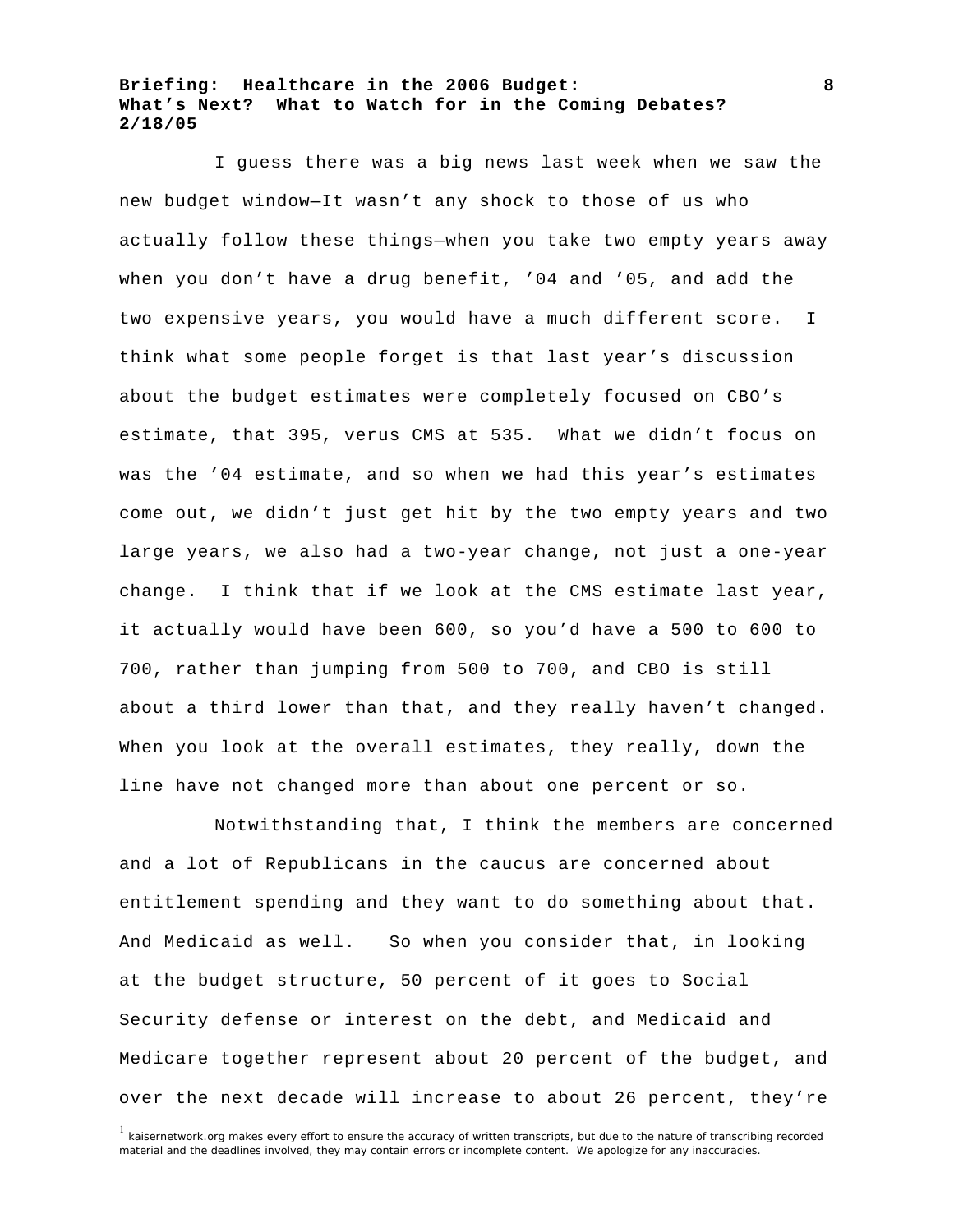probably going to be part of the solution if there's a real goal toward deficit reduction.

I think also, one thing that the Administration and Congress is grappling with when you're looking at the Medicare part of that is that it's very difficult to put a package together when you consider the top three spenders in Medicare as providers would be the hospitals, prescription drug benefit, and physicians.

Hospitals are a very powerful group. With 5000 different hospitals, they're often the largest employer in most towns, and we just passed legislation giving rural hospitals more money, and notwithstanding the MedPAC recommendations and the point is, Point Four, it's difficult to extract savings there.

On the prescription drug benefit, I think on a bipartisan level, most people don't want to tinker with that before it's gone into effect, and President Bush particularly issued a rare veto threat, saying he didn't want anyone taking prescription drugs away, so I would consider that off the table.

And then, of course, the physicians, the third-largest part, are confronting a five percent cut in 2006, and five percent cuts thereafter, every year for seven or eight years, what I call the "Bataan Death March." If that's allowed to occur, the Medicare program will turn into something like

**9**

<sup>&</sup>lt;sup>1</sup> kaisernetwork.org makes every effort to ensure the accuracy of written transcripts, but due to the nature of transcribing recorded material and the deadlines involved, they may contain errors or incomplete content. We apologize for any inaccuracies.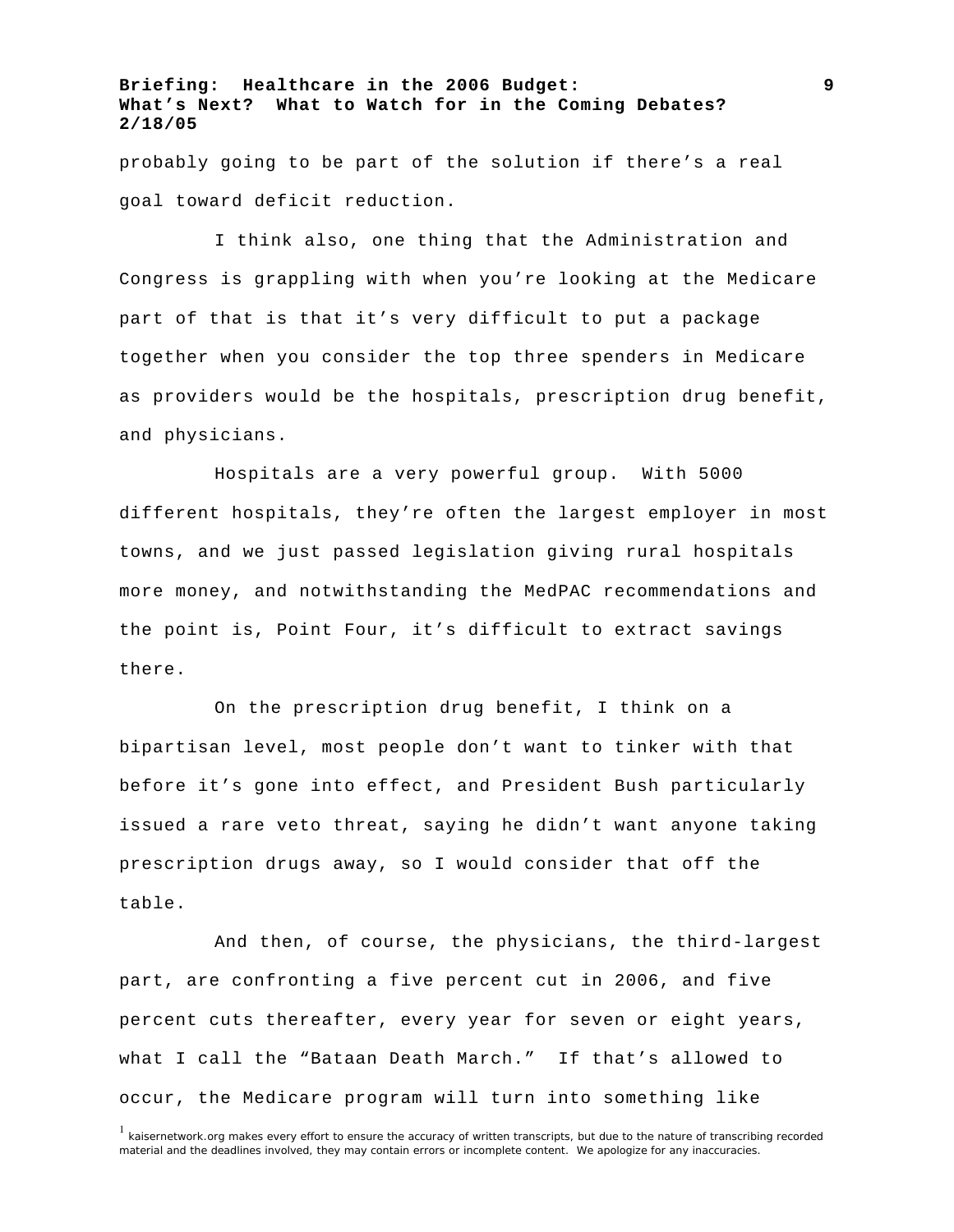Medicaid, in my opinion. So, there are not a whole lot of options, and I think people often forget in the MMA we did save \$75 billion over ten years, savings from things like billable medical equipment, average wholesale price reform on the oncologists, home healthcare, ambulatory surgical centers, labs and the others, so the smaller providers were already hit, and if someone's putting a package together this year, they'd have to contemplate either taking on those three big pieces of the Medicare pie, or trying to extract even more savings out of the providers that were already hit, which would be quite difficult.

That being said, I think that the leadership and the committees have not resolved whether Medicare will be part of a reconciliation bill or not; it's still open to debate.

Moving down the list would be Medicaid. I think there's a grave concern in the federal government about how much is being spent on Medicaid. It's doubled nearly every decade, 50 percent up since 2000; Chairman Barton noted in the recent hearing that Medicaid spending has eclipsed education for the first time in many state budgets. It's slated to grow 7.6 percent a year. It's going to double again. There was a significant F-Map increase in the 2003 tax bill. Just great concerns about that, and the President's put some ideas on the table, to slow the growth rate of Medicaid by about a half of a percentage point. Forty billion dollars would go after various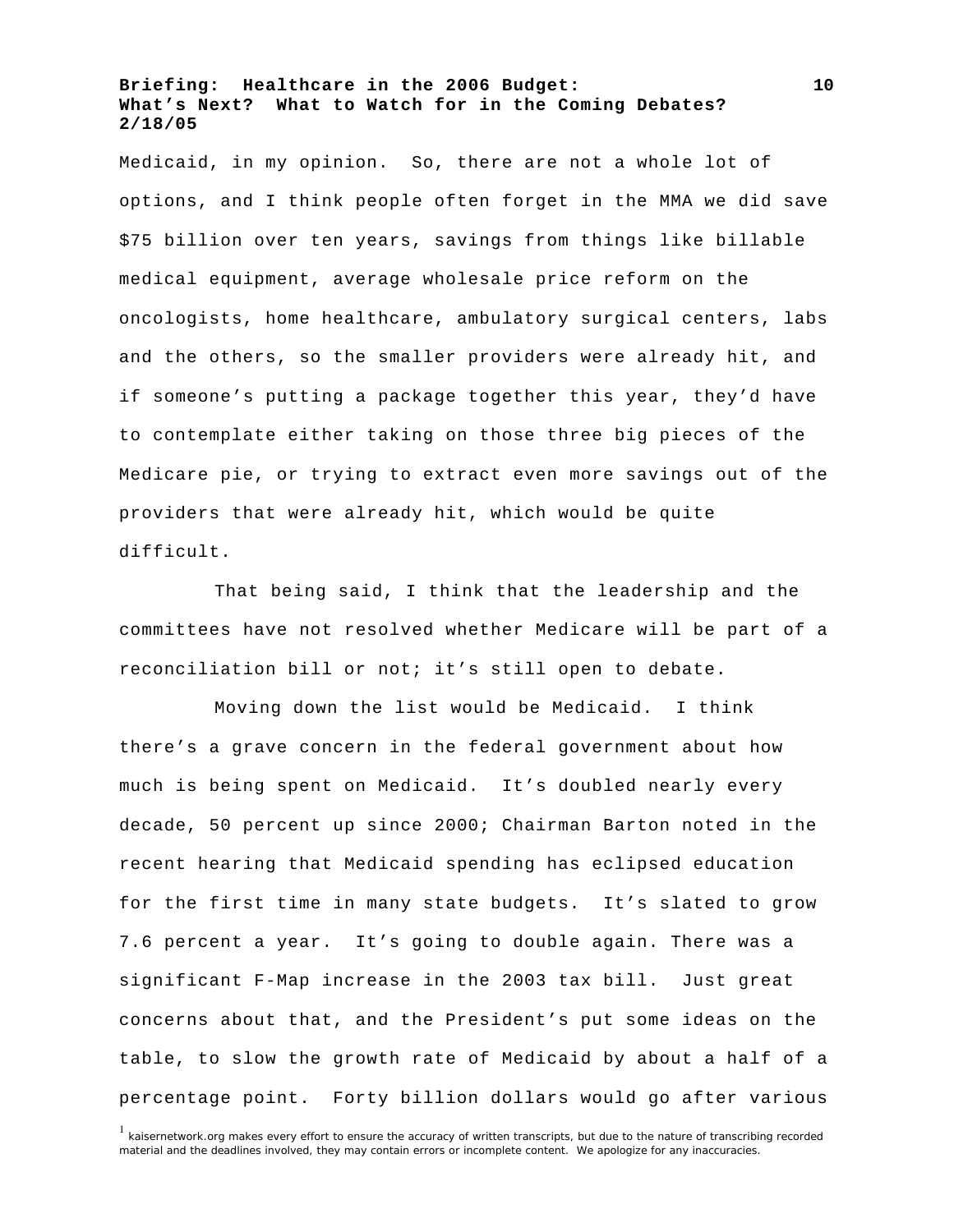state funding schemes and governmental transfers. Fifteen billion dollars would try to reform how Medicaid pays for prescription drugs, much like we did on Medicare, moving from an average wholesale price, AWP—I used to refer to that as Ain't What's Paid—the average sales price, then \$4.5 billion, looking at asset transfers from middle-class families who try to look like they're poor to try to get in Medicaid and longterm care.

Which brings us to the larger question: What are we going to do about long-term care, when about a third of the Medicaid population's consuming two-thirds of the Medicaid resources? It's really a challenge to think about. I think there's a lot of interest in Congress to try to make Medicaid a higher quality program, and reform it. I think there's a lot of frustration with how it works, how expensive it is, and the quality of care that many are getting under state government schemes.

Lastly, I think it's noteworthy that the President proposed a substantial uninsured package. Notwithstanding the budget deficits, he included in his budget exactly what he campaigned on, \$40 billion, including \$16.5 billion for Medicaid. Noteworthy of that would be trying to cover our eligible kids under the Cover the Kids Program and those under S-Chip as well, and of course, there's refundable tax credits directed towards lower and middle-income individuals who don't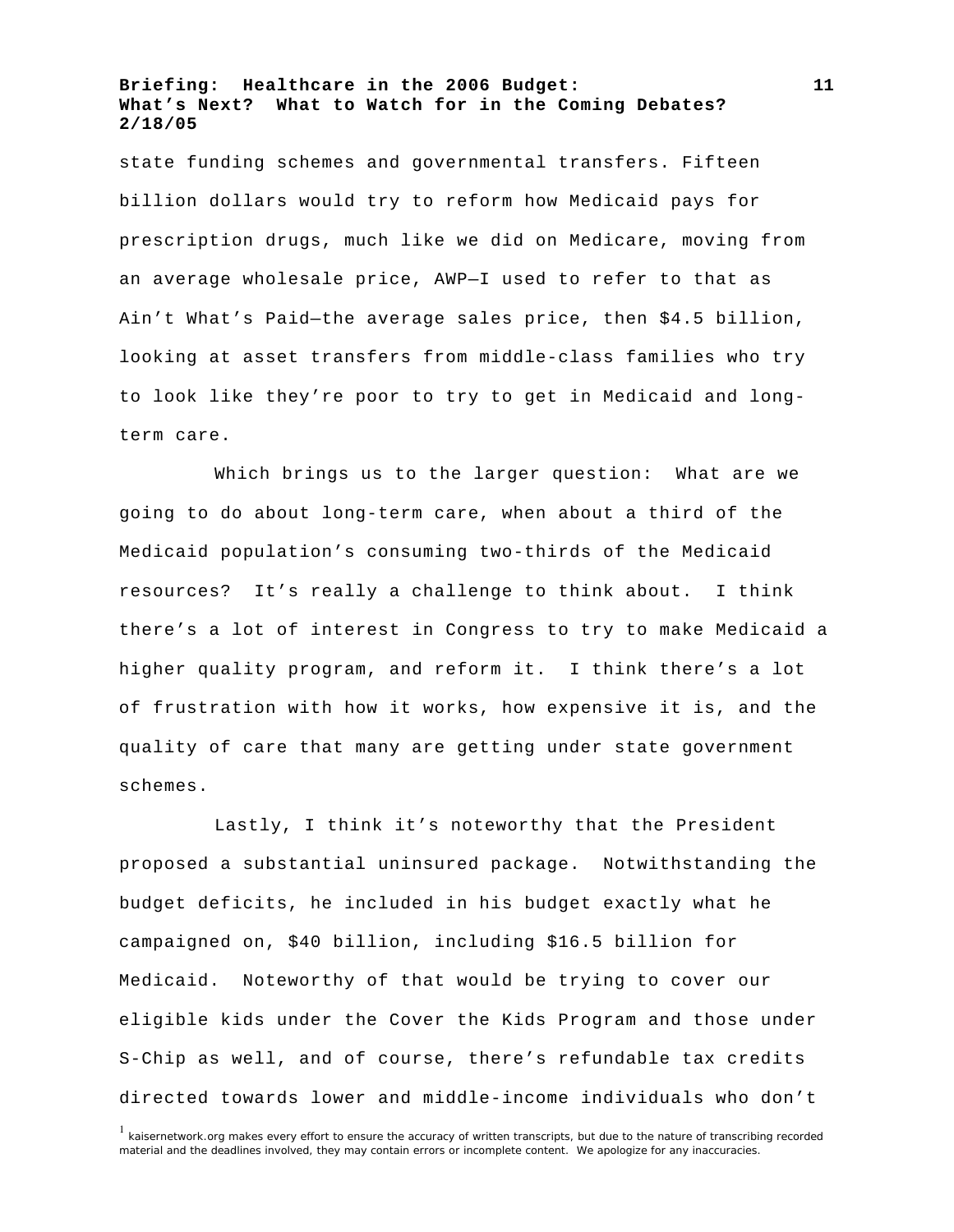have employer-sponsored coverage, about \$75 billion in the high risk pool. I think that's very significant. The House in the past has included the President's budget on the uninsured in their budget resolutions. I'm hearing they'll do the same now. Obviously, that's not decided. It's not clear whether the Senate will do that. Senator Gregg obviously is very concerned about budget deficits. Last year's budget resolution in the Senate did not have funding for the uninsured. As we know, we didn't have a resolution between the two chambers, but I think that the uninsured is still an issue out there. It's still important that the President put it in his budget, and it's my hope, being and outside observer, that this gets some attention and we don't just focus only on Medicaid and Medicare, but that will take real congressional leadership and presidential leadership to get that done.

So I'll stop there, and listen to my colleagues' remarks, and of course answering and hearing you guys' questions. Thanks.

**ED HOWARD:** Thank you, John. Cindy?

**CINDY MANN:** Thank you. Good to be here. I do have some slides. I'm not going to go through all of them, you'll be happy to hear, but hopefully some of them will provide some background into some of the issues that will come up in some of our presentations and some of the questions.

<sup>&</sup>lt;sup>1</sup> kaisernetwork.org makes every effort to ensure the accuracy of written transcripts, but due to the nature of transcribing recorded material and the deadlines involved, they may contain errors or incomplete content. We apologize for any inaccuracies.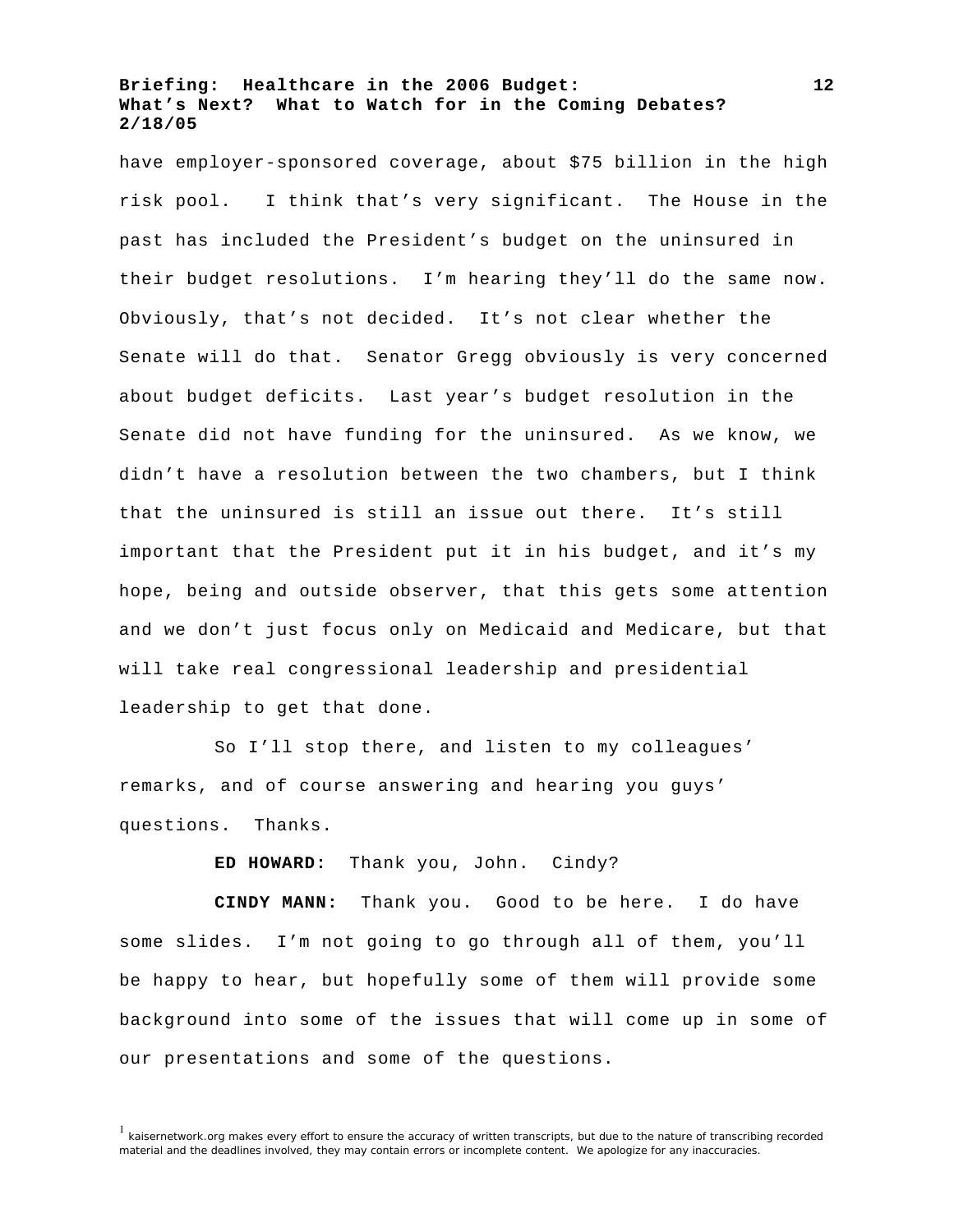I'm going to talk about Medicaid and the State Children's Health Insurance Program and how they fit into the President's budget, and where they may go. I think if I were to say one thing about what I see in the President's proposal, I'd say what you see is probably not what you will get, tut there are the signposts there to suggest a clear direction into which we may be heading. I applaud this effort to start exploring and urge you to keep paying attention, because I think it will be a very significant year for both Medicaid and the States' Children's Healthcare Insurance Program.

The first couple of slides are really to try and put the Medicaid program and the issues around Medicaid into context. It is a very large program. The costs are significant. Healthcare costs have generally been rising, but it is not, I think, by any means an uncontrollable spending in the sense of where's the money going, and why are we spending all this money? The first two slides slow you—so I'm looking at Slides Two—Oh, I should be doing that, right?—Slides—or I won't.

**ED HOWARD:** Or you won't. We can do it for you.

**CINDY MANN:** Can you do it for me? The first two slides show you that on a per-person basis, once you adjust for health, Medicaid actually spends less per person than the private sector, and the second slide shows you that the rate of growth in Medicaid on a per-person basis has actually been

**13**

<sup>&</sup>lt;sup>1</sup> kaisernetwork.org makes every effort to ensure the accuracy of written transcripts, but due to the nature of transcribing recorded material and the deadlines involved, they may contain errors or incomplete content. We apologize for any inaccuracies.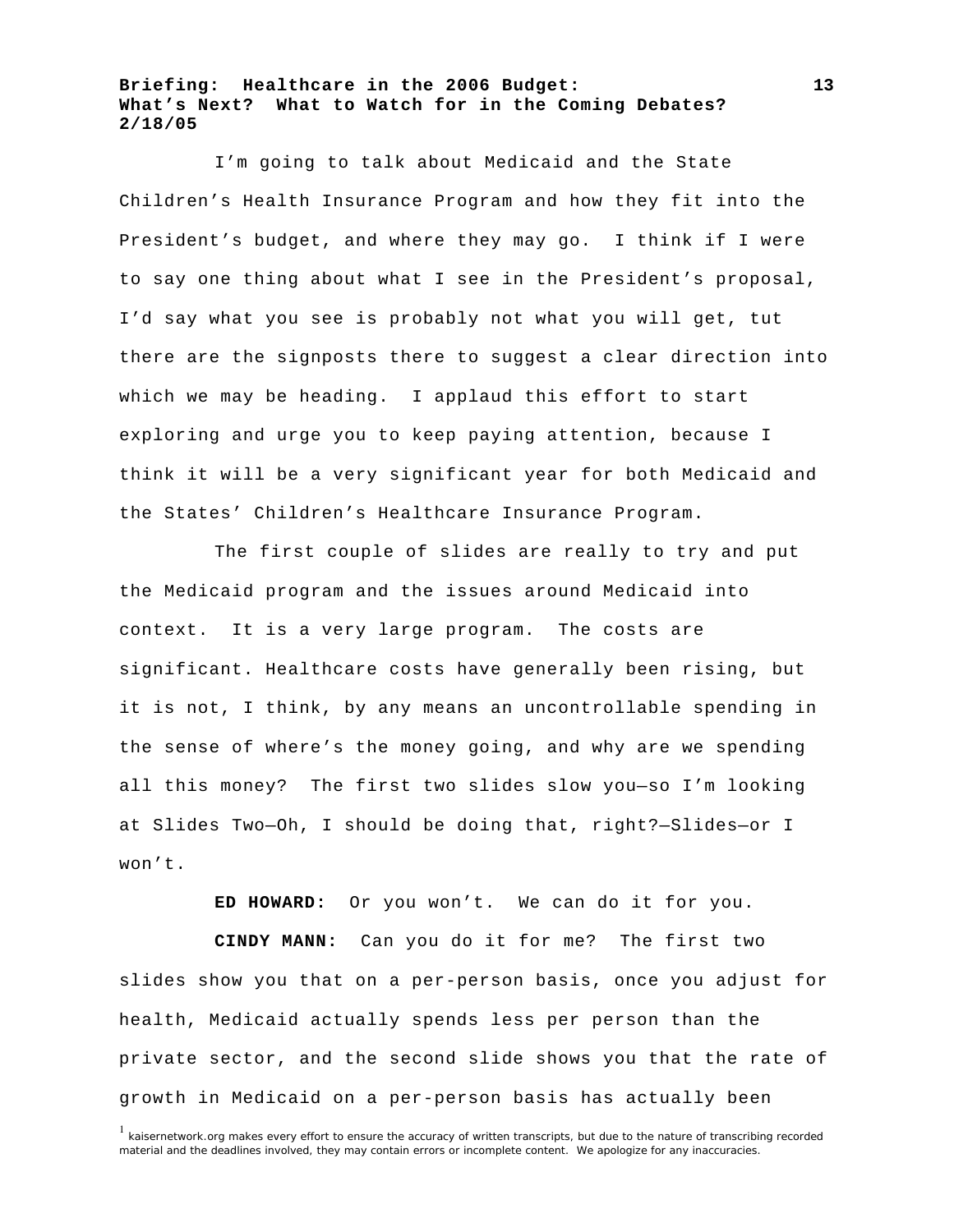slower than in the private sector. That is not to say that there aren't significant cost pressures for states as a result of rising Medicaid costs. Healthcare costs have been rising faster than state revenues, and the program has been doing what it's intended to do, which is a cyclical program. So, as employer-based coverage declines—people lose their employerbased coverage due to the downturn in the economy, Medicaid picks up a lot of that coverage. So there certainly are cost pressures.

I'm not going to go to the slide, but I'll refer you to the last slide in my package, anticipating that we would hear and we already did—that Medicaid squeezes out education. I urge you to pay attention to the details. If you have the handout, if you look at Figure 22—You don't need to flip to it in the overhead—The analysis that often goes on is looking at Medicaid and state budgets and it counts the federal dollars along with the state dollars. If you look at what states are spending of their own state dollars on Medicaid, it is still a big cost pressure for states, but it goes down considerably and is far less than education, and I suggest that when you think about the Medicaid squeeze in state priorities, it's important to look at the state's spending, not what the federal government provides states for Medicaid, because that actually relieves state burden and helps states free up dollars for education and other priorities.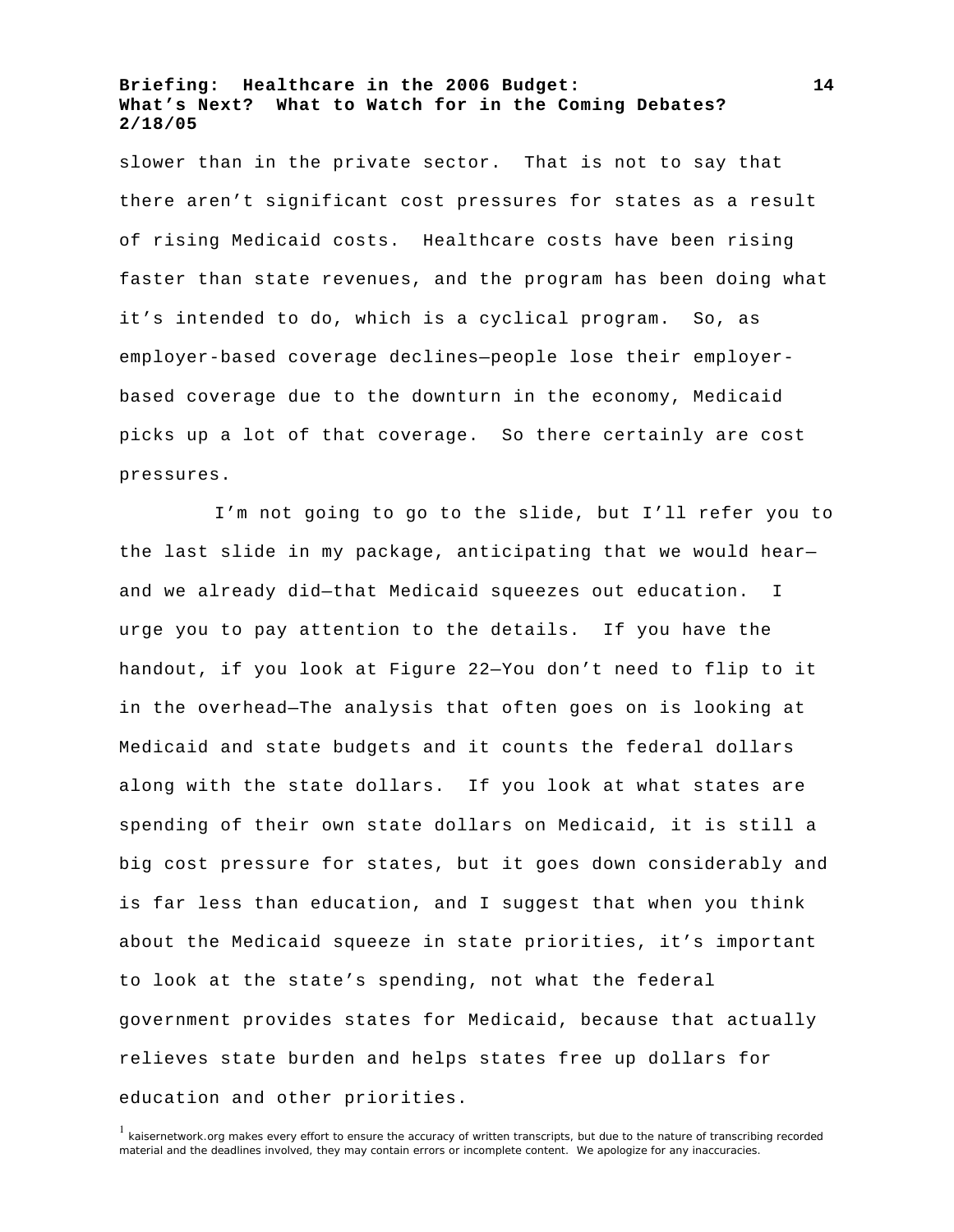So, there is a problem in Medicaid. It often gets misstated in what the problem is. I think in many respects this budget, if it goes in the direction indicated, will make those problems worse rather than better. The President's proposal—now at Number 4, thank you—would cut the program spending over ten years by a little over \$60 billion, but the net reduction is a \$45 billion savings for the federal government, and most of the savings would come in an increased cost-shifting to the states, making what I think is already a problem in the states far worse. Go to the next slide, please.

To put the number in a perspective, the net amount of reduction and the CHIP programs is really in the Medicaid program—over ten years, the \$45 billion—is about the same, a little more, than what the entire federal allotments for the State Children's Health Insurance program was for the first ten years of the program. The program was started in 1997, was authorized until 2007. So the net reduction in Medicaid is more than all the federal dollars being spent on CHIP over the first ten years of the program, and a little less than what the federal government is proposing to spend on CHIP in its second decade. So it is a big reduction in terms of the opportunities to provide better access to coverage and stabilize some of the issues in the Medicaid program. If you look at the policy proposals, this is where I think it is either clear that what you see proposed isn't necessarily what I think we're going to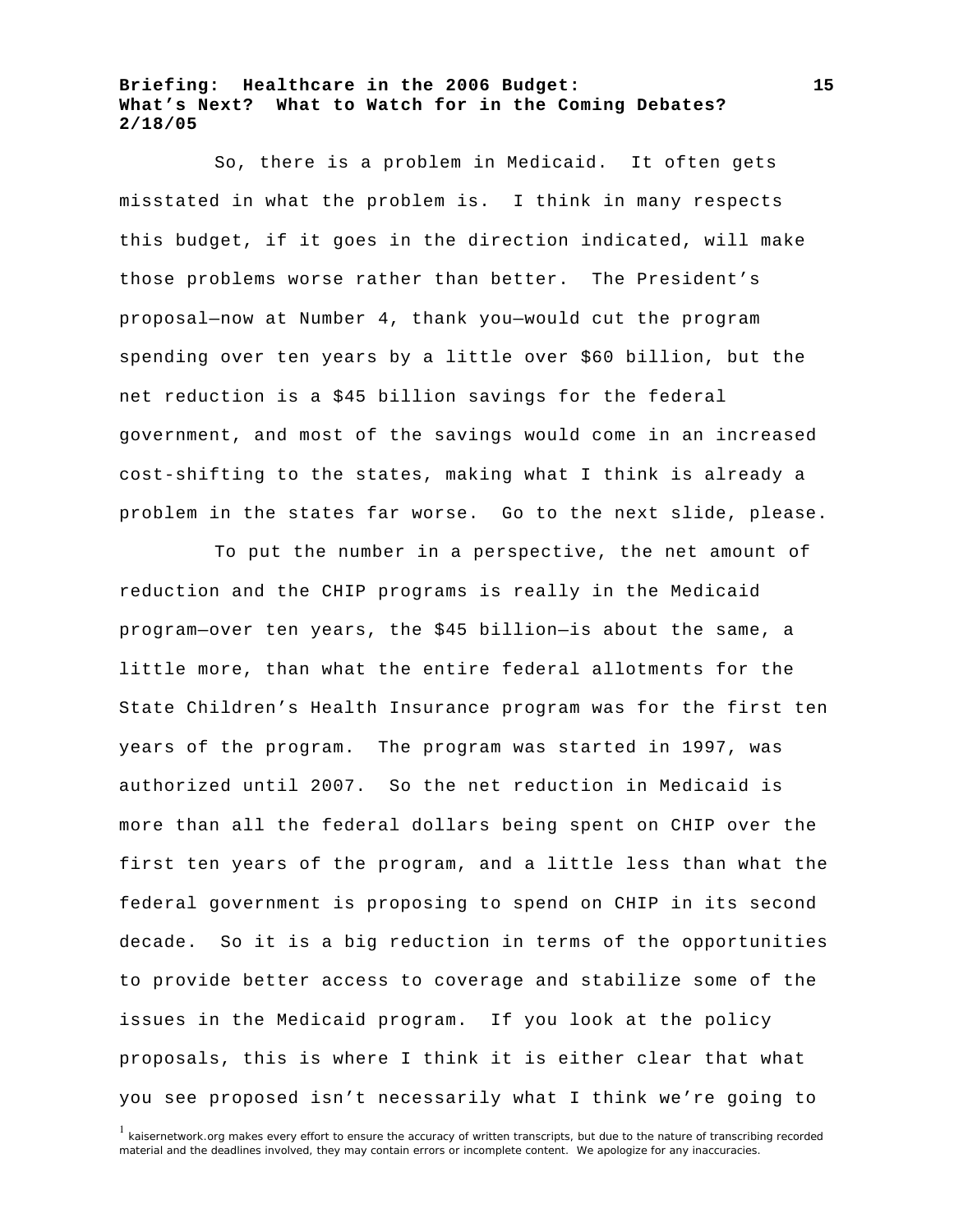get. [Inaudible] policy proposes about \$40 billion of the \$60 billion in net reductions. In changing house, the federal government would pay states in a variety of ways. It's changing the rules on what's called intergovernmental transfers, changing some of the rules on provider taxes that states impose to raise dollars to meet their share of the Medicaid program, and also counting the amount of federal dollars states would get for their administrative costs. Those would all deepen the hole for states. It would not just reduce federal spending in Medicaid, but it would also likely increase state saving or it certainly wouldn't result in state savings on the state ledger. But I do think it provides some good sound advice that we're trying to control spending in the program by making sure that states use the money wisely, and I also think it brings governors to the table.

The IGT proposal in particular is one that has been proposed for about a year by the Administration. Last year they came out with a proposal. They have never put a proposal in writing as to what they're talking about specifically in terms of IGT. They would affect various different states in very different ways, and it is impossible to figure out what is a proper intergovernmental transfer. States and counties, for example, all the time pass money back and forth to each other, in quite legitimate ways, in what may be improper intergovernmental transfers.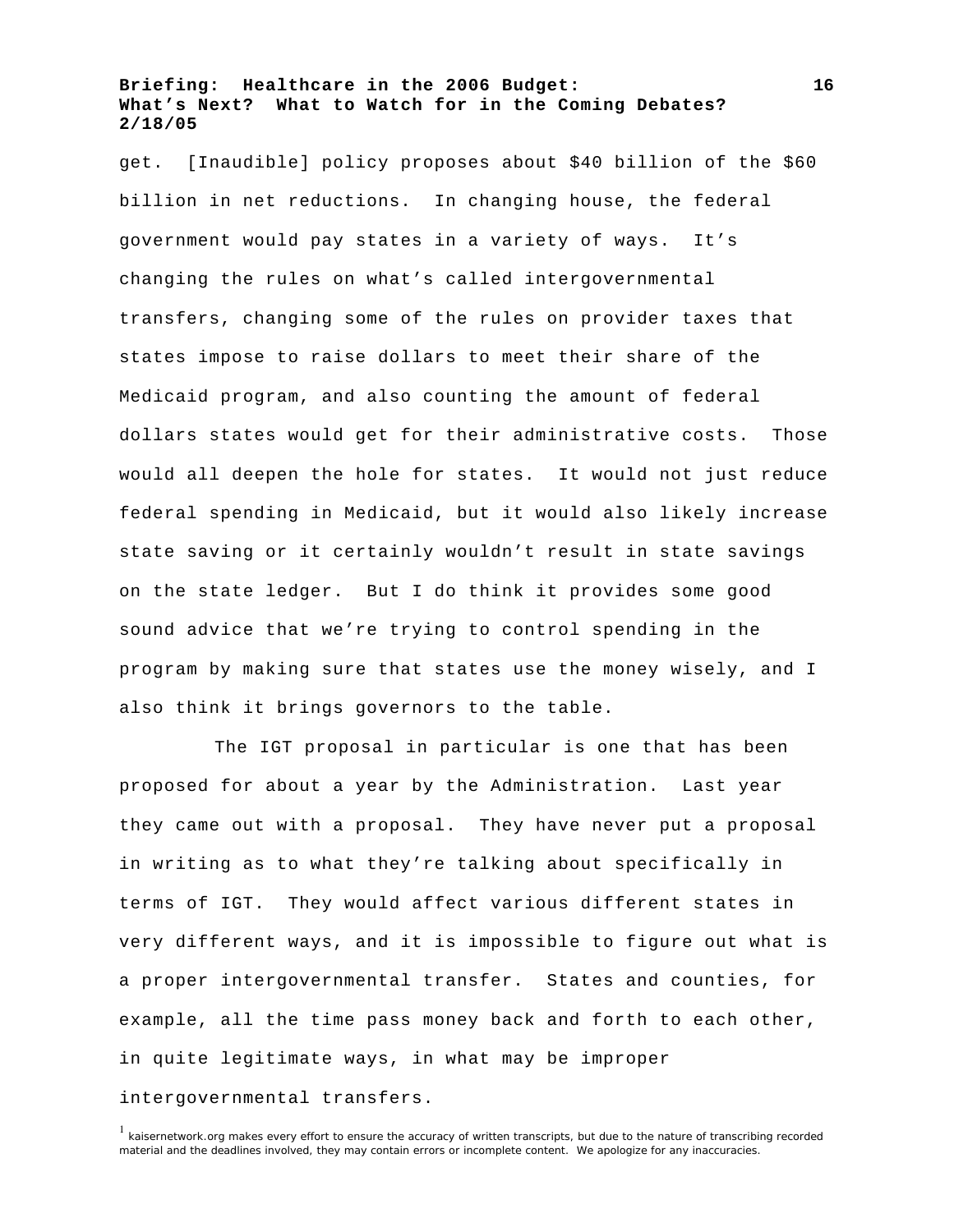There's also about \$20 billion in reductions that would produce some states savings as well as federal savings were they to be enacted—changes in the drug prices, and some changes in the transfer of asset rules that would affect people going into long-term care in the Medicaid program. These, I think, are not tremendously likely to be enacted, but interestingly enough, I think the drug pricing, if the Administration's theory about it is one where you could get a lot of agreement. Beneficiary groups agree with it. It makes a lot of sense. It's a good way to do some cost containment. Many of the states would agree with it, but as you can imagine, there would be quite a considerable degree of resistance were that to be seriously considered in Congress.

There are—if you look at the next slide, Figure 7—some policy proposals that would then increase spending in the Medicaid and CHIP programs, mostly, again, in Medicaid. And that's what brings the \$60 billion in savings to \$45 billion in net savings. And, again, none of these are new. The biggest element of it is \$10 billion in new outreach, the effects of new outreach. The President's proposal proposes a billion dollars in new outreach grants to increase children's participation in Medicaid and CHIP, but the biggest chunk in the new spending is the projection of added costs for covering more children. What's not said here is that the federal government plans to spend \$10 billion in added costs. That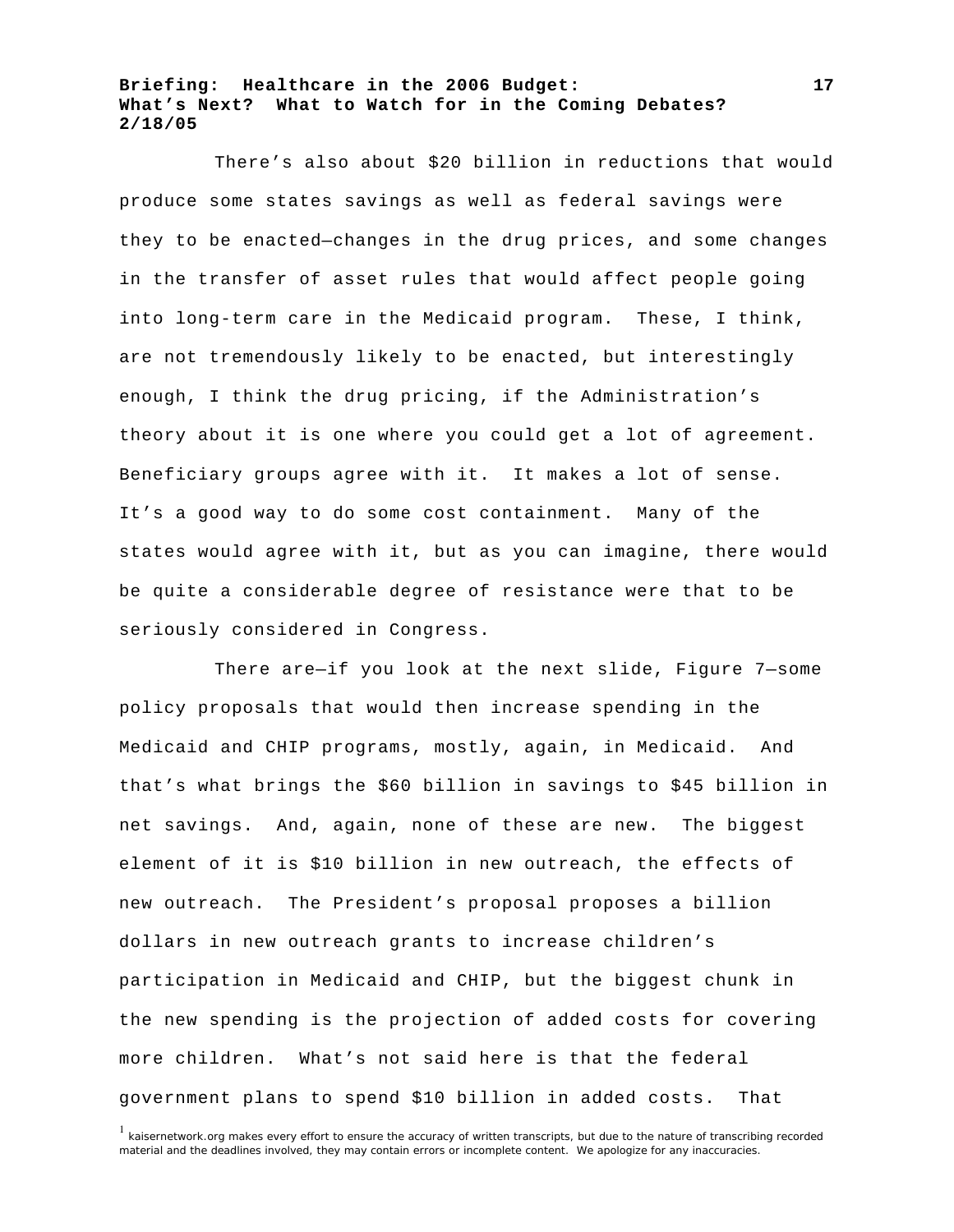only leaves \$7 billion for added costs for states. So it's not clear if these outreach grants will be taken up by states who are feeling already hard pressed by the costs in their Medicaid program.

Let me point out, and then I'll leave the others for general discussion, what I think is a little under the radar screen here in terms of the policy proposals is the call for Medicaid modernization. The President has proposed in unspecified language—I'm on Figure 8—undefined new flexibility in the Medicaid program that would be budget neutral to the federal government—no new federal costs—and as part of this he's proposed to accelerate the CHIP reauthorization. CHIP is up for reauthorization in 2007. The President's budget says let's do it in 2006 and presumably combine CHIP reauthorization with the Medicaid Modernization Effort, and looks at CHIP and waivers for the model for the Modernization Effort. Both of these initiatives, waivers and CHIP, operate within the confines of a cap on federal funding.

So I think we're just beginning to see what may transpire over the next few months in terms of Medicaid debate, and I'll close with some of the key questions listen on Figure 9. First of all, follow the money. Will there by \$60 billion in cuts reconciled to the committees? Will there be 45 billion? Will there be less or more? There's a lot of concern among providers in states about that dollar amount and hoping

**18**

<sup>&</sup>lt;sup>1</sup> kaisernetwork.org makes every effort to ensure the accuracy of written transcripts, but due to the nature of transcribing recorded material and the deadlines involved, they may contain errors or incomplete content. We apologize for any inaccuracies.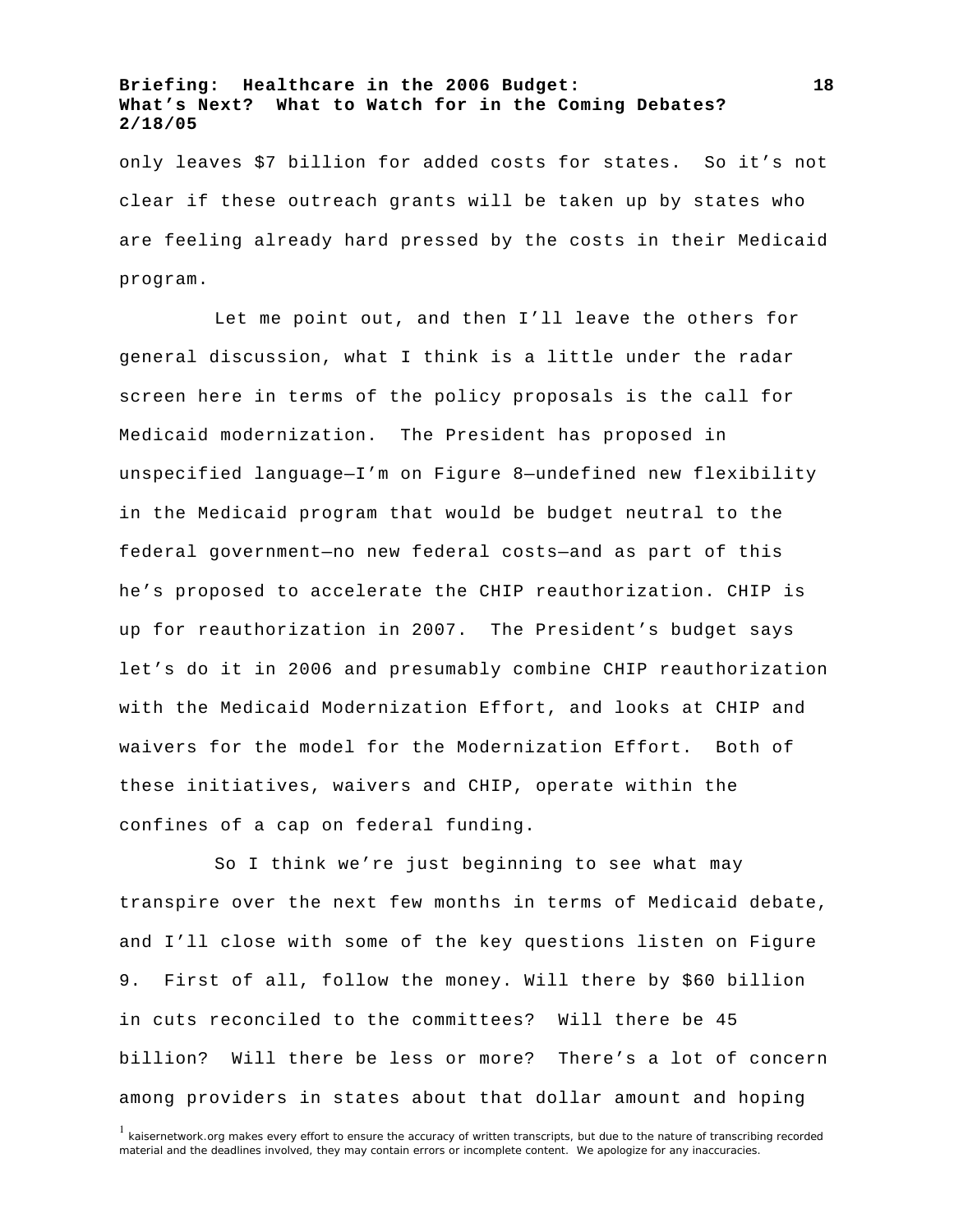to get it lowered. Will the policies that are proposed be adopted likely to go quickly by the wayside and other policies be substituted? And what I would suggest is one of the key issues is what's meant by modernization: flexibility to do what? Nobody is opposed, of course, to the idea of flexibility; it's always a good thing to be flexible. The question is, to be flexible to do what? And will that flexibility improve and not harm states' ability to ensure that vulnerable populations get their healthcare that they need. And, as I'm sure Ray will go through, we need to look carefully at the impact on states and localities. Medicaid is that largest source of federal dollars to states. It will have a major ripple effect on not only states and the local economies, but on the healthcare system. Medicare represents about 17 percent of all healthcare spending in the nation. Big impact on providers. Providers are very much interested in this debate as it goes forward, and of course, on the major impact on beneficiaries. [Inaudible.]

**ED HOWARD:** Thank you, Cindy. Now let's move to Gail. **GAIL WOLENSKY:** Being the third speaker, always means you have to revise what you were going to say, because people have said some of it. Ray, that's a hint that you'll have to do even more.

I think the budget is more or less what most of us should have expected, in that health is not a major focus.

**19**

<sup>&</sup>lt;sup>1</sup> kaisernetwork.org makes every effort to ensure the accuracy of written transcripts, but due to the nature of transcribing recorded material and the deadlines involved, they may contain errors or incomplete content. We apologize for any inaccuracies.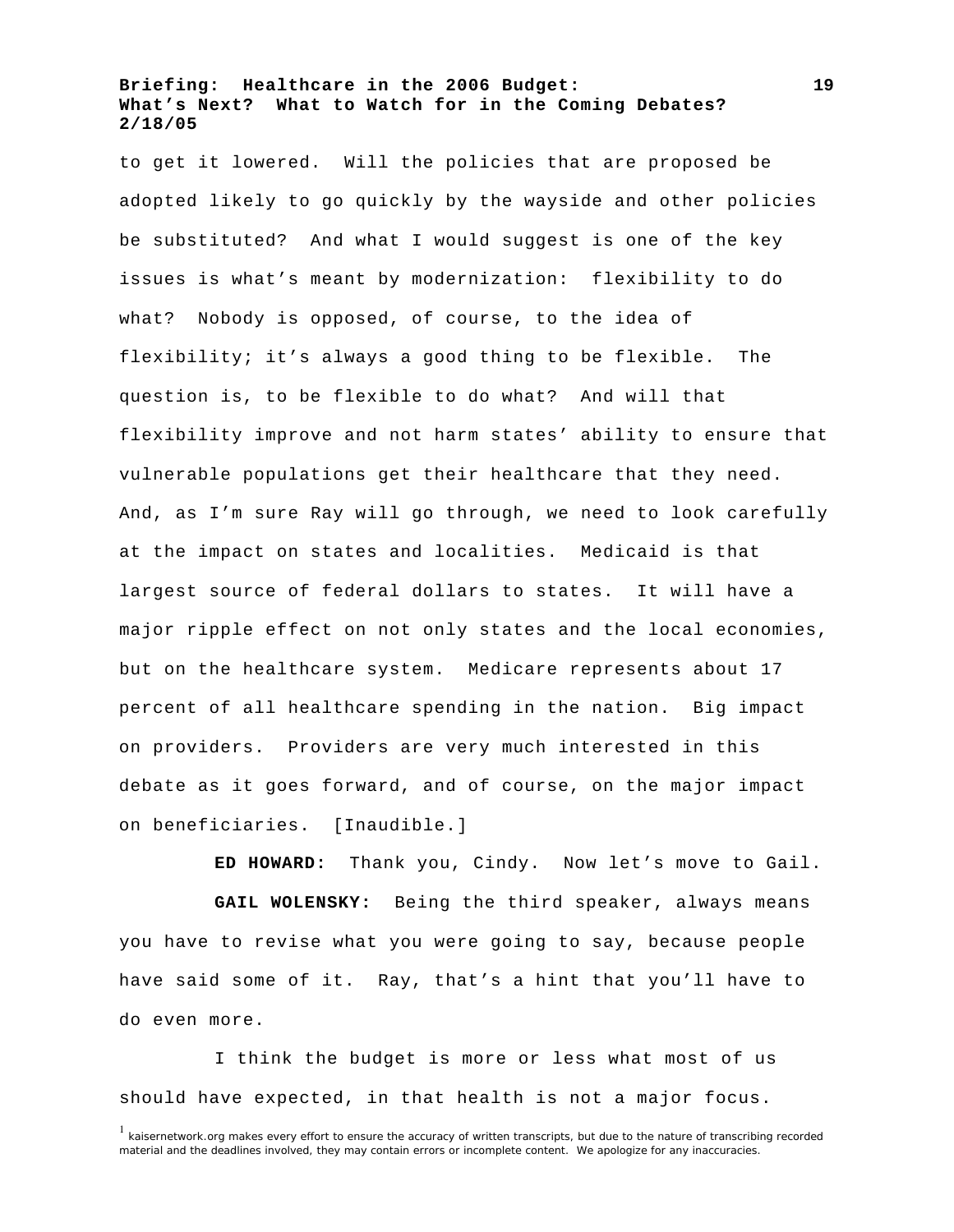That was clear from the President's statements about what his major priorities would be in the second term—that is, Social Security and tax simplification. That means, both in addition to financial ramifications of trying to reduce the deficit, the major committees that deal with healthcare issue, Ways and Means in the House, and the Finance Committee in the Senate will be busy considering the President's proposals for those two areas, which would make it very difficult to do very large new legislation in those areas. In addition, I think we all understand, as John McManus has said, the major focus with regard to Medicare is, and at this stage should be, implementing this new legislation that was passed in 2003, the Medicare Modernization Act.

I believe it was unfortunate that the Modernization Act, providing a major significant new benefit to seniors, was passed without the ability to change Medicare for the future—a little bit of eating dessert first—but in all honesty, I don't think there was the political will to take on these issues of Medicare as we look out into the future, so I believe it was either providing this new benefit now, or waiting until some other time when the Congress was pressured enough to do something about Medicare financing and also providing the new benefit at the same time.

It is not just a revenue problem with Medicare. Sometimes if you hear people talking in Washington, "Oh, if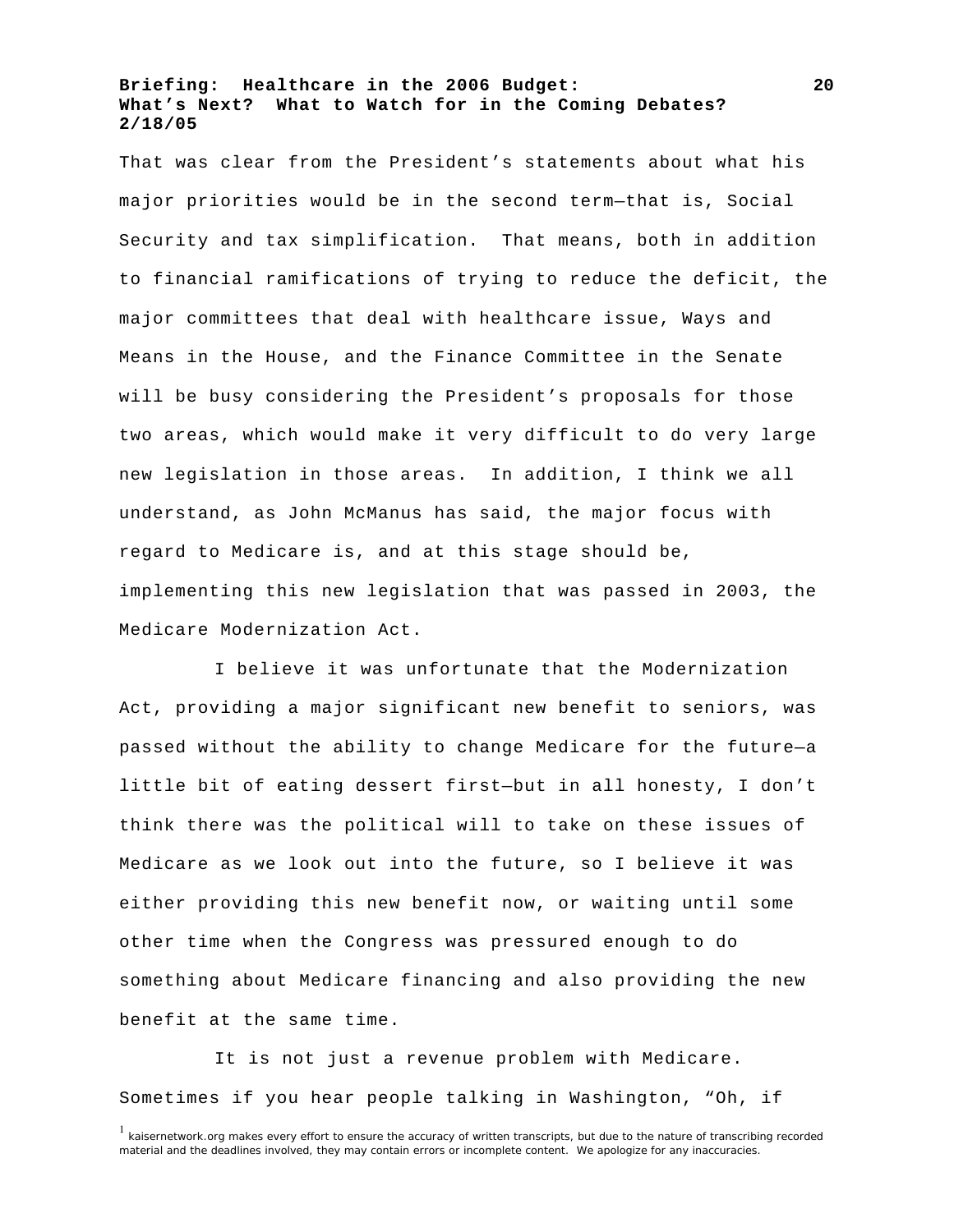we'd only been more ready, or if we'd hadn't had the tax cut, we would not have had these issues." In Medicare at least, in Medicare and Medicaid together, when you look out over the horizon, it is first and foremost a spending problem in addition to whatever revenue shortfalls may be on the table. Ultimately, if we don't find a way to get Medicare spending off of this historic average growth rate, which by the way will probably mean getting healthcare spending in general off of its historic growth rate, we will absorb enormous amounts of dollars out in the future in these two entitlements. Were we to project out as far as 2040—we have trouble projecting for five years, so I'm not suggesting we take these for real numbers—we could spend all of our current federal budget on Medicare and Medicaid if we keep at historic trends. If we do much better we could spend 60 percent of our current federal budget, 20 percent of the GDP, on Medicare and Medicaid. So we have some big issues about how we can change these historic spending rates. It is not happening now. It will probably not get on the table for another ten years when the pressures of Baby Boomers and the growth of numbers of people on Medicare, and probably on general revenue from Parts B and D of Medicare, both are which are financed out of general revenue, plus the seniors' premiums and coshare begin to cause enough pain to produce action.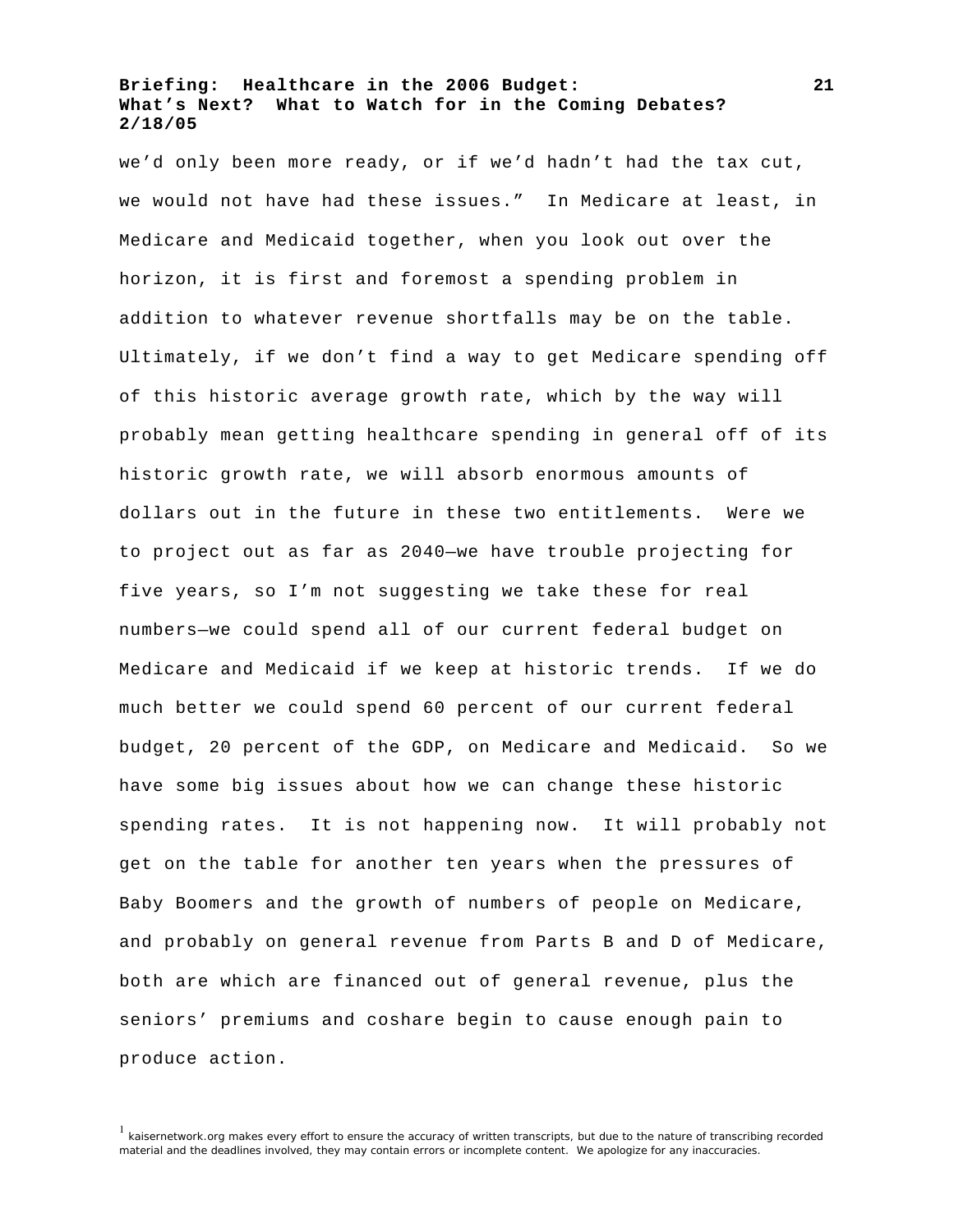Let me talk a couple of minutes about Medicaid. I'm going to try to put in context what is being proposed, which is very small changes, and talk about a couple of bigger issues that are remaining on the table. The first is, what the President is trying to do is take a 7.4 percent growth and reduce it to 7.2 percent. John, I normally would defer in terms of numbers—he follows these much closer—My understanding is, because the spending was a little less than was actually anticipated, that what the President is proposing is even a little smaller in terms of reducing spending, about two-tenths of a percentage point over this ten-year period. The question is, is that something that could reasonably be done. I was asked this as part of the budget hearing that Ed mentioned yesterday. I think the answer is maybe. Maybe, because so little has been tried on the aged and disabled side, and it might be possible that you could do a little better there. Most of the attention in experimentation has gone with the moms and kids side, which as Cindy has mentioned, and John, I think, also mentioned, two-thirds of the people but only one-third of the money for the moms and kids. The aged and disabled are the smaller part of the numbers of enrollees, but where all the bucks are, and there hasn't been very much experimentation to try to do it better, smarter, cheaper. Maybe there's a little bit there. The biggest part of the increase in spending is on the Cover the Kids. Yes, of course, if the feds spend more,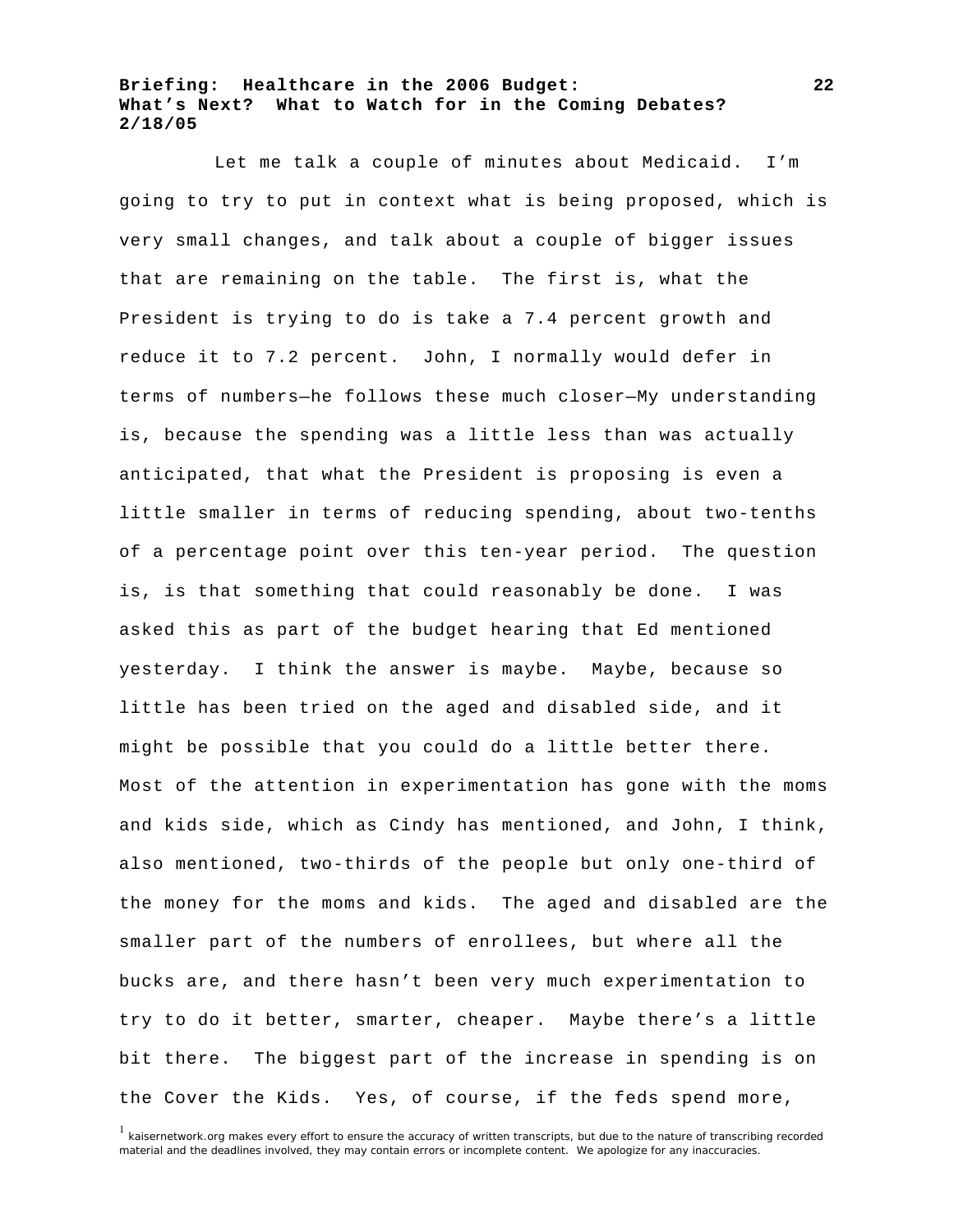the states will spend more. That's the nature of a matching grant program. My concern, as a former administrator, has been with the states' creativity in terms of their financing. I want to encourage it in terms of their delivery. I have been more uneasy about their financing. We'll see whether we get anywhere or not with their intergovernmental transfers. That doubled my time in terms of creative financing. We knew it was a problem; we couldn't figure out how to fix it. I don't know if they figured it out any more. I'm sure the governors will appropriately push back and members of Congress may or may not follow through with this.

We desperately need to rethink Medicaid. Medicaid, particularly with the issues with regard to creative financing and the stresses on what was supposed to be a matching program not always being a matching program, but also, as Medicaid has expanded to provide many different functions other than for the welfare population, it needs to be rethought about how it fits in with other treatments of low-income populations, and making sure that integration makes more sense. It very much needs to be rethought with regards to the aged and disabled. We heard how the growth in Medicaid spending was largely attributable to an increase in enrollment. Not so surprising, when we've had a slow job growth recovery out of a recession. What most people haven't bothered mentioning is actually, it was more of the growth in the aged and disabled that caused the increase in the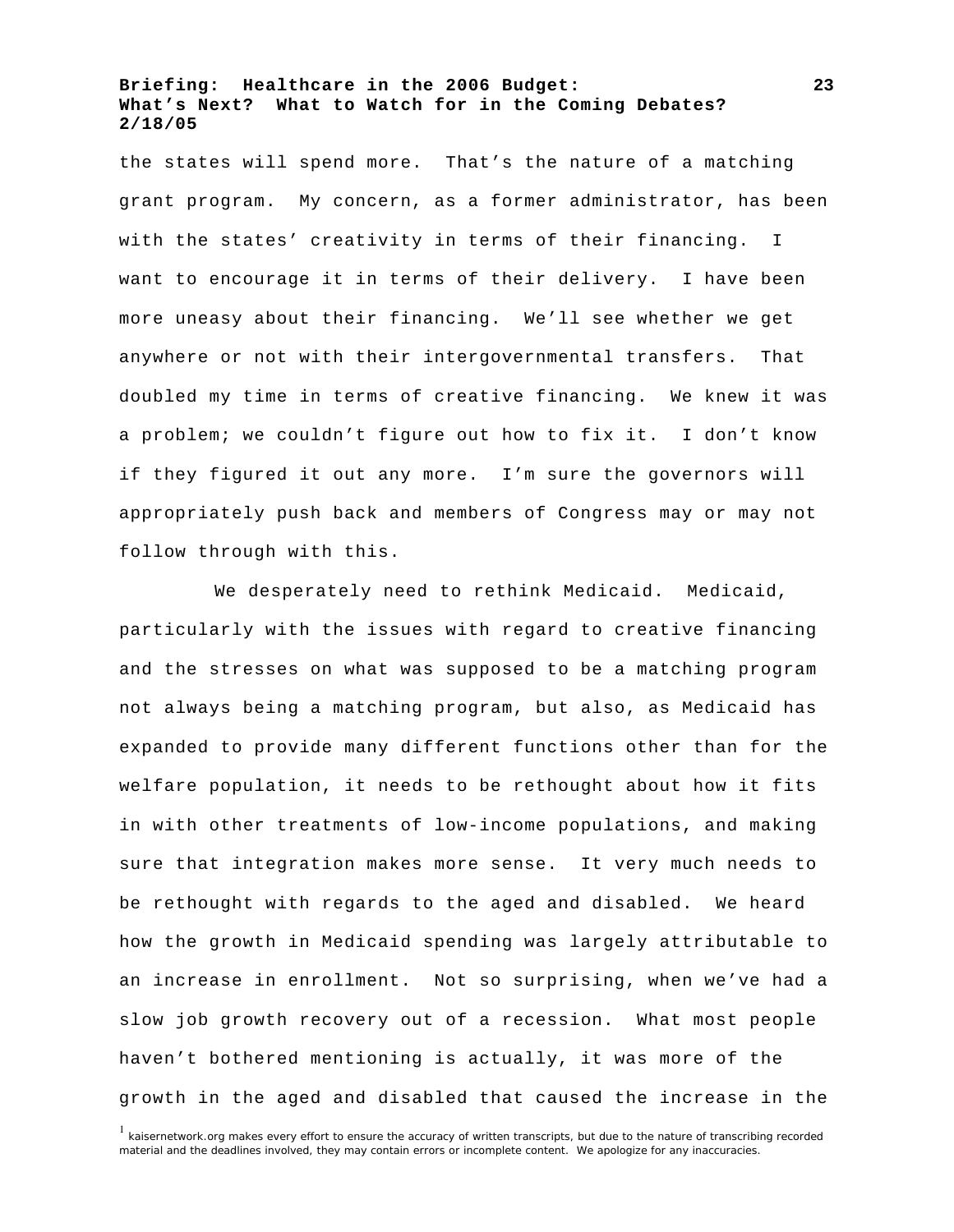spending and not the moms and kids, and that wasn't obvious that you would see that in a recession time. So, this issue about how, and the responsibilities, and what is an efficient treatment, and can we find better coordination for the dual eligibles, a relatively small number of people who spend a lot of money is a very important one. I am reticent to suggest putting up yet one more commission, because that usually is just a stall tactic, but I think actually, having a commission of people appointed by the Congress, from the governors, from the White House, to think about a new Medicaid program might be helpful. Maybe now, at the beginning of a second Bush term—if not now, for sure very early in the next administration, because you could really do something more easily, but that may be too long to wait, so maybe now would be a good idea.

And finally, with regard to flexibility, two thoughts: The first is, Medicaid is the ultimate in flexible programs. We just make it more difficult through waivers. Anything can, and at some point has been waived in Medicaid. It's a question of how much time and duress we want to put the states under in terms of what they get in exchange for their flexibility. My offer is the following: I would propose a lot of flexibility with one proviso: In return the states provide better information on what actually happens in the health status of low-income populations. We have regulated Medicaid in many ways, and we don't know beans about what actually happens to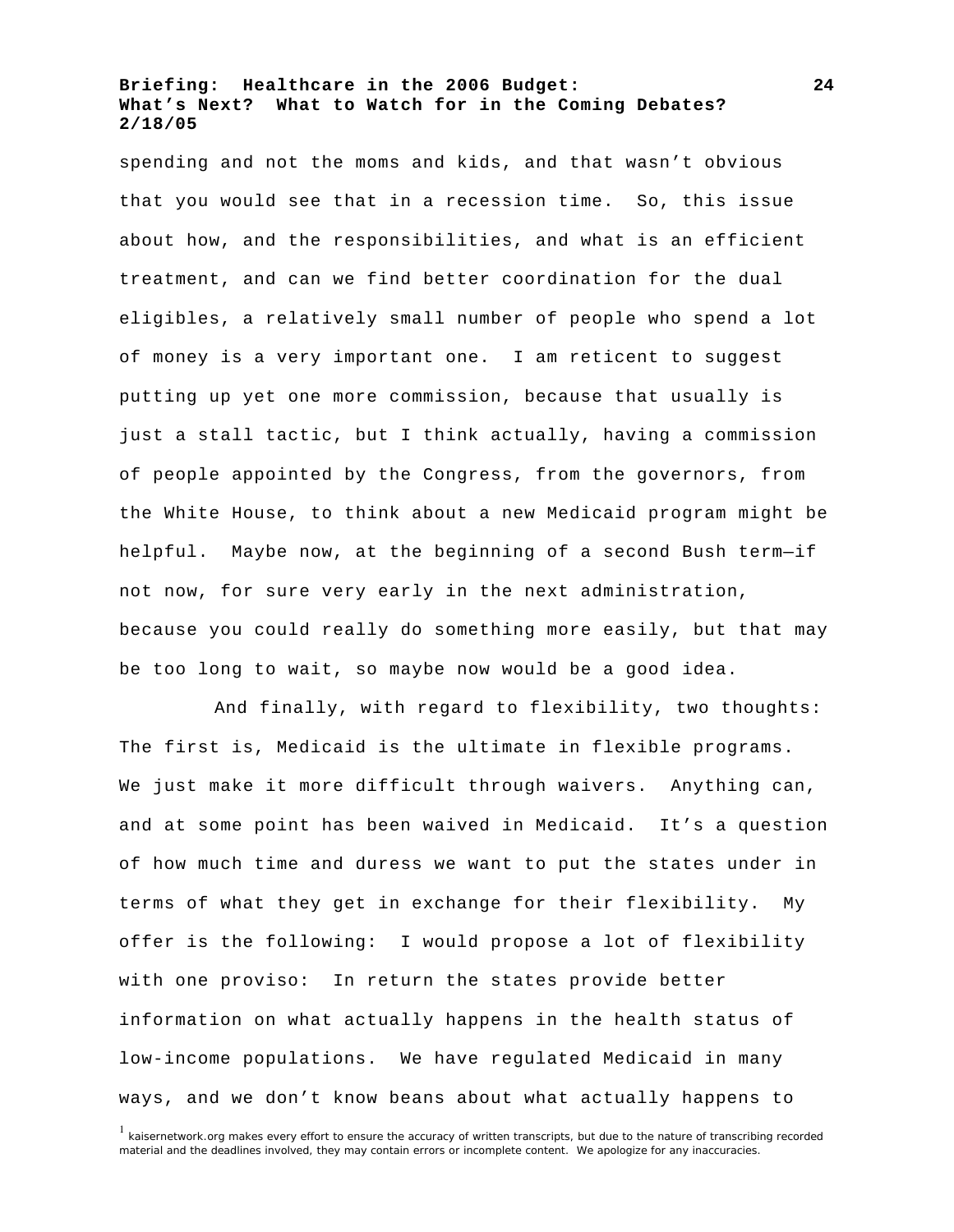the health of these vulnerable populations. If we could get that in exchange, I think flexibility is a small price.

**ED HOWARD:** Okay. Thank you very much, Gail. Ray, you've got your marching orders.

**RAY SCHUPPACH:** Okay. I will say, I think states are sort of exhausted about Medicaid. This is a program now that has grown 11 percent per year over 25 years. It's gone from ten percent of budgets—and I am including the federal money—in 1985, to 22 percent in 2003. It's more than all elementary and secondary education, and if you look very closely at where that money is beginning to come from over the last few years, it's essentially coming from higher education. I would expect to see dramatic cuts in higher education if we continue with this particular Medicaid program.

States have an unusual problem, in that healthcare represents actually about 30 percent of their state budgets, if you include their employees and other components. So on one side, you've got very rapid expenditure growth being driven by healthcare. But unfortunately on the other side, states have tax systems essentially built for manufacturing economies in the 1930s and the 1940s, not tax systems for a serviceoriented, high-technology, international economy of the  $21^{st}$ Century. So on one hand you've got very rapid spending, on the other hand you've got a deteriorating tax system, which means for every additional dollar of net output, you get a little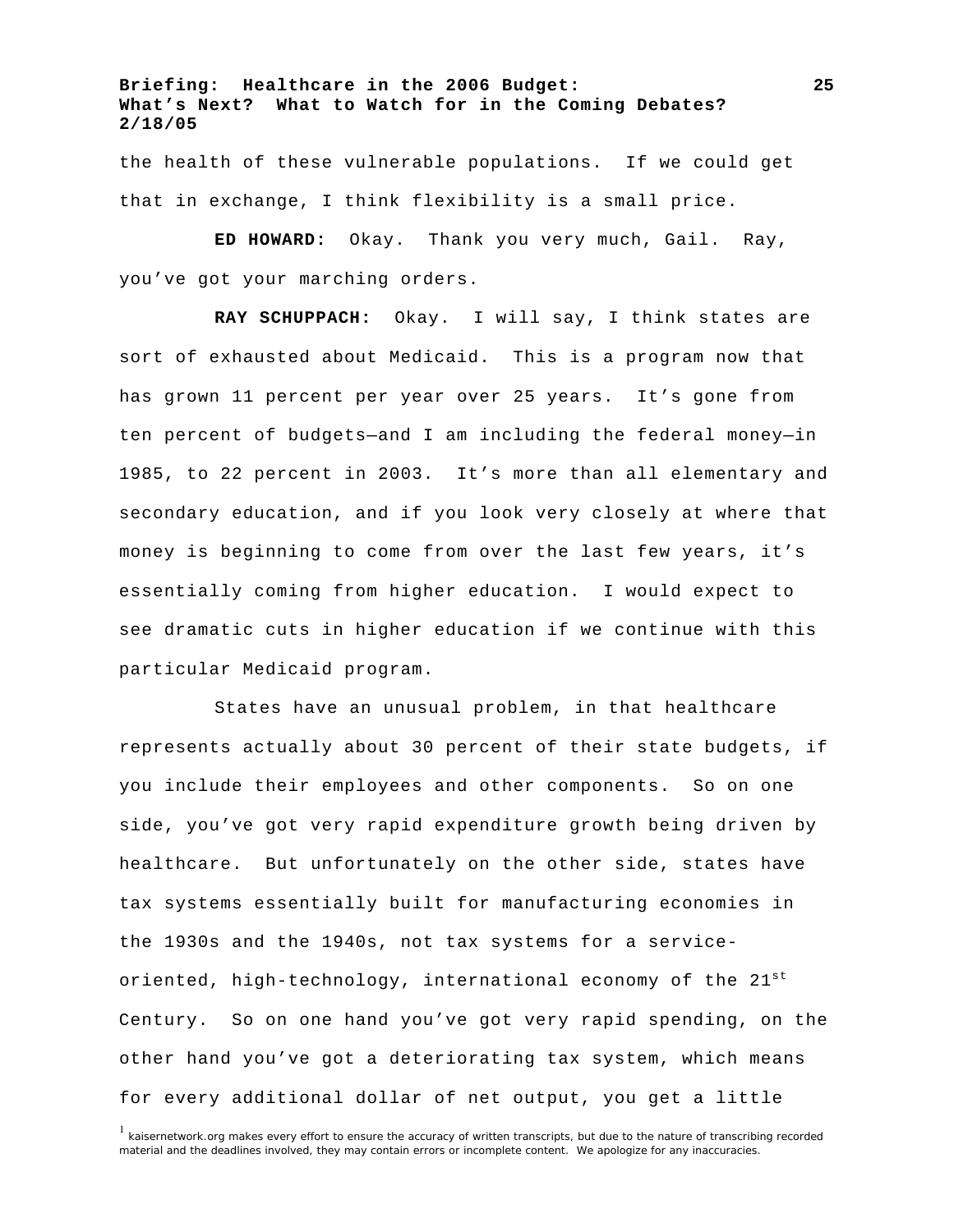less revenues than you had before. A lot of that is because most of the growth in economies is in services, and we don't tax services in sales taxes. So we've got a long-run problem there.

I would say Medicaid, when you look at the numbers, is driven by two factors: One, general healthcare price inflation, which has been running at 4.5 percent for the last 14 years, and second of all, the caseload growth, and just looking at those numbers, it now appears that we will have witnessed at 40 percent growth in caseload over the last five years, an average of eight percent per year. It is not sustainable. We are getting hit on what I would call both sides. Both the fact that the demographics, the retirement of the post-war baby boom is now beginning to hit, the growth in those over 65 is growing rapidly, in those particularly over 85 is growing even more rapidly, and people getting more ingenious in how they move their assets. This is a no-win situation on the long-term care side.

The second piece that is actually beginning to scare me more now—I wouldn't say more, but based on previous looks—if you look just at the period 2001 to 2003, you'll see that employers pulled out, particularly of providing healthcare to low-income people quite dramatically. It went from 67 percent to 63 percent. That happens to be the same amount that public programs grew. What scares me is the restructuring of the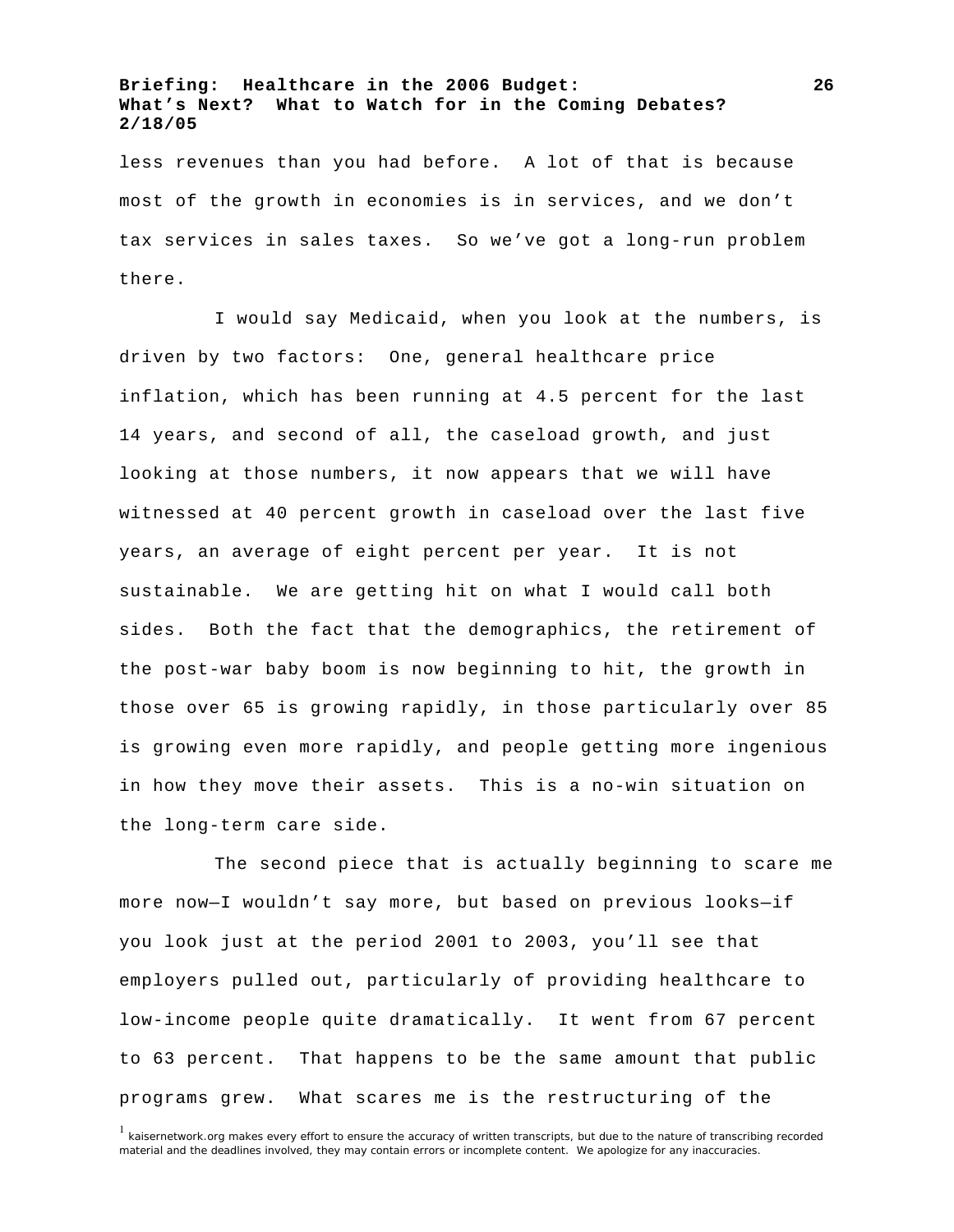economy continues, because we're service oriented, and more small business who don't provide healthcare, and now you've got the large industrial firms being hit in the international marketplace, you add all that together, and I suspect you're going to see wholesale withdrawal of employer-sponsored healthcare for those people under 200 percent of poverty. The problem is that this is that this is the only safety net available, and therefore everybody falls on that.

I don't have to go over the numbers in any detail, but it looks like what we're estimating total expenditures in Medicaid for 2005 is probably 330 billion. It's probably 35 to 40 billion—I'm talking about federal and state money—more than Medicare. We now have 53 million people on the Medicaid roles. I would agree also with Gail's comment that Medicaid is just a categorical program, that is, you can't integrate anything else into the healthcare system with it, whether it's Medicare, the employer-based system, or other components.

In terms of the President's budget, our kind of line in the sand is, we're looking for things that save the states and federal money, and those types of things, I think we would try to look at seriously and could support. There are a couple in the President's budget, the one on drugs, the one on asset tests are the types of things that we could support. We need more detail on it. The 40 billion in terms of upper payment limit provider taxes, we would likely oppose. Withdrawing that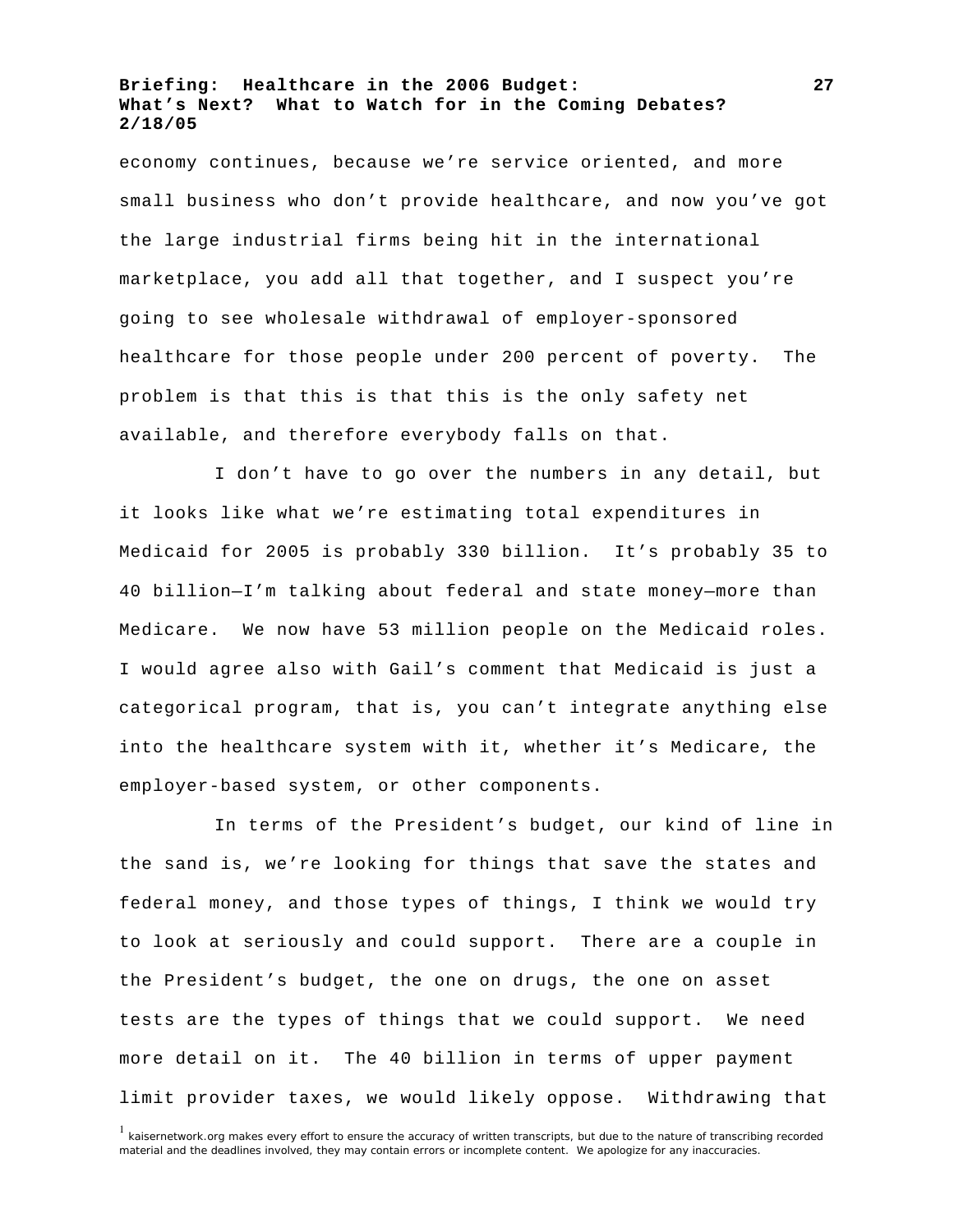40 billion from the system would have to require cuts in other programs and/or tax increases. I can tell you right now, tax increases are probably not on the table. But again, it goes back to, sort of, it's healthcare or education, but not both.

The other parts of the—I'll pick up on a couple of the comments that are I think kind of interesting—we don't know what modernization is, but there are some hints, essentially, that there would be more flexibility in the benefit package, which means you might be able to go to an S-CHIP package. There's also \$4 billion in the President's budget for purchasing alliances for states, which I think is an interesting concept, and then the tax credits. Now, depending upon how these work out, these could all be very big plusses, because my own personal view is that we can argue about whether Medicaid is an efficient program or not an efficient program, but I can tell you one thing flatly, we've got to develop other policies for these particular populations so that they don't come onto Medicaid. We always focus on Medicaid reform, or how do we create a more efficient program, and I'm fine with that—I think it needs to be done. But we really need to go on two tracks. We need to find other policies for the long-term care population, and we've got to find other policies for the lowincome people. But there is a way, I think, depending upon how the tax credits are written and what the incentive is for individuals to take the tax credit or go onto Medicaid, with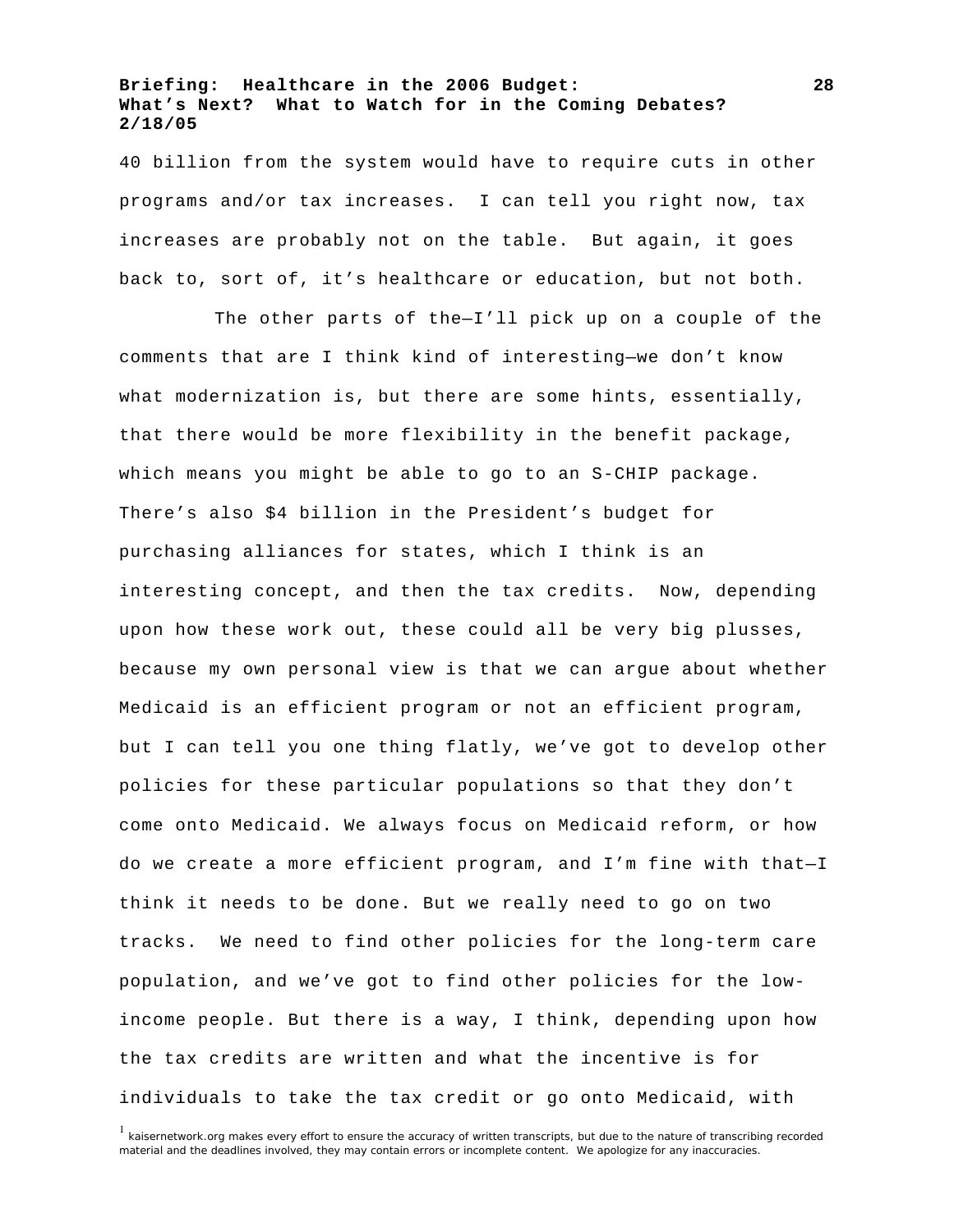the state purchasing alliances, with more flexibility in going to a more basic benefit package for Medicaid. And the way that works is, if we can get a basic benefit package into the alliance, and then it essentially has a certain amount of market leverage it can bid, and then the tax credit people can buy into that as well. State employees can buy into it, and it can also be sold to small business. If you can do that and create a fairly large purchasing pool, then you've got the hopes of stabilizing that particular small group market, so, I think there's a real plus in the President's budget, the alliances, the tax credits, and the flexibility and modernization of the Medicaid program. The question is, we've got to be very careful about how those are written and what the particular incentives are on those three components.

So finally, we're on board with major Medicaid reform. We need to have it. This program is not sustainable the way it is. We can argue out whether states are gaming or not gaming, or the efficiency of it, but with that kind of a caseload growth, and concern on what's going to happen to the employerbase market, particularly on the low-income side, we've got to start thinking about alternative policies. Thank you.

**ED HOWARD:** Thanks very much, Ray. Time for questions. Please identify yourself and address it to a particular panelist, if that's your want. John?

<sup>&</sup>lt;sup>1</sup> kaisernetwork.org makes every effort to ensure the accuracy of written transcripts, but due to the nature of transcribing recorded material and the deadlines involved, they may contain errors or incomplete content. We apologize for any inaccuracies.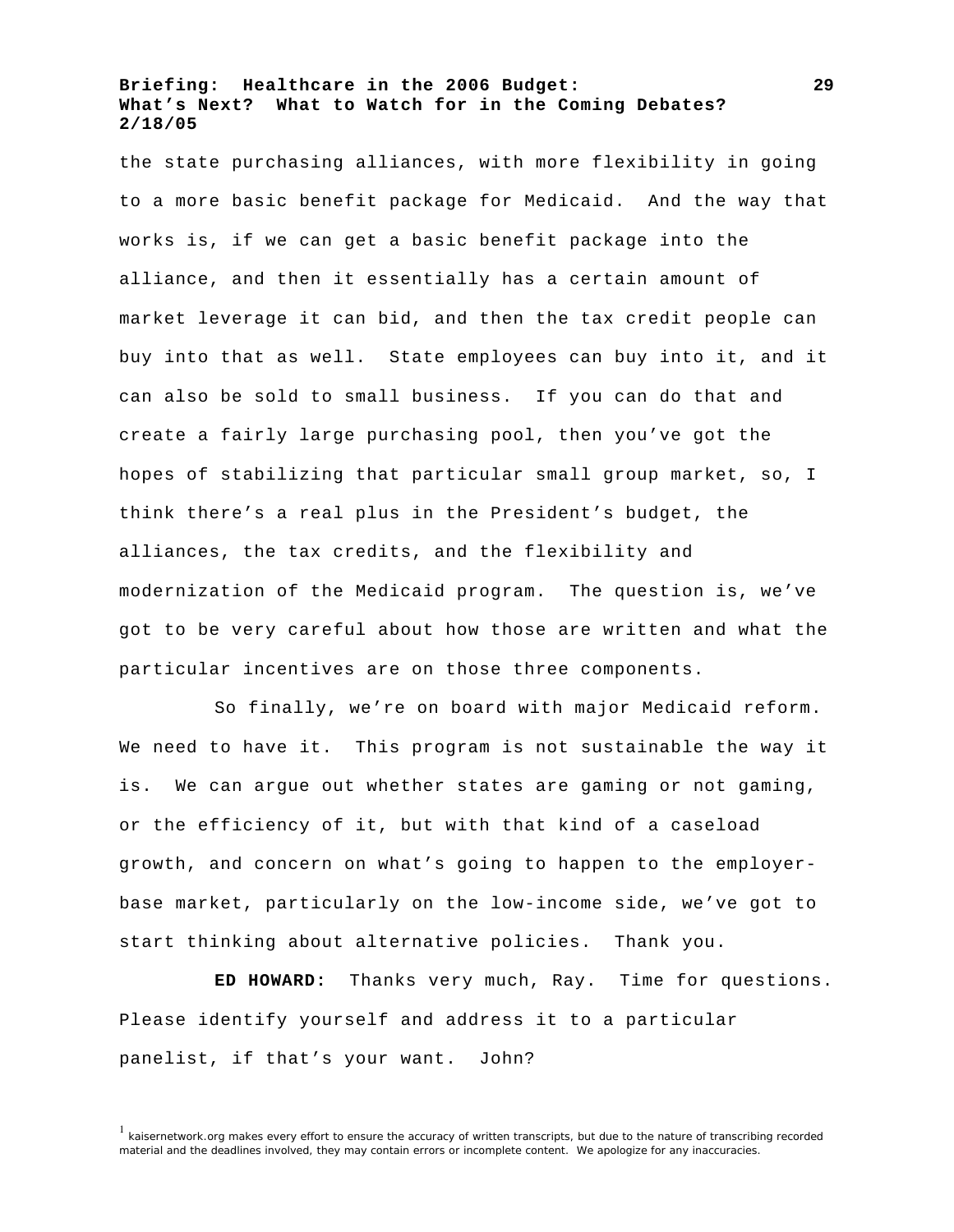**JOHN EIGLEHART** [misspelled?]**:** John Eiglehart. The question's really, one, the 53 million number you used, is that in the number that are eligible for coverage, or the number that are enrolled?

**RAY SCHUPPACH:** I think that's the number that are enrolled at this time.

**JOHN EIGLEHART:** Would you agree with that, Cindy?

**CINDY MANN:** That's the number that—there are two different numbers that are thrown around—the CBO numbers and the Administration numbers are about \$10 million less.

**ED HOWARD:** Ten million people.

**CINDY MANN:** People less than that, yeah. There's a difference in the administrative data. Gail talks about flexibility with the data. I couldn't agree more about having good data, but so far from that, it's not around the corner.

**ED HOWARD:** Is it possible that it's the difference between served in a calendar year, or versus an enrollment at a point in time?

**GAIL WOLENSKY:** No, I mean, it's the problem you have with the uninsured, that half the Medicaid population are on something else other parts of the year, so it depends, average served, or at an average point in time.

**JOHN EIGLEHART:** One other question for Ray. Would you regard, and would the governors generally regard the program that former Governor Lebanon [inaudible—off mic] scope of the

<sup>&</sup>lt;sup>1</sup> kaisernetwork.org makes every effort to ensure the accuracy of written transcripts, but due to the nature of transcribing recorded material and the deadlines involved, they may contain errors or incomplete content. We apologize for any inaccuracies.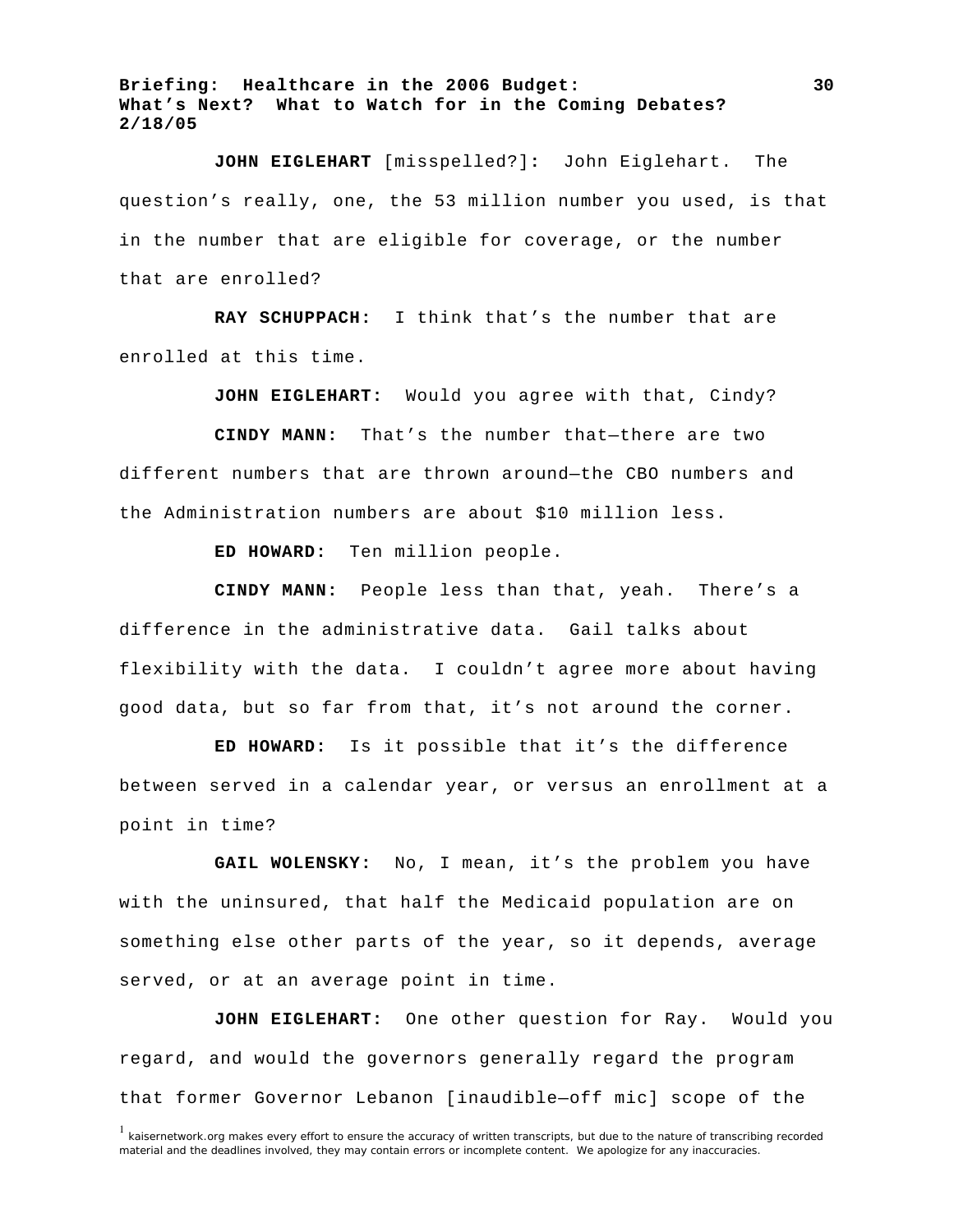benefit package, and eligible [inaudible] model for going forward?

**RAY SCHUPPACH:** I don't know. That's what Tennessee did too, and in my mind, I think it's probably good to reduce the benefit package so that you can combine it in pools and so on for that healthy population there, but again, that's only going to put off the problem for a year or two. I mean, the problem is that the caseload is growing so rapidly, we need other systems for these people.

**ED HOWARD:** Yes, go ahead, Cindy.

**CINDY MANN:** Can I just say something about the Utah program, and there's a figure in towards the end of my presentation about how Utah financed its program. There's all this talk about Chevys versus Cadillacs, and I was trying to think of the right analogy, and I think it may be the Pinto, which is sort of unsafe at any speed. Not only is the package not really a Chevy—it has no hospital care, no specialty services, mental health services and so forth, but enrollment stopped in this new program very soon after it was initiated because there were no new federal dollars put on the table for it. The State of Utah really didn't have the fiscal capacity to carry it out, and the waiver allowed the state to simply freeze enrollment. So, it's a non-moving vehicle, and if that is the direction that we're going, one wonders whether we're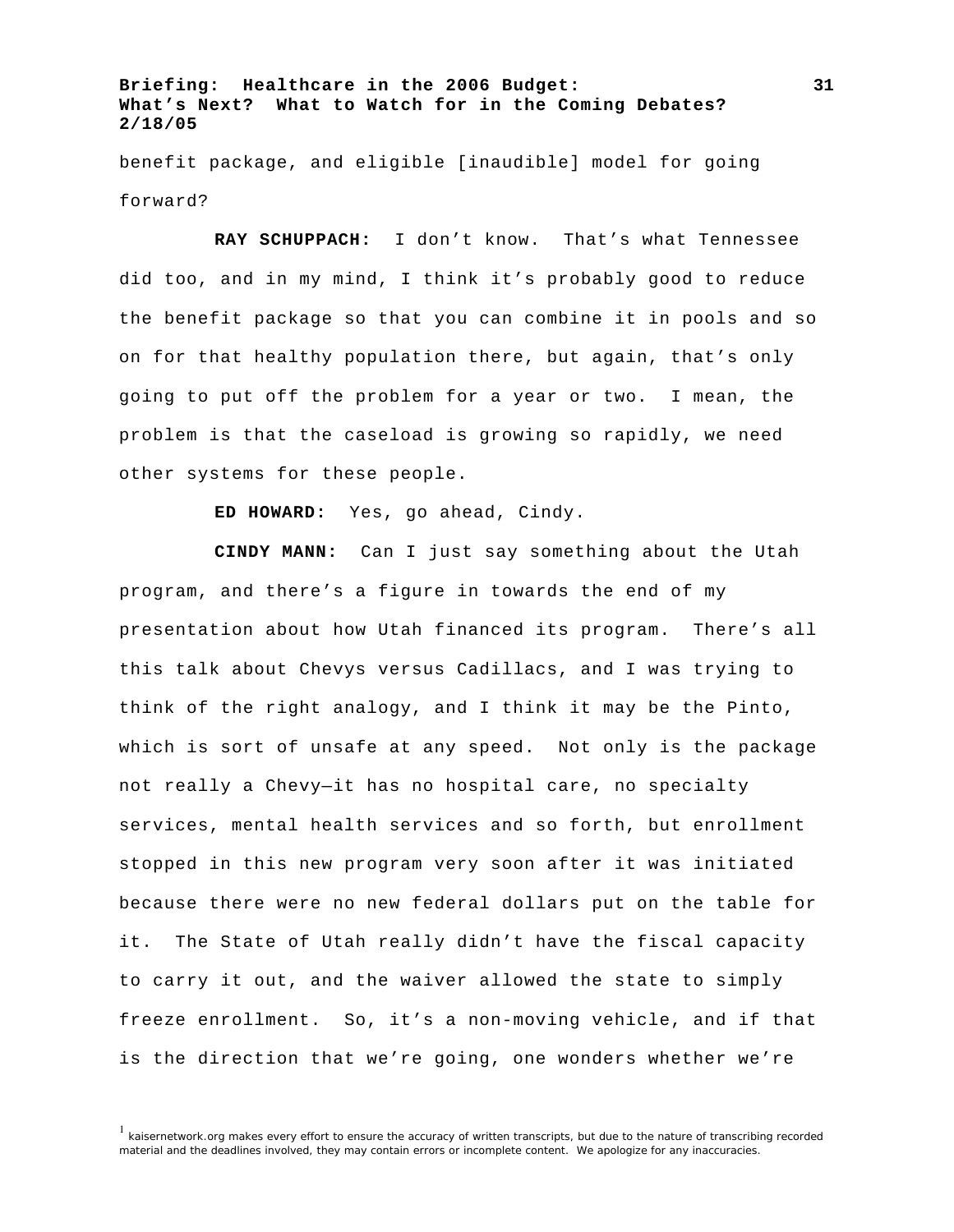moving forward in terms of providing real healthcare coverage for people.

**ED HOWARD:** I should say, by the way, that those of you watching the webcast, all of Cindy's slides, including the one she just referred to, are posted on our website at allhealth.org. Yes, Sir?

**DAVE:** I'm Dave [inaudible]. This is for Dr. Wolensky. In all the debate on national healthcare policy, where do the veterans fit in? And I'll make a couple of observations, that last year the State of Missouri did a study of the program. The veterans who were on the Medicaid [inaudible]. There are a number of issues surrounding veterans' healthcare that cross all bounds, and perhaps Dr. Wolensky [inaudible].

**GAIL WOLENSKY:** Well, the two major traditional users of the VA system are veterans who have had service connected disabilities, and those who are indigent under the definition of the Veterans' Administration, which is substantially higher than it is at any other definition, I think in the neighborhood of about three or four times higher than the poverty line that is closer to what is used in many states. So it is primarily low-income and service disabled individuals, but it does not account for the majority of the veteran population. The users of the VA system are five to six million out of 20 million veterans. I say that to try to get some perspective of who they're covering.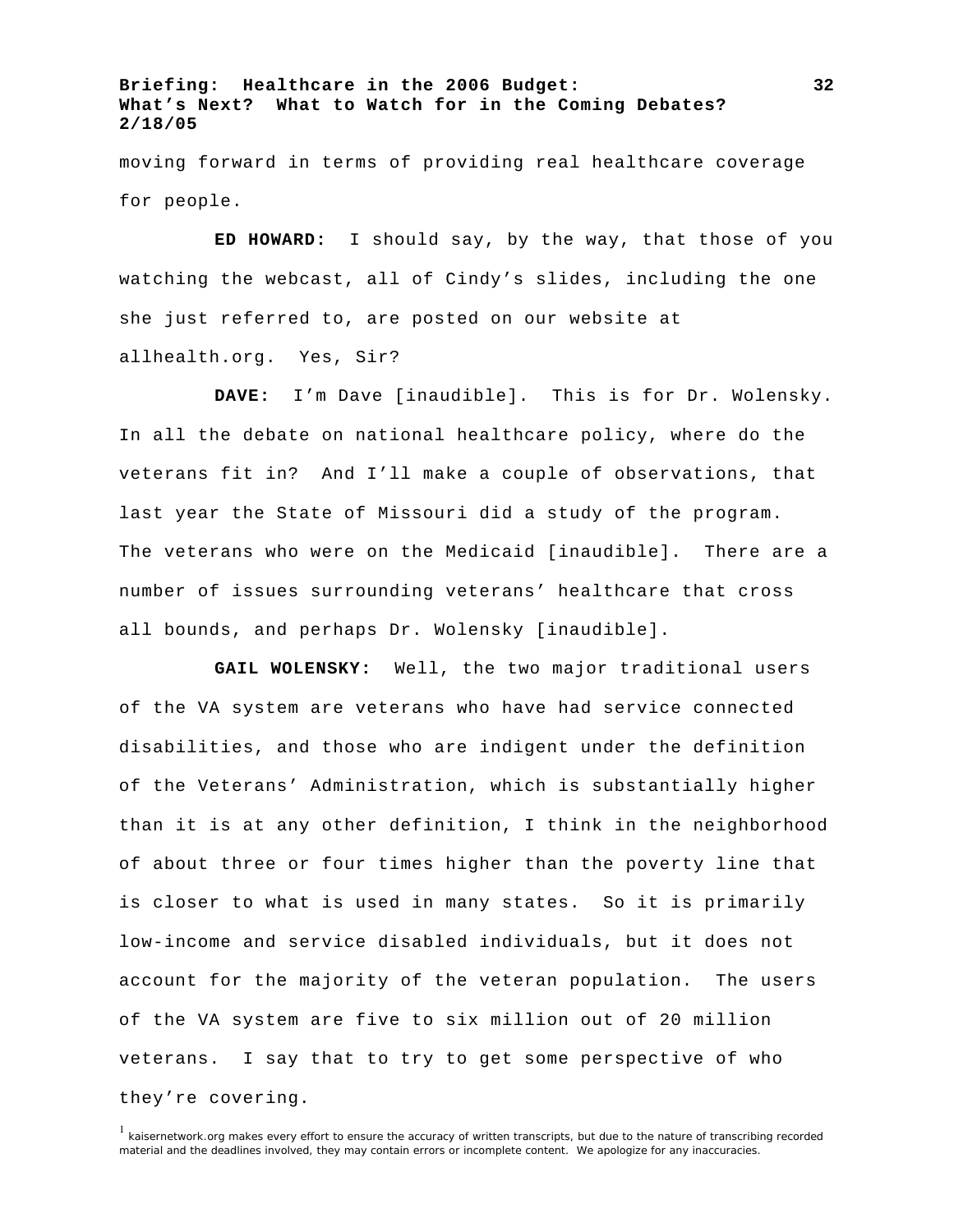There has been some concern that in the late 1990s with some legislation that was passed, some non-traditional users who are neither service disabled veterans nor indigent by the VA's definition have been using the VA to get low cost pharmaceuticals, basically. Seniors who are living near a VA facility and who are, under current rules, had to go see a VA physician first and go use the VA for their low cost pharmaceuticals that are priced off the federal supply schedule, and that that has had a problem of backing up the VA system so that those who are service connected, the indigent users were beginning to have trouble getting into the system. So, one of the issues is that we have a VA system that is pretty full, so if you're thinking about trying to have this be a broader model, it's already having some problems being backed up because some non-traditional users have been using it the last five or six years.

Furthermore, it looks like after 2010, there's likely to be a decline in the use of the VA system, and therefore some real concern about doing physical expansions to have care for what might be short-term increases. So, I would say, the notion of thinking of the VA as a place to increase users under the current world doesn't make much sense. It does, of course, raise the question about whether or not one strategy that you might want to think about for low-income or otherwise uninsured populations are "specialty facilities" or hospitals for these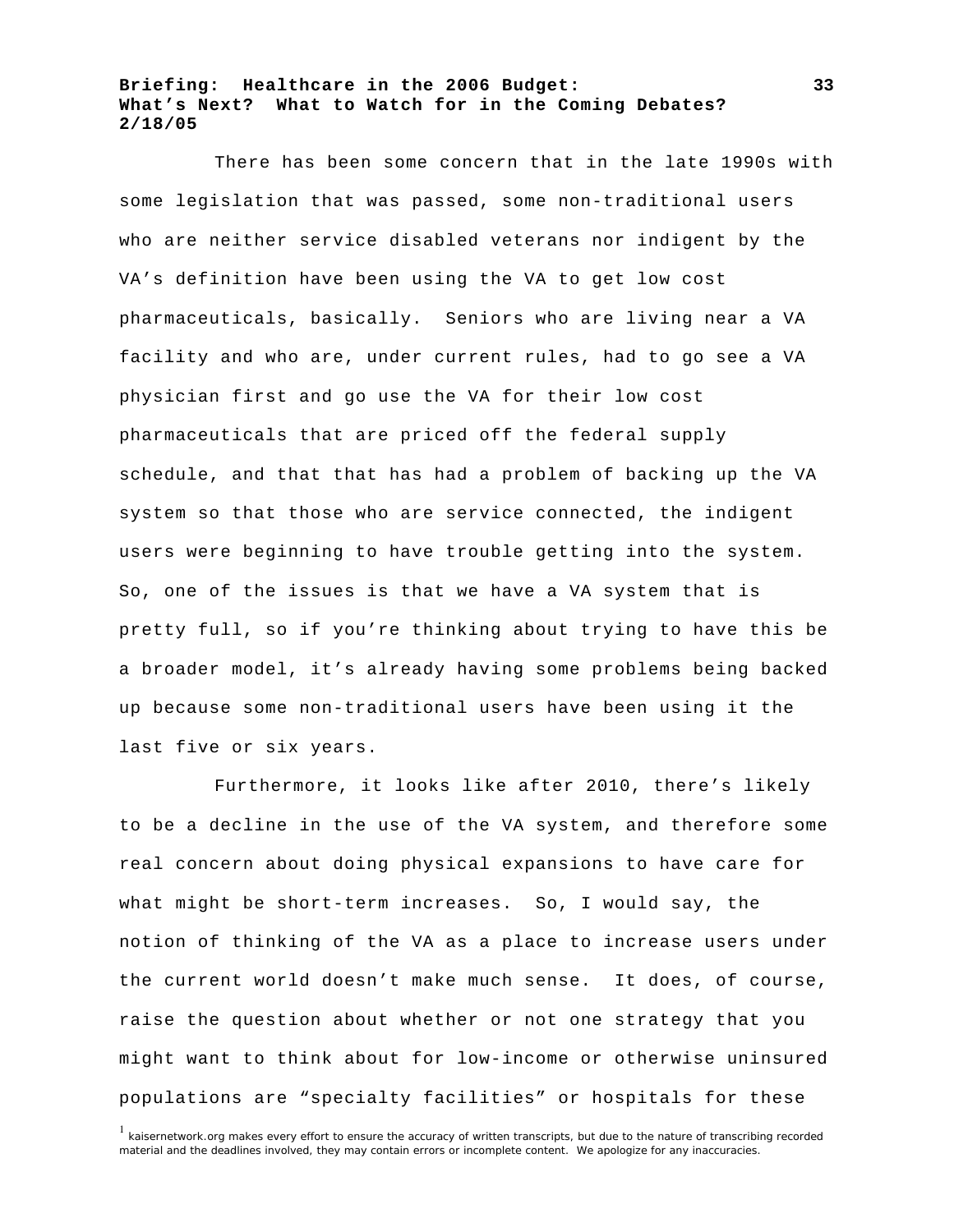populations. That's sort of how we got into the public hospital business, but they have much broader activities as do academic health centers to treat low-income or Medicaid populations that might [inaudible] the spirit of what you're thinking about, but not actually physically rely on the VA.

**DAVE:** To quickly follow up, hospital [inaudible] aside though, the effects of the current policy are forcing people out of the VA healthcare system onto the state Medicaid roles, for example, and other programs? The impact that is pretty catastrophic [inaudible].

**GAIL WOLENSKY:** I don't know of any programs that are doing that. The changes that the President has proposed was to introduce copayment and a premium of \$250 for the nontraditional users, that is, people who are not indigent and who are not service connected, who have been coming into the system, so, I'm not sure why you think that's happening.

**DAVE:** Well, they could be the uninsured as well. [Inaudible]

**ED HOWARD:** Okay. I should say by the way, both John McManus and Gail have to leave at about 10:30, so you might want to concentrate your questions before then if you want to get them to do it. And I've also been asked to repeat or summarize the thrust of the question so that the webcast folks can know what you're talking about, even though you don't have microphones. Yes, down at the far end?

**34**

<sup>&</sup>lt;sup>1</sup> kaisernetwork.org makes every effort to ensure the accuracy of written transcripts, but due to the nature of transcribing recorded material and the deadlines involved, they may contain errors or incomplete content. We apologize for any inaccuracies.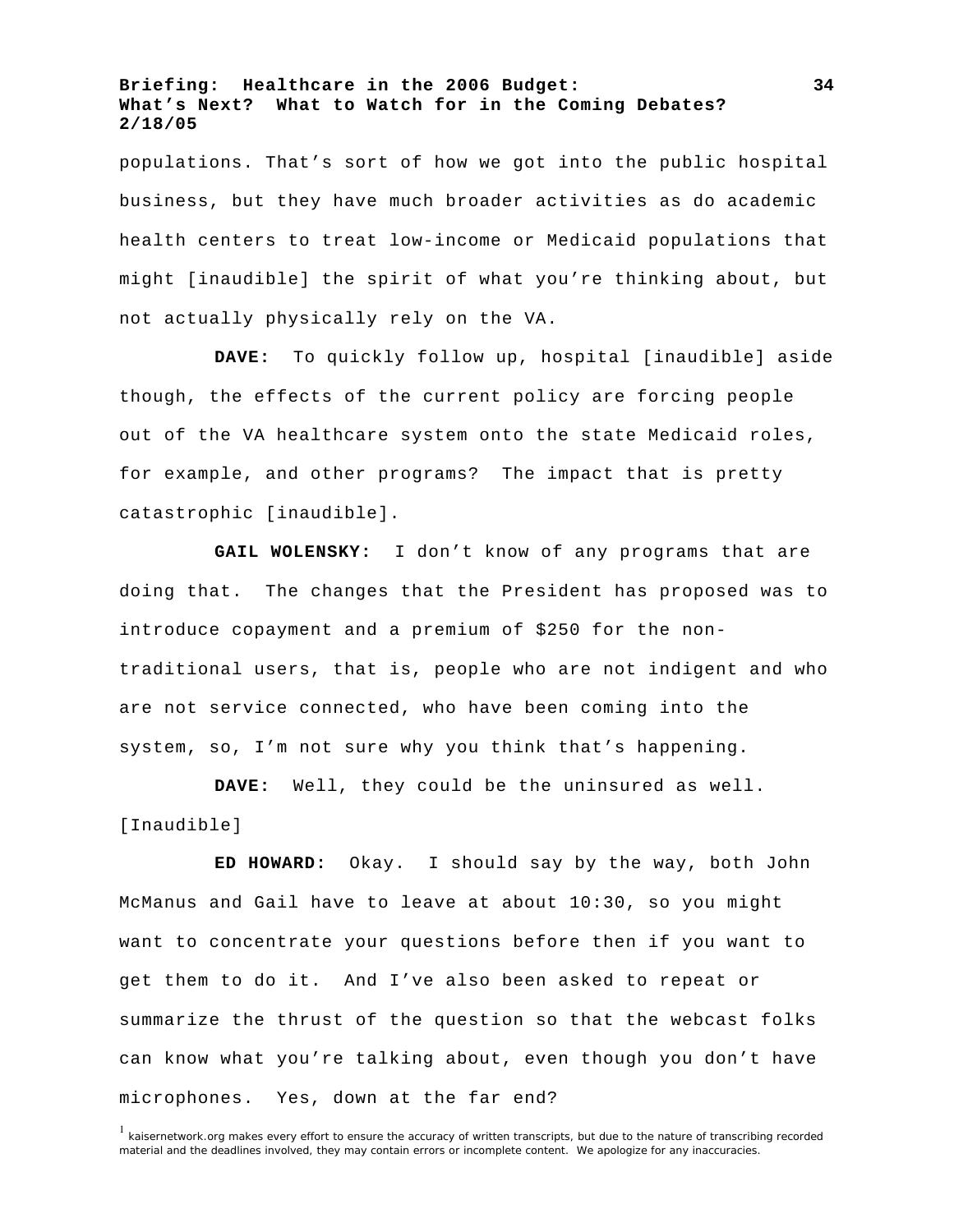**MALE SPEAKER:** I have a question about savings from flexibility. Dr. McClellan has said that there's no intention of the federal government to save money through flexibility, that the outlay would be the same. It seems to me the states would use flexibility to try to get their costs under control, that that would obviously affect how much the federal government would be matching. Just wondering how you see that? Are either the considerable federal savings [inaudible]?

**ED HOWARD:** The question has to do with the fiscal implications of the flexibility proposals. Yes, go ahead, Ray, Cindy.

**RAY SCHUPPACH:** Well, they're not huge, in all honesty. I think the types of flexibilities would be going to a different benefit package for some populations. It would be copays and things of that sort. But when you look at CBO's costing of most of these, I would argue that they're relatively small. I suspect not more than \$6 or \$8 billion for each one over a five-year period.

**CINDY MANN:** Let me respond a little bit to that. There's an important interplay between flexibility and financing in Medicaid, and how it works now, and how it might work under a new proposal. Right now, there's with open-ended federal financing, but clear federal standards about what a state can do with those federal dollars. If you get rid of those federal standards, states can use dollars in a multitude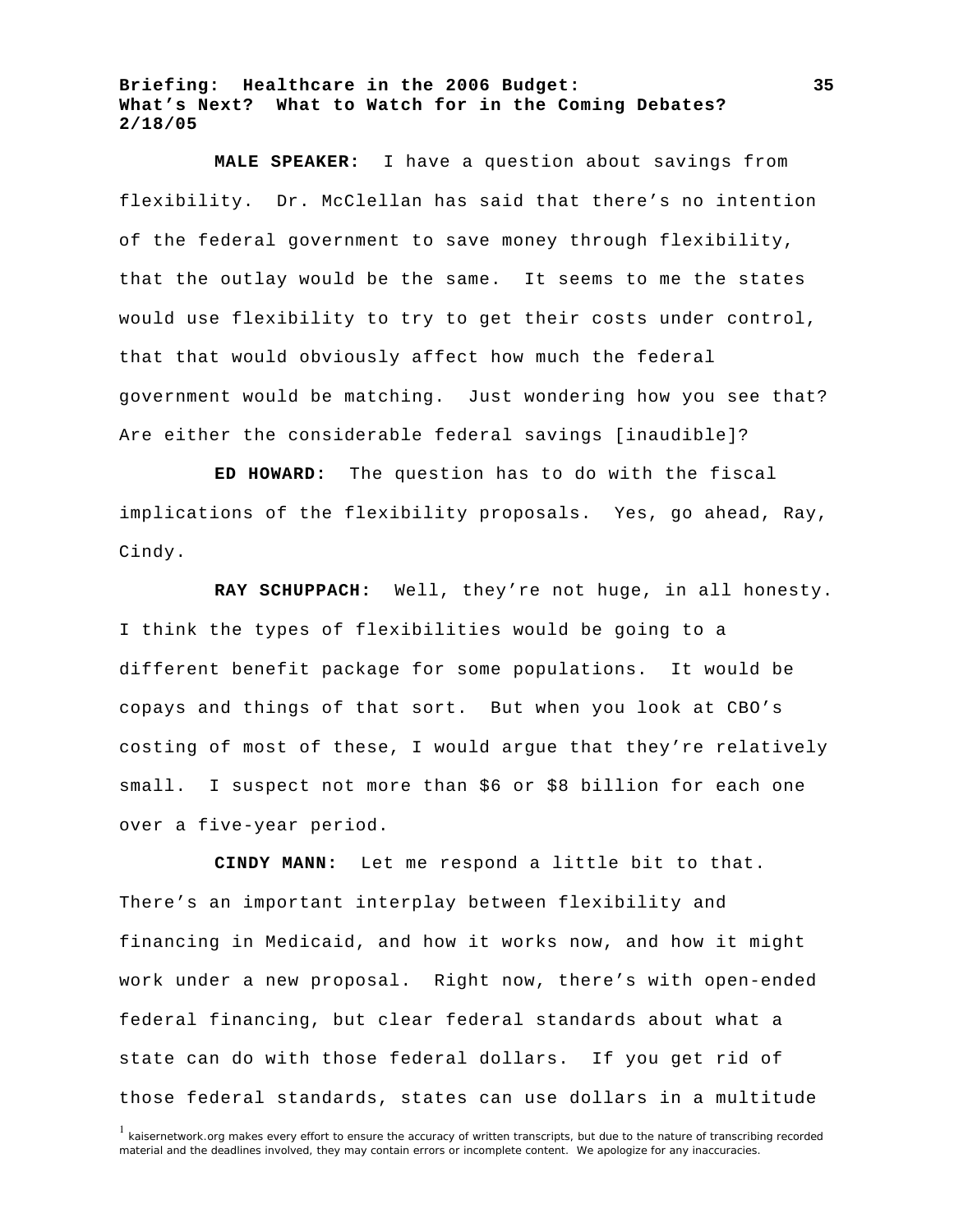of ways, and so it is often assumed that if there is very broad flexibility in Medicaid to use the federal dollars in lots of ways, including paying a school nurse, or things that don't quite meet the Medicaid definition of coverage, that the federal government would have to accompany that breadth of flexibility with a spending cap so that the federal government would not be exposed to big new costs. So how much flexibility is given will also relate to what kind of financing proposal will need to be put on the table for the federal government to protect itself in terms of Federal Treasury expansion, expenditures increases.

And I just want to also point out, it was said during the fiscal 2003 debate when the President proposed capped allotments to states in Medicaid for certain populations, anyway, that those capped allotments would grow consistent with federal government projections of the cost growth in the Medicaid program. If you look at Figure 11, if there is a cap on spending, whether it's the entire Medicaid program or a part of the Medicaid program it will appear in first instance, and in inside the Beltway scoring that there's no federal savings, but over time, if actual healthcare costs are more than what that cap is, than what those projections are, there'll be big federal savings and cuts to the program. This Figure 11 shows, if you look at CBO's projection for federal Medicaid spending in 2003 versus what their projections were in 1999, versus what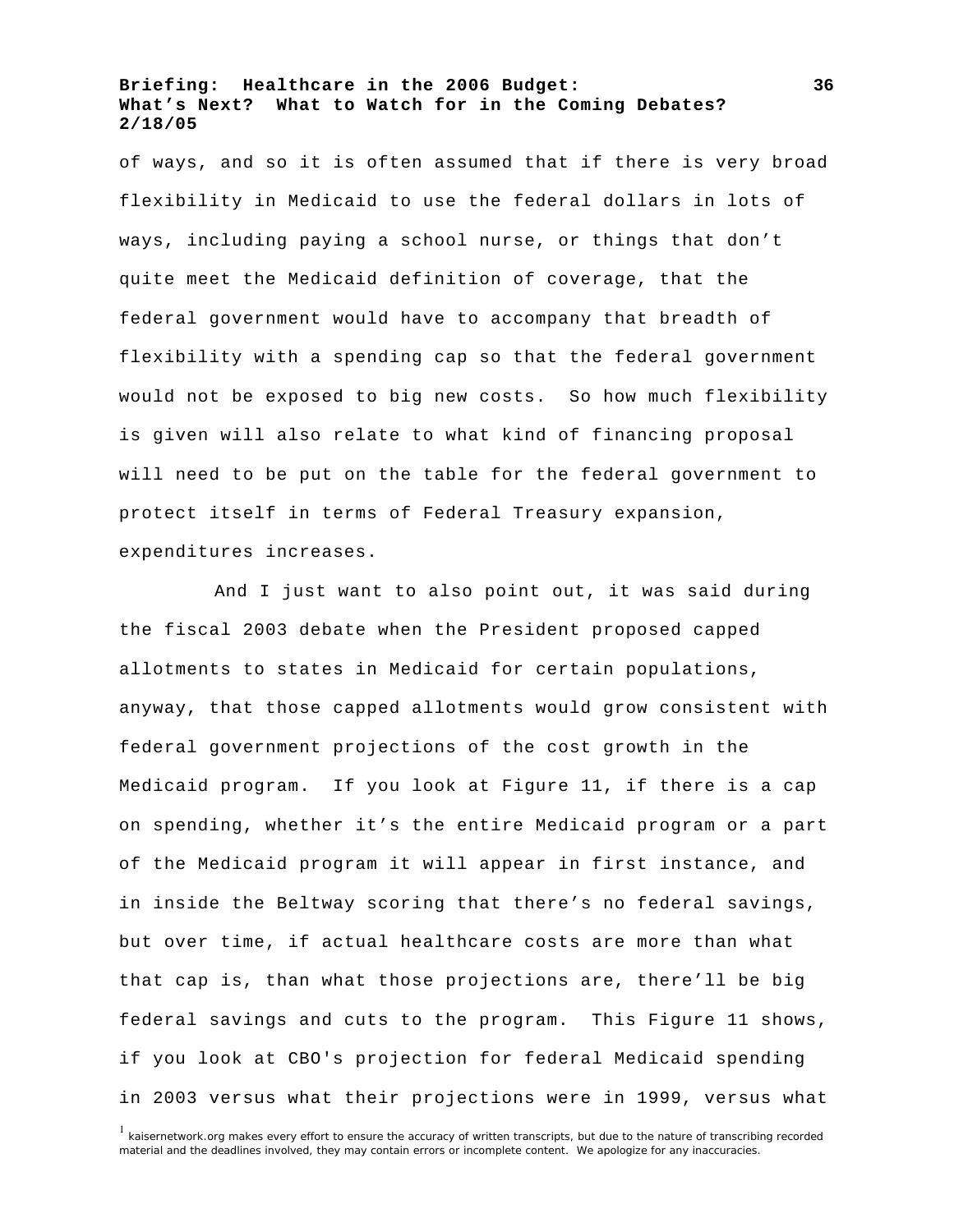actual spending was in 2003, there was a big difference. Had we had a cap on the program in 1999, that wouldn't have been scored as having any savings, but in reality, it would have reduced federal expenditures.

**JOHN McMANUS:** If I can jump in on this, that's a very interesting hypothetical argument, however, that's not what the proposal is this year. So, I thought our task this morning was to talk about what's the 2005 President's budget, not past budgets or other block grant proposals, which aren't on the table right now.

**ED HOWARD:** John, do you want to talk about what the difference is between what's on the table and what Cindy was describing?

**JOHN McMANUS:** Well, clearly what's on the table for savings are the things that we've all been talking about: intergovernmental transfers, prescription drugs, looking at how people transfer their assets so that they can qualify for Medicaid coverage for long-term care, things of that nature. Block grants, which is what my colleague down there on the left, no pun intended, is describing, are not on the table as far as I know, and not in the President's budget documents, and I don't think they're being discussed with the significant battle that's going on with the governors throughout the last several weeks. Maybe Mr. Schuppach may want to get in on this.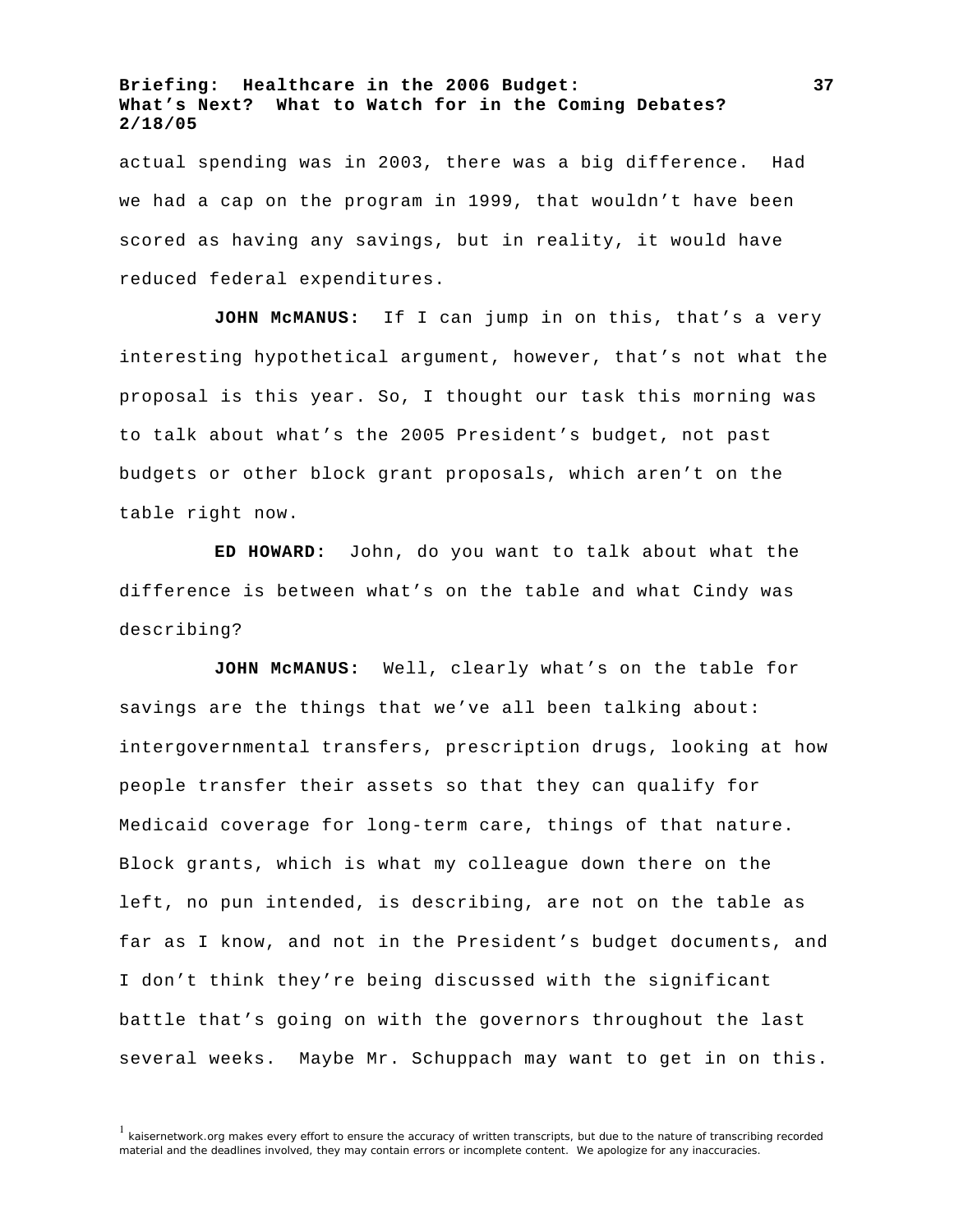**RAY SCHUPPACH:** The Secretary's been very clear that the mandatory population would never be in consideration of a cap on it [inaudible].

**CINDY MANN:** Right, but just to be clear, first of all, the question was about, can we expect federal savings if there is a good deal of flexibility? I was suggesting that when you get into the area of flexibility you have to get into the area of financing because of the interplay, and the President's proposal does, in the discussion about modernization, talk about increasing flexibility within the context of maintaining current federal spending. I certainly agree there is no particular proposal now on the table that is, at least, clearly identified to cap allotments to the program, but I go back to my first remarks, which is, what you see isn't necessarily what you're going to get as the process moves forward,

**GAIL WOLENSKY:** But this is a program that, if the states want to cut back, the states can cut back. What the flexibility is, which at least to me, makes immanent sense, is, rather than force an all-or-nothing coverage for the optional populations, allow the states to have optional benefits, or to provide some benefits for the optional populations. If the states get pressured enough and they want to cut back, they have the ability now to do so. The question is, can they do it smarter or not? It depends what the states want to do. If they want to increase, expand their coverage, they can do so, if

<sup>&</sup>lt;sup>1</sup> kaisernetwork.org makes every effort to ensure the accuracy of written transcripts, but due to the nature of transcribing recorded material and the deadlines involved, they may contain errors or incomplete content. We apologize for any inaccuracies.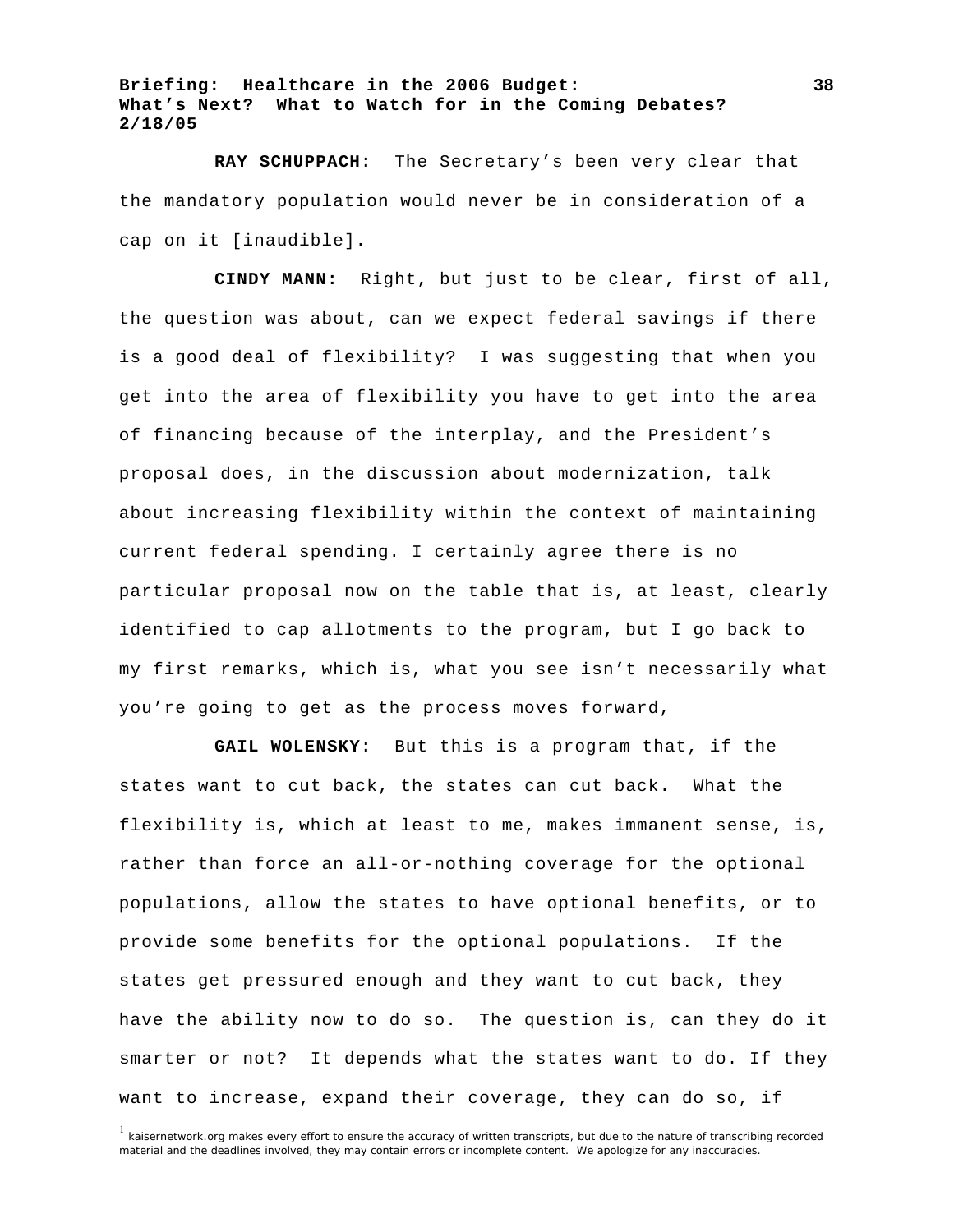they want to cut back, they can do so. My concern—you do want to try to make sure that when they do so, they're putting their money into the pot. Cindy talked about having money get diverted to other ways. There were too many stories that when creative financing was at its height during periods of the 1990s that states were bragging about how they were taking the money that they were saving by only getting federal dollars, by putting it into highways and education, and sometimes putting it into healthcare. It's hard to have a program that's designed as a matching program when it doesn't always get the state dollars on the other side.

**ED HOWARD:** I want to make sure that we can pursue this. Is your question about this topic?

**FEMALE SPEAKER:** Yes. [Inaudible] in 2003, your NGA task force made a proposal [inaudible].

**RAY SCHUPPACH:** Well, back in 2003, they had trouble coming to consensus on where they were. We never really got into serious negotiation with the Secretary, but the block granting approach, in terms of total programming, was really off the table then, and I think it's still off the table now. Whether it's some alternative with respect to the optional populations, I don't know yet, to be honest. You know, it has not been discussed in any of our conversations. Nobody has ever put the term cap, limit, allotment, on the table.

#### **FEMALE SPEAKER:** [Inaudible.]

**39**

<sup>&</sup>lt;sup>1</sup> kaisernetwork.org makes every effort to ensure the accuracy of written transcripts, but due to the nature of transcribing recorded material and the deadlines involved, they may contain errors or incomplete content. We apologize for any inaccuracies.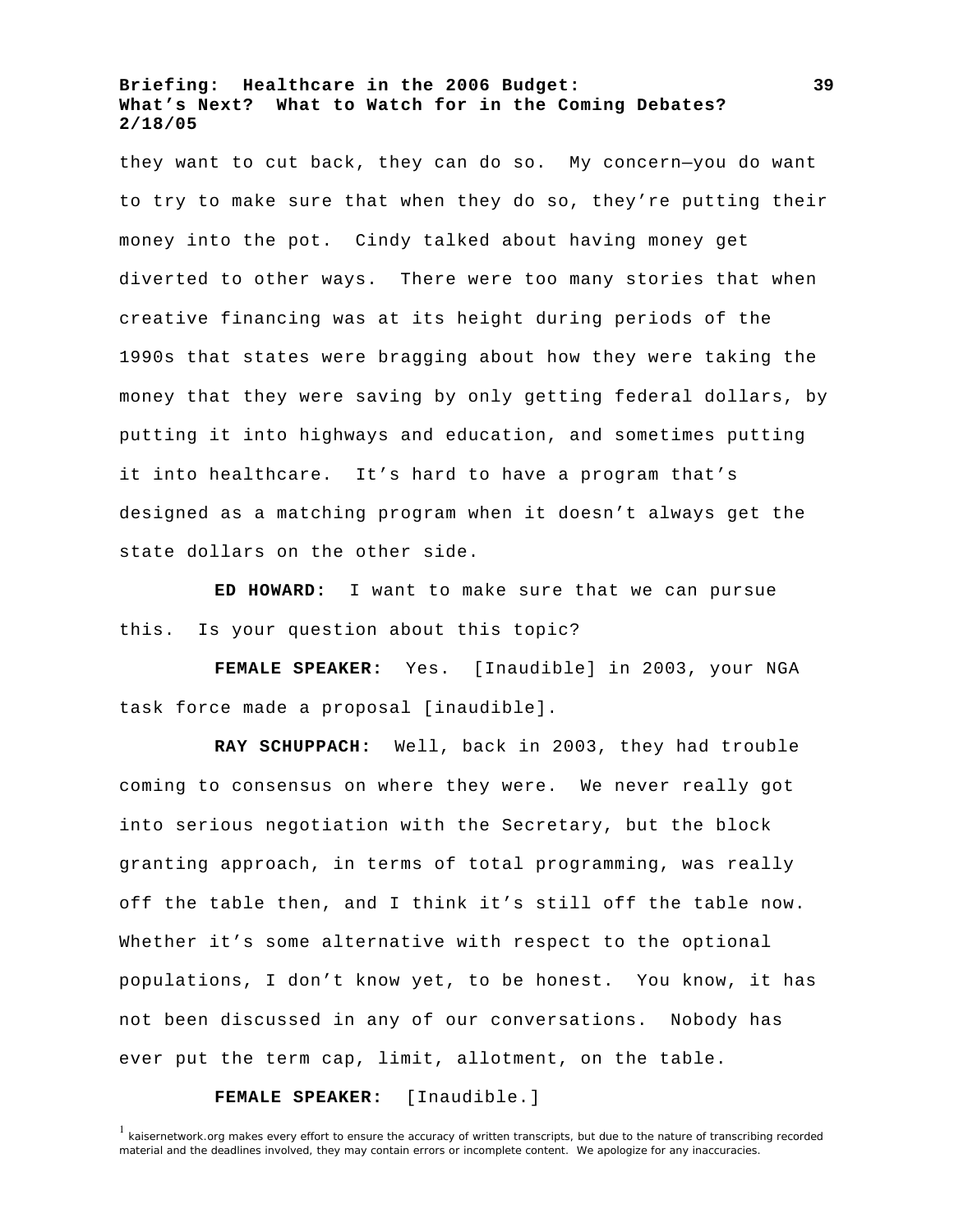**RAY SCHUPPACH:** Right. That has not been part of any discussions, either.

**ED HOWARD:** Yes, John.

**JOHN:** I'd like to get the views of all the panelists on the following: If you set aside the relatively few people on Medicaid that try to game the system by hiding assets and that kind of approach, and just look at the general population within the framework of our society, most of these people are poor, have very few assets, and the question is that whether you agree that within the framework of the US, these are people that deserve to be covered and they're worthy of coverage in the US, and really, the question is, who should pay for it?

**GAIL WOLENSKY:** Well, let me first say that I'm not quite ready, because I don't know that we know enough about how serious the asset transfer is with regard to long-term care, nor have we done things to try to minimize the encouragement, and what I'm thinking about is the skepticism and scorn that has gone for the long-term care partnership program that the Robert Wood Johnson has helped promote, which I have thought for the last 12 or 14 years, however long it's been around, is an incredibly sensible program where you can buy insurance, protect assets for most old people, their house, and that doesn't count in your spend-down because you have the protection of your insurance. It gets used rather than your house, and then if you still spend more, you go onto Medicaid,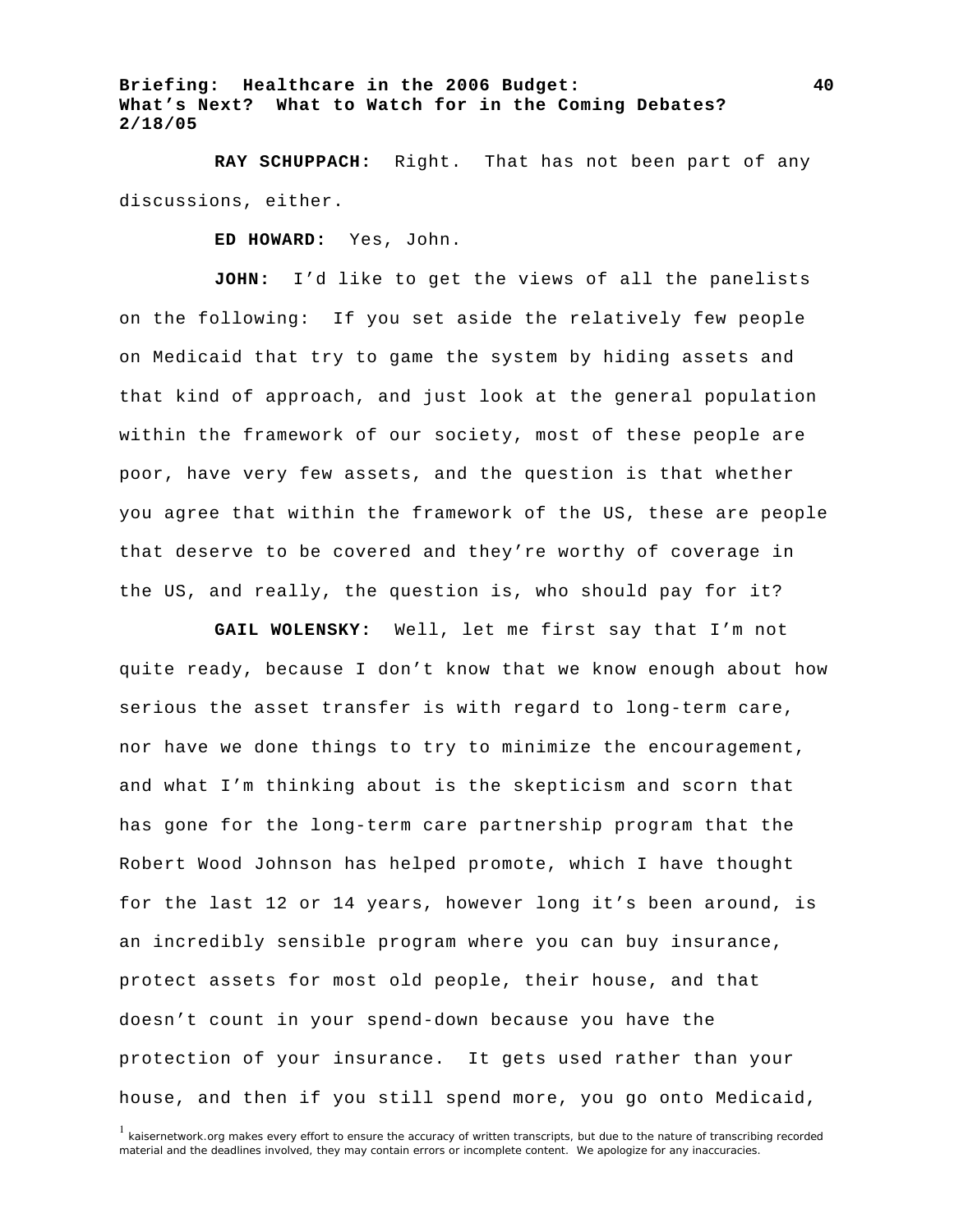and for reasons I have never understood, has been resisted by Democrats. It's again in the President's budget. It hasn't gotten much attention. It would help try to discourage the real lucrative business both in Florida and New York of elder law, and in fact, provide people who want to protect it, act fiscally responsible with the mechanism.

Having said that, we need a program for low-income people, people at least below the poverty line. I think it's a governmental function. We can decide whether it's federal or federal/state, and one of the big missing parts of Medicaid or some program that integrates with it is a third of the uninsured population are below the poverty line, and for sure they need to be covered.

I think the biggest problem with regard to the dualeligible and the aged disabled part is, it's totally uncoordinated, so we have a group of people who are poor and sick by their nature, who spend a ton of money and who sometimes get incredibly uncoordinated care because they're in these two separate programs. Whether or not there's much possibility with community or home-based care for those that are now in nursing homes, I don't know. I've been impressed that the number of people who are likely to come into home and community-based programs will overwhelm any savings of people who might be in nursing homes now who could be treated on a home and community-based basis, but we'll see. I think it's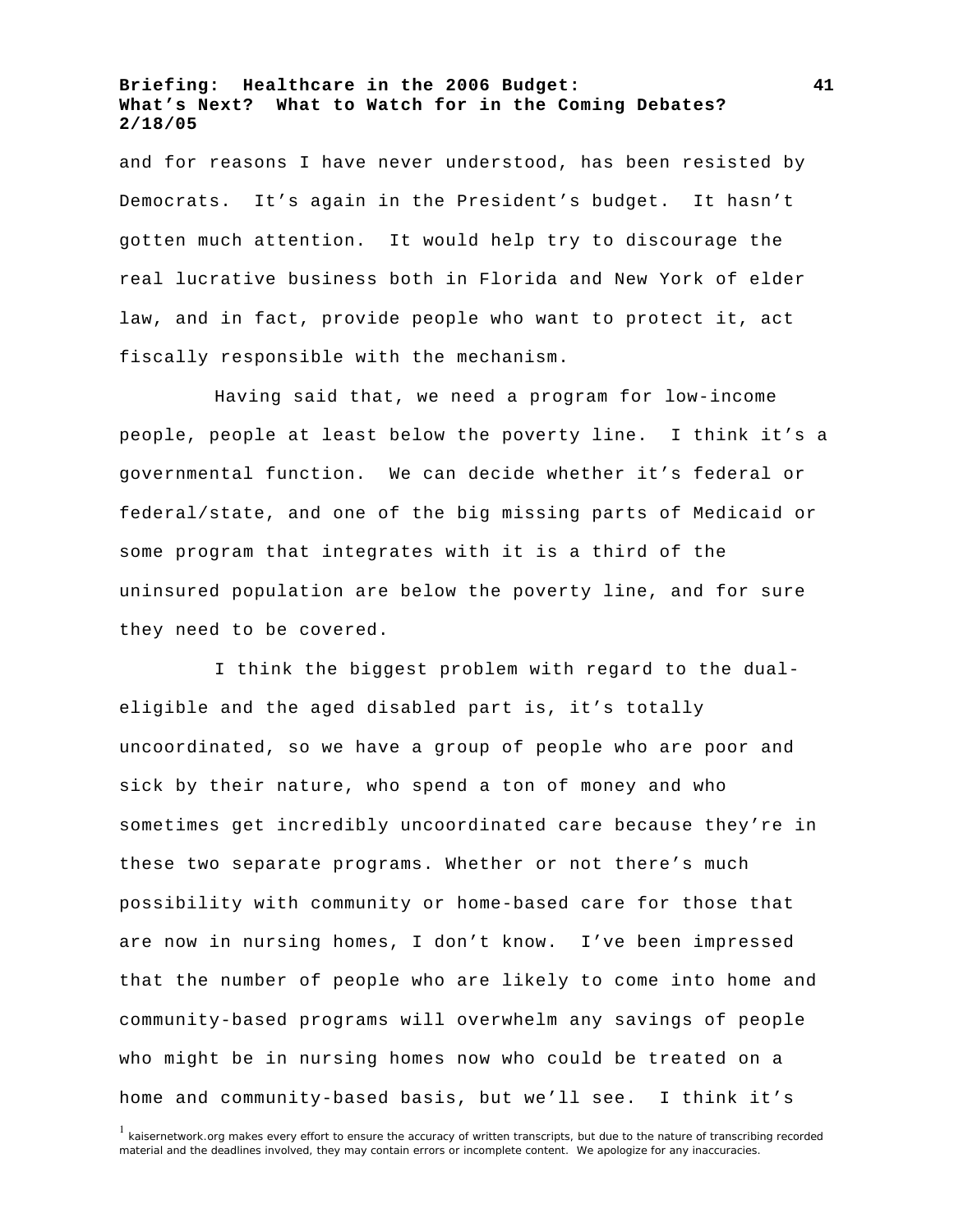terrific to go and try that. I've not been impressed that there are a lot of savings, but below the poverty line, these are people who need to be, if not on Medicaid, whatever we call the other program of low-income support.

**ED HOWARD:** Go ahead.

**RAY SCHUPPACH:** I would just say that from a Federalism standpoint, I think first of all, I think you put the right question on the table. We think we cut a deal with the federal government many, many years ago, which was, you take people over 65 and we'll take people under 65, and that works for Social Security, it works for Medicare, and it works for all of the other programs that we run, in terms of welfare and so on. Now, a lot of these may be funded partially by the federal government, but states run them—some like food stamps are federally. . .That works really, with the exception of Medicaid, that somehow, if you're over 65 and have decent income and decent health, and now you're in a federal program, and now your health deteriorates and your income deteriorates, you fall out of a federal program into a state and local program. It makes no sense. There ought to be a continuum. It ought to be federal responsibility at some point. Plus, I would argue that the distribution is important. Low-income elderly don't locate in any uniform way across the United States, so there is a redistribution affect for those people, and I think that's a very legitimate way to go on. I think

<sup>1</sup> kaisernetwork.org makes every effort to ensure the accuracy of written transcripts, but due to the nature of transcribing recorded material and the deadlines involved, they may contain errors or incomplete content. We apologize for any inaccuracies.

**42**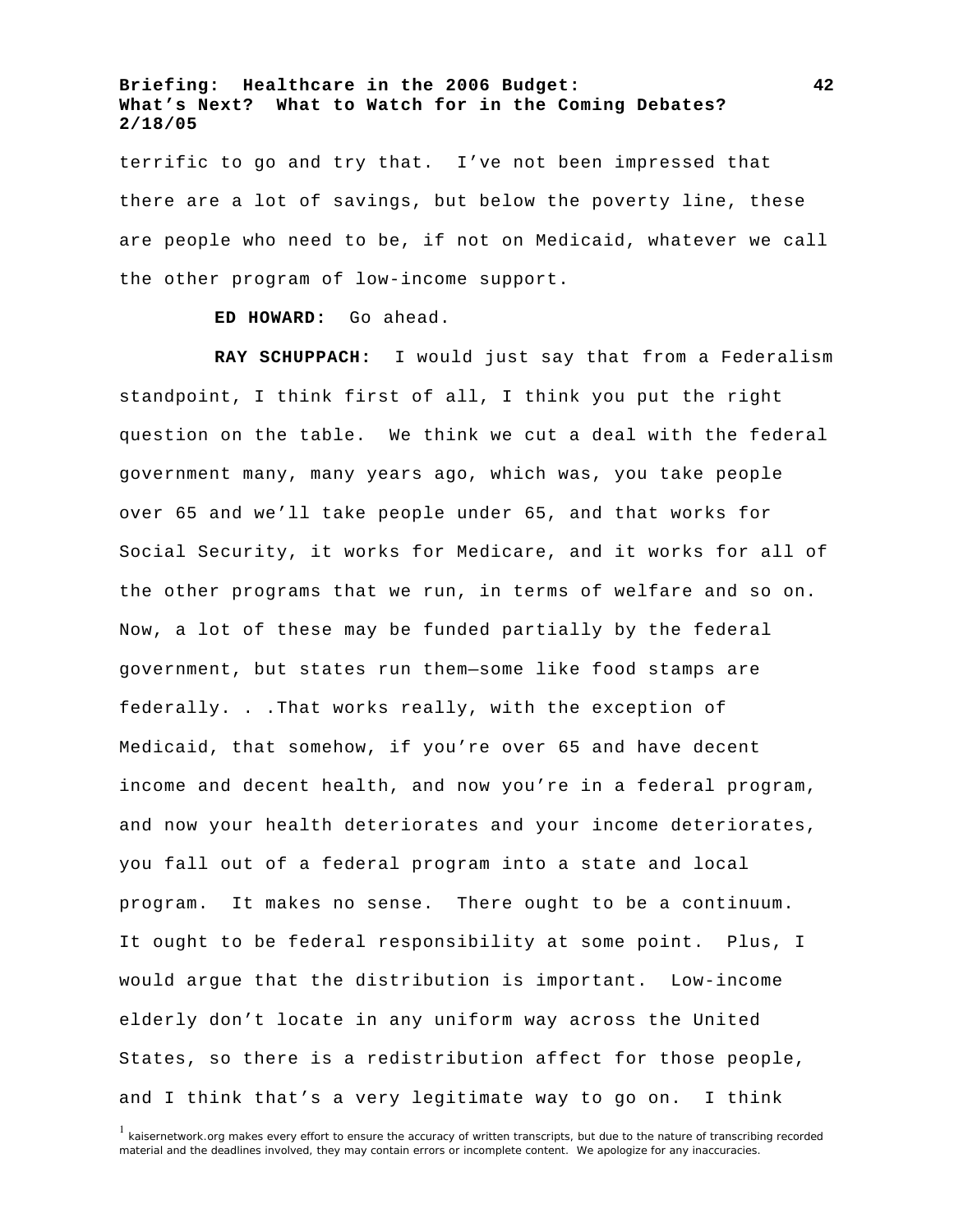we've got some rules of how we view this sort of federal/state component. I think it works in a lot of programs, but it does not work in Medicaid, and it gets worse all the time. We thought we cut a pretty good deal with the clawback, but we now find it's costing us more money.

**ED HOWARD:** Ray, you didn't mean to say that people, when they get sick over 65 fall out of the federal program-

**FEMALE SPEAKER:** Or into the state in addition.

**RAY SCHUPPACH:** They just get added on, okay.

**CINDY MANN:** Let me comment, because I do think, John, that that's the right question, although I would add, it's a question of commitment to cover the uninsured, and then should be say that out loud and then debate who should pay? But I also would go back to one of Gail's initial comments, which was, we need to do something more broadly about cost containment within the broader healthcare system so that we can all afford the healthcare, not look at a piecemeal, program-byprogram, because there's too much pushing and shove form one to the other systemwide.

But I think as the comments indicate, we have two separate conversations. On one hand, you talk about low-income working households, people below 200 percent of poverty. Then I think we have the tension between should it be public programs or should it be employer-based coverage? And as Ray's remarks show, we are increasingly moving to public coverage

**43**

<sup>&</sup>lt;sup>1</sup> kaisernetwork.org makes every effort to ensure the accuracy of written transcripts, but due to the nature of transcribing recorded material and the deadlines involved, they may contain errors or incomplete content. We apologize for any inaccuracies.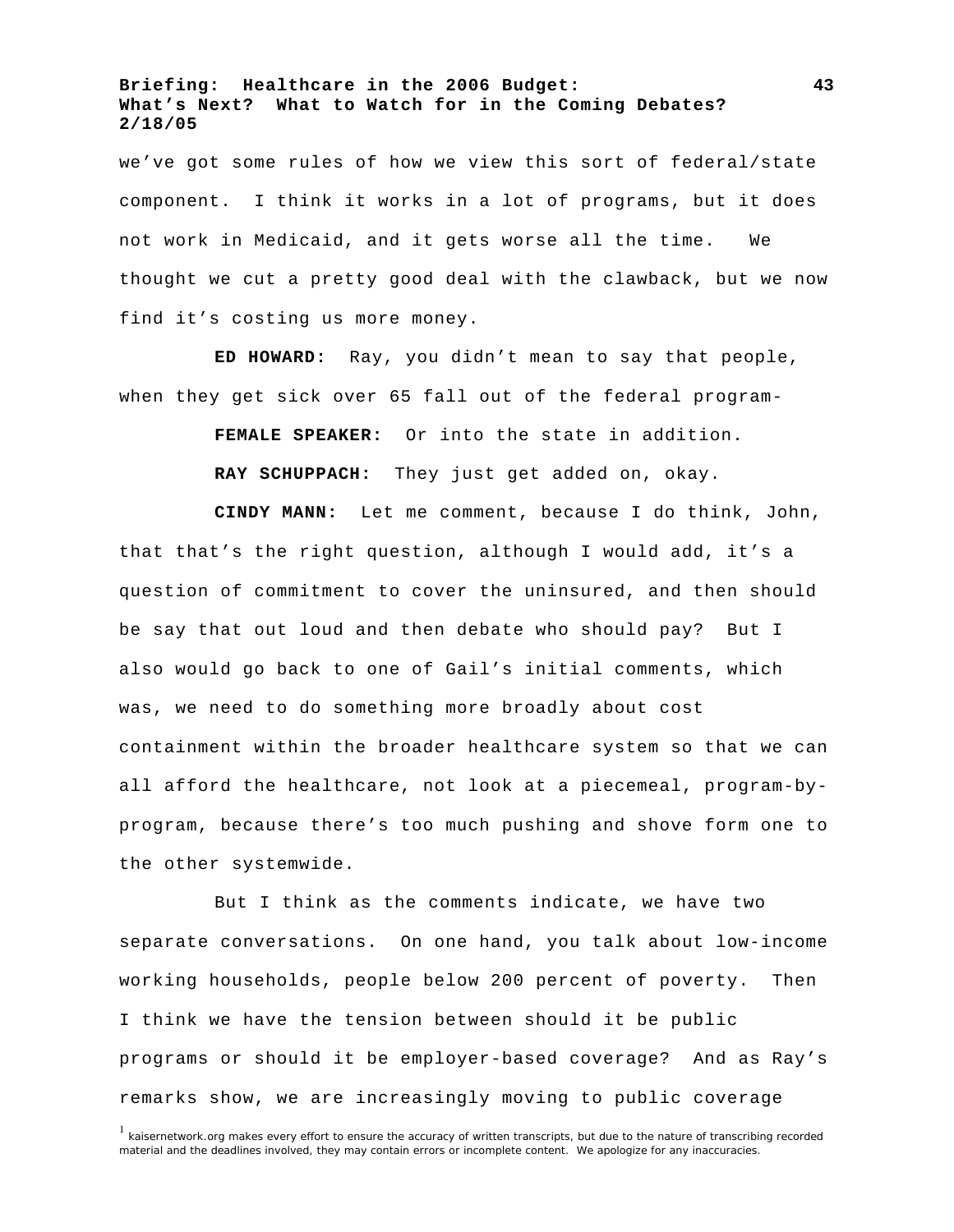programs or nothing—public programs more for the kids, nothing for a lot of the working adults, and that needs to be addressed frontally. We have each sector pointing to the others. Should it be the employers that do it? The employers say they can't handle it and they are walking away from it for a lot of sometimes quite legitimate reasons. I think we see increasingly the public coverage, in one way or another, is going to be the basis of coverage for low-income households. The question is, how do we finance it, and are employers part of that story? Can we do a better job in Medicaid and the private sector of marrying the two?

Then we have a very separate conversation on the longterm care side, because then I think it's really the issue of the federal government versus the states, and that's where the immediate cost pressures are for the Medicaid program. It's about 42 percent for Medicaid costs, is filling in the gaps for Medicare.

If I can add, this, John, a slightly different perspective. Obviously, healthcare costs are pressure on state and federal governments. I think we need to step back and look at the societal view that it's probably not a bad thing that we as a society are spending more on healthcare as a percent of our GDP and will continue to spend more than we have in the past. They prefer it, good. People like healthcare, and it costs money. The question is, who's making the decisions? One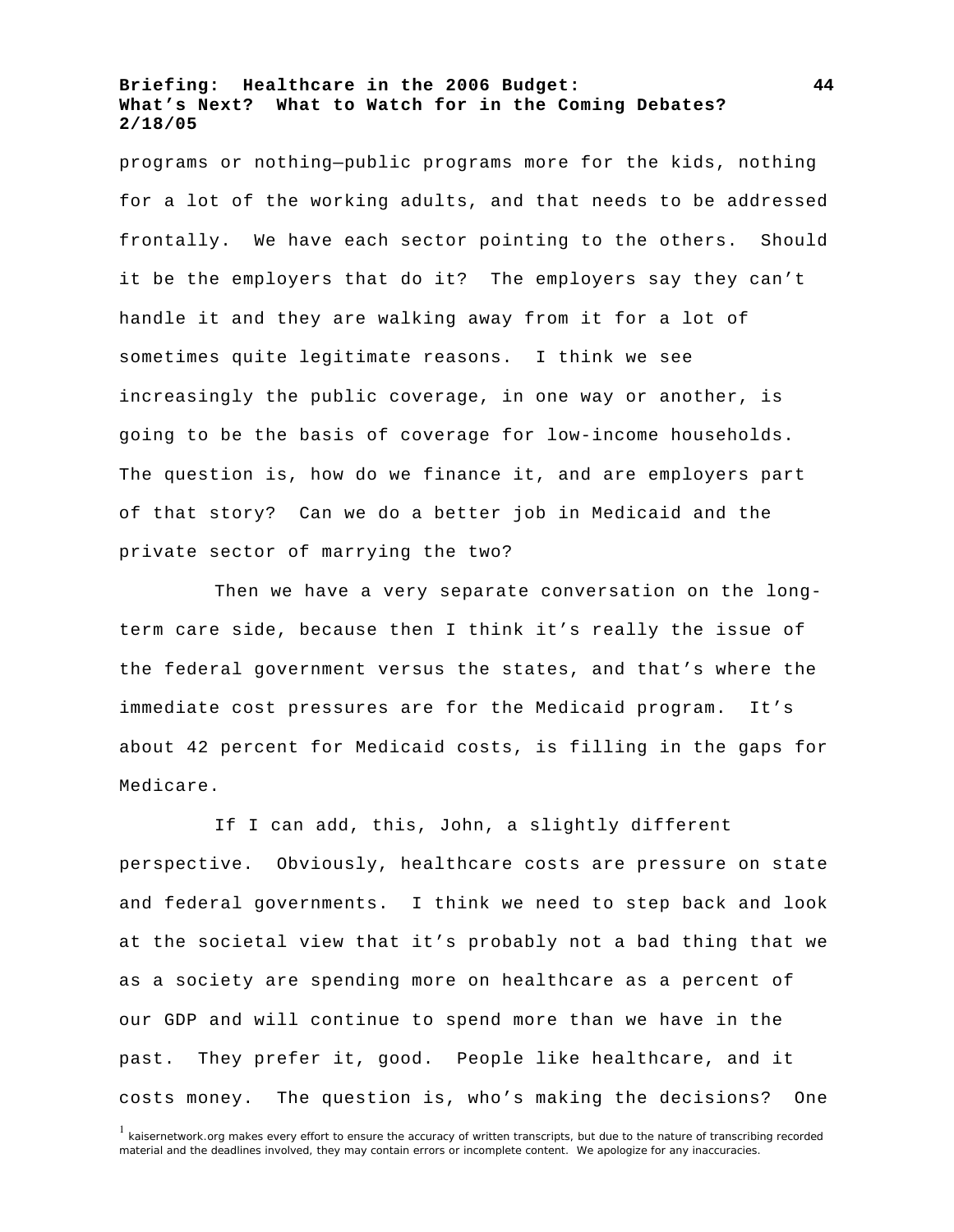of the things I like about the President's budget, and some of the remarks Gail has made this morning, is to try to empower individuals to try to take better care of themselves. The long-term care is a great example of that. If we can get people to say while they're in their 30s and 40 and 50s, and use the time-value of money to buy long-term care insurance, that would relieve a lot of pressure off the states, and later the federal government. Would that bring down the costs of healthcare to society? No, but it makes that sure that they're providing for their own healthcare. Obviously it's both the federal government's and the states' governments—i.e. the society's role to take care of those who can't take care of themselves, and off the hand was debating that. IN fact, I think it's noteworthy that the President but \$12.5 billion on the table to go after those who are eligible for Medicaid next year but who are not enrolled. Some people see that as costing states more money. So what? They're entitled to that. I think that's a very positive thing. I think overall we need to think of whether—we're going to be spending more money on healthcare what's the most cost-effective way to do that? Can we do more on the prevention side, more disease management? More people taking more responsibility for their own lives, or are we going to rely on health plans or government edicts making decisions for people on how they ought to get healthcare.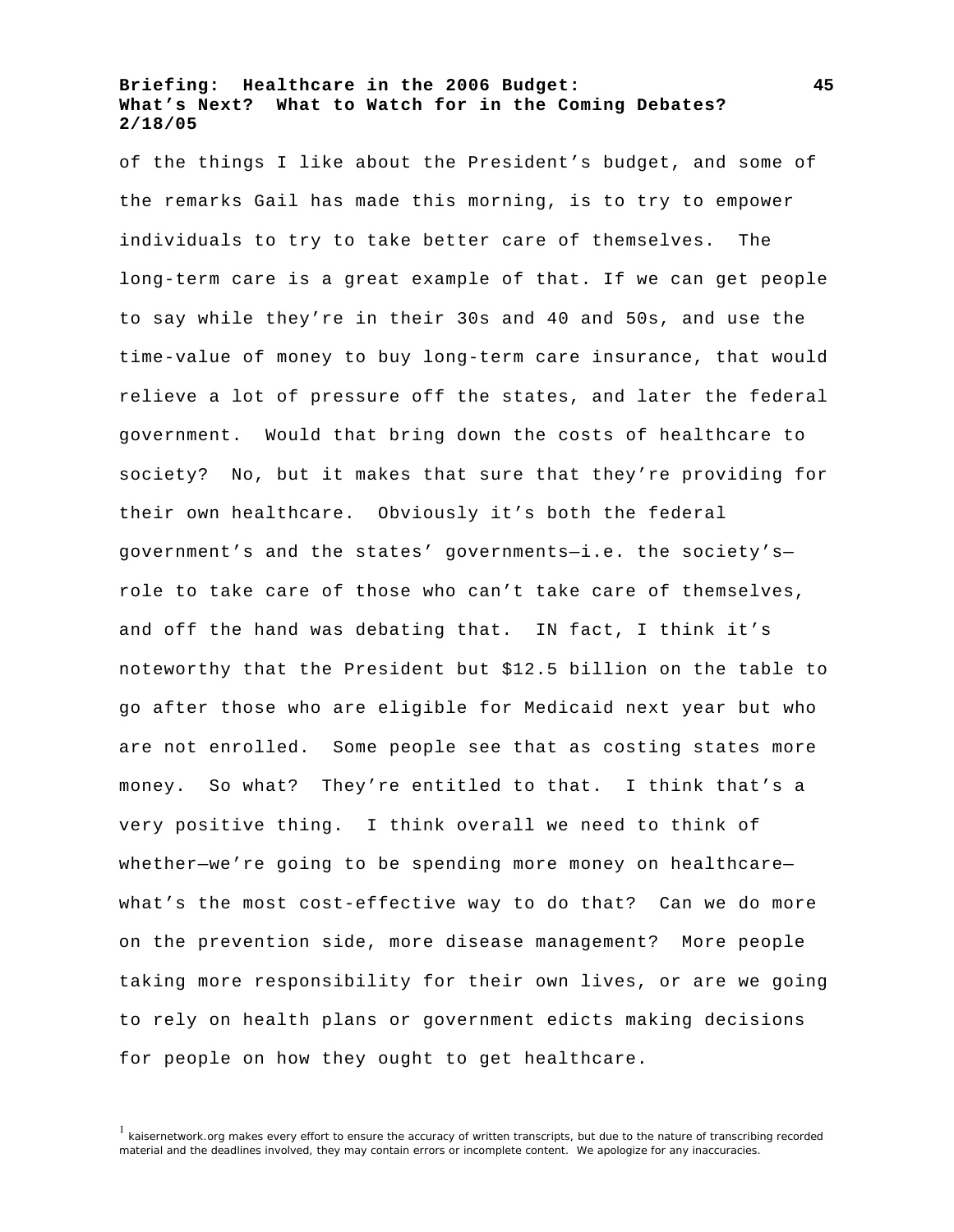**GAIL WOLENSKY:** I'd also like to comment that while there is—if you don't look too much at the details, it sounded like there was a consensus and agreement—Cindy slipped in a couple of concepts that for me, I'd like to say, I'm not buying into, which is, I was talking about people below the poverty line. She wants it 200 percent of the poverty line. I think the question is the obligation. At what stage—is it fully funding at the poverty line, is it fully funding at 200 percent of the poverty line, or 300? That's where it think a lot of issues will get debated, and it's a question of whether or not there's publicly financing as a portion of this as opposed to, again, fully funded as is true with some of the public programs. These are the hard decisions that we have not yet come to some consensus on, as we go forward are going to have to decide where it is that we agree and move forward. It's why when I talked about it, I said, let's talk about who are poor according to our federal poverty line definitions, because I think there's the most agreements there, that at the very least, let's take out the one-third of the uninsured who are technically poor—the people who are on the Medicaid program who are technically poor and below the poverty line by the time they qualify. Where they were before is harder to tell, aside from the areas where we have some agreement, and then see whether we can go up from there, but it's why when you hear people talking about it, you ought to immediately get into what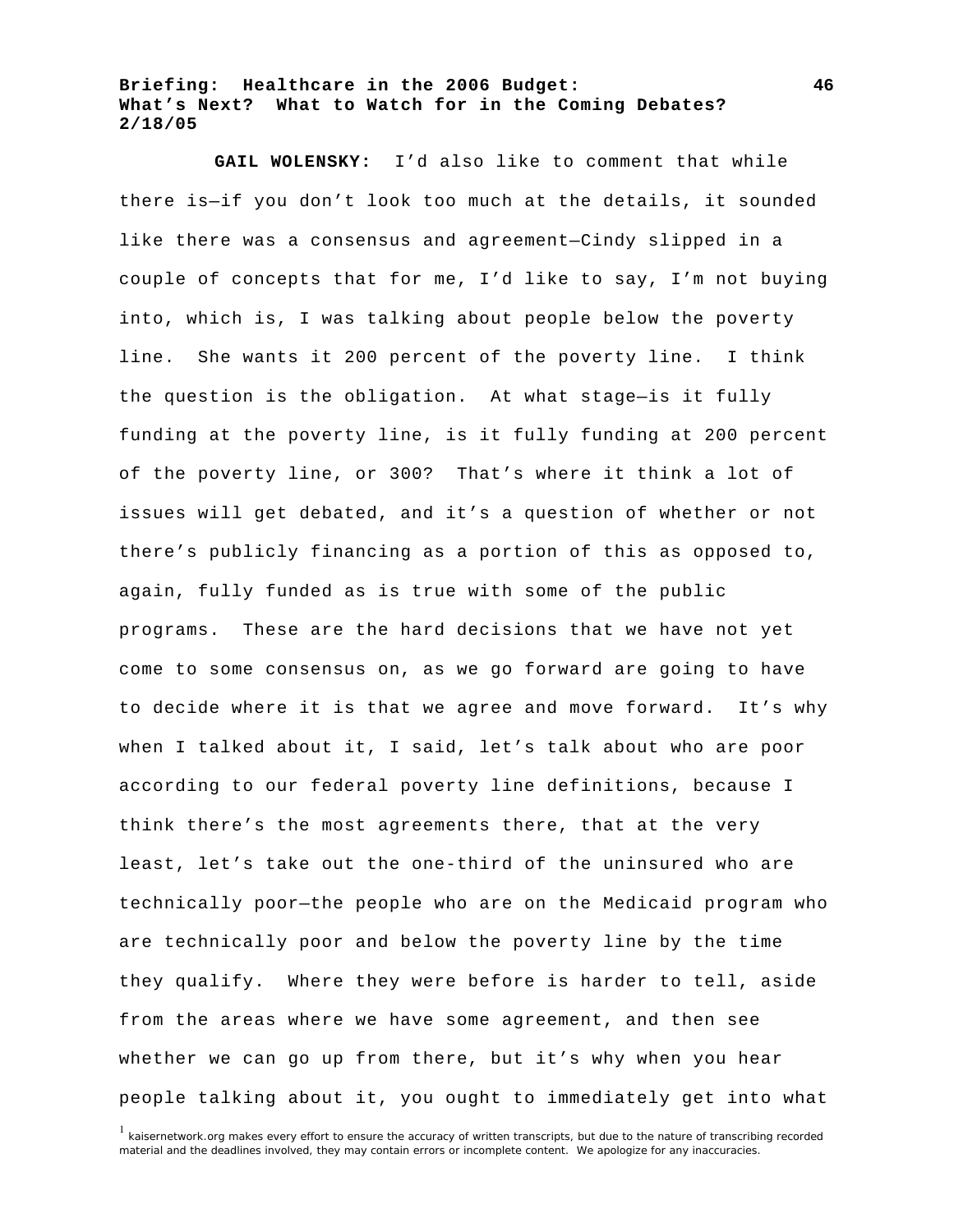is it when they mean, especially when they use terms like a low-income population, is how are they defining it? Cindy did, on that, but I think that's where you start to get a lot more disagreement of whose responsibility is it when you start getting to 200 percent of the poverty line?

**CINDY MANN:** Let me just embellish on my comments, because I think Gail is right. That is the 100-200 is probably where there is the most debate, although let me underscore that there are tons of people who are below poverty who have no coverage source, and she's absolutely right that we need to pay close attention to it. If you look at the last slide—or one of the last—Figure 16, in the last, during the recession, some of the enrollment increases that Ray talked about were—the biggest enrollment increases were for children, most of whom were in the 100 to 200 percent of the poverty line, children in low wage families who no longer had access to employer-based coverage and Medicaid, and to some extent, CHIP made sure that we did not have more uninsured children during this last downturn, in fact we had fewer, notwithstanding the downturn, because of Medicaid and the CHIP program. I wouldn't suggest that it is a wholly state function in that income range. I think there are important opportunities to look at marrying your forms of coverage. I think Maine is doing some interesting work with small businesses and trying to link up employer-based coverage with its Medicaid and CHIP program, and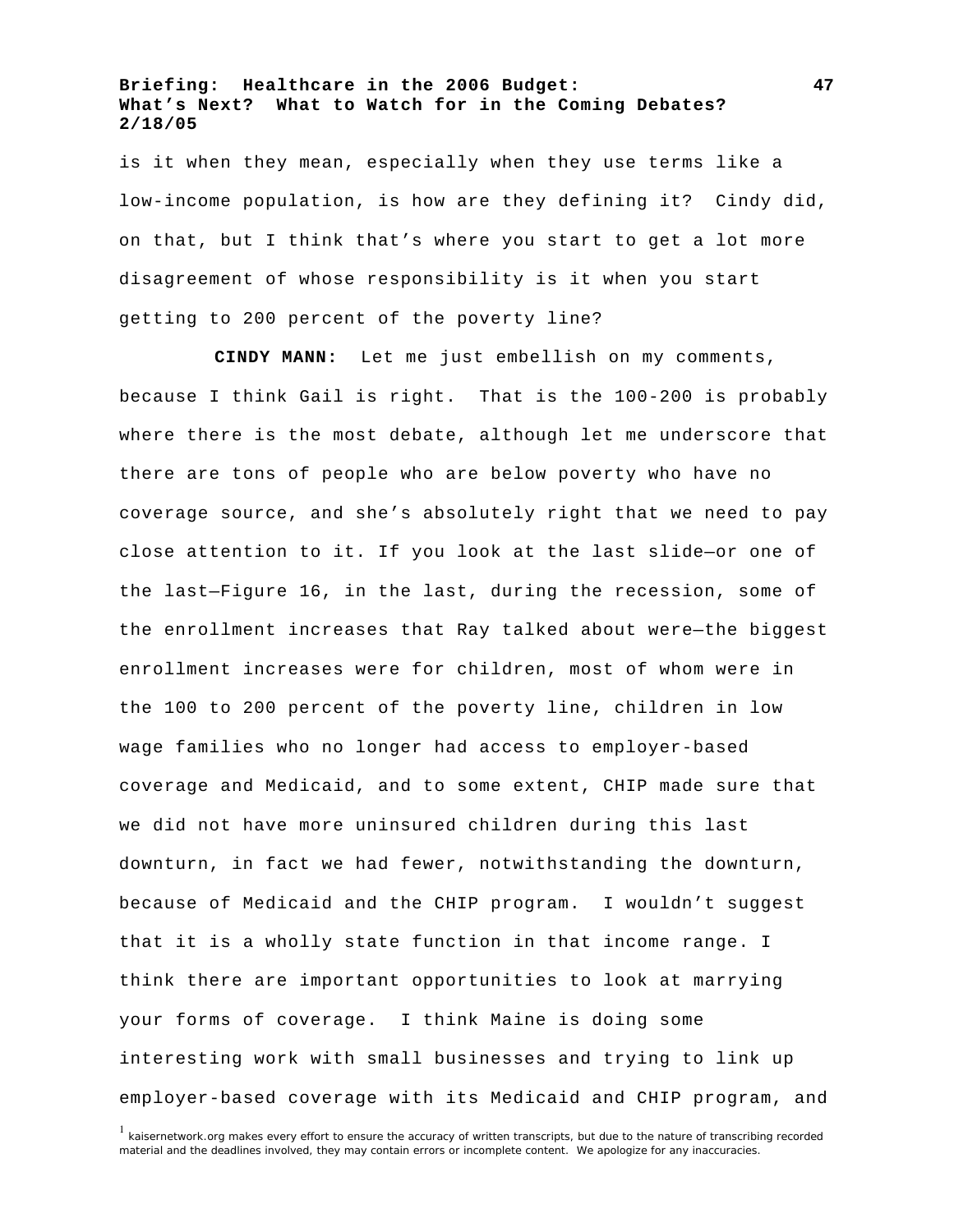that's the direction that we need to go. But if we withdraw and say, no Medicaid at higher income levels, we will have a situation where we have millions of people joining the ranks of the uninsured, because that is right now the no-man's land in terms of coverage.

**ED HOWARD:** One hundred percent, 200 percent, sounds like a question for a conference committee. We'll be back to do this program, to give you the results of the conference agreement. We have just a couple minutes left, so are there other questions that we should explore? Yes, Christine?

**CHRISTINE:** [Inaudible-off mic] hearing something on radio about [inaudible] and I could never quite figure out why the federal government couldn't just pay all these investigators [inaudible].

**ED HOWARD:** The question is about the nature of intergovernmental transfers, and how you tell good ones from bad ones.

**GAIL WOLENSKY:** Let me answer the second question, and my response to the first is, if we could have figured out how to draw that line in regulation or legislation, we would have put it forward in 1991 when we put forward the changes on inappropriate provider taxes and voluntary donations. And if you don't remember what that was about, the voluntary donations, the hospital would make a donation to the state in order to get matching money. The state would get federal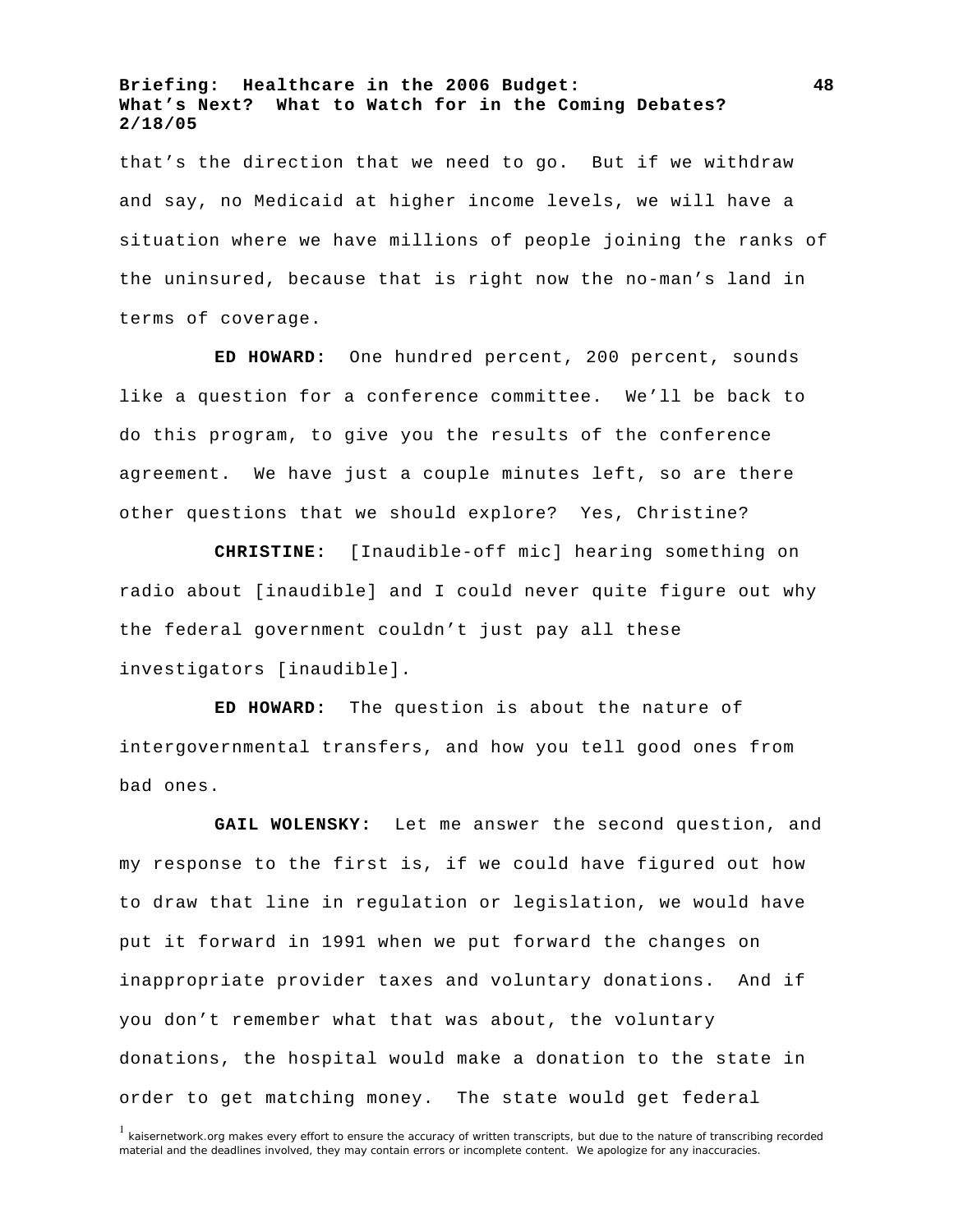dollars, which was matched by this voluntary donation. It would turn around and return the money to the hospital that had put up the voluntary donation. There was new federal money; there was zero state money new into the system. So, that's the most egregious example, and the question is, when other money is churning, like money going from the state to the county or from the state to the local government, whether this is really new money that's going into the system or not. We weren't smart enough. We knew it was a problem, and some states were making excessive use of intergovernmental transfers. We could not figure out how to write a rule that would distinguish it, and the reason you can't send in the IEG is because there's not a specific regulation against it. The fact that it is clearly against the spirit of the states putting up new money doesn't give you a position to go back and collect it, and even if you did, if you could legally, the pressures from the governors to cut it out on the feds seems to be too great to have too much activity go on. They may know, but I couldn't figure it out.

**CINDY MANN:** Let me put a couple things in context and then try and answer the question. One is that when Tom Scully a few years ago was railing around these intergovernmental transfers, he was talking largely about the upper payment limit arrangement, and I just want to remind people that there was legislation in 2001 and in 2002 which significantly clamped down these clearly inappropriate opportunities to do some

<sup>&</sup>lt;sup>1</sup> kaisernetwork.org makes every effort to ensure the accuracy of written transcripts, but due to the nature of transcribing recorded material and the deadlines involved, they may contain errors or incomplete content. We apologize for any inaccuracies.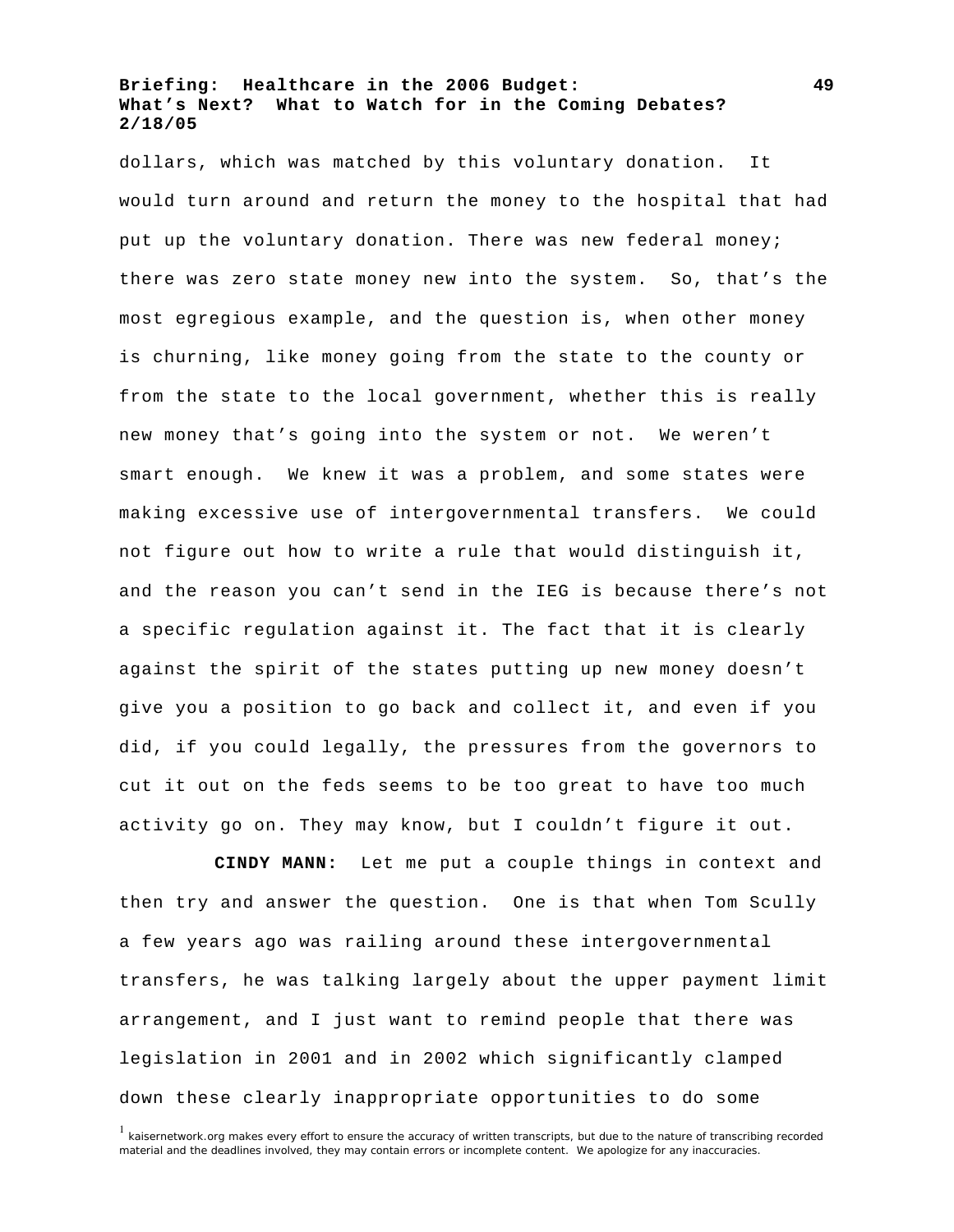recycling of dollars, and states that used it heavily are now in a phase-out period, and new states cannot go onto that system. So there has been a very significant change over the last few years in terms of some of the issues that garner the most attention. There has also been, over the last few years, auditors placed in every state, and every state has had federal auditors, and every state has had state plan amendment and waiver plan amendments, and waiver proposals held up until there's satisfaction by CMS on the issues around intergovernmental transfers, even though the rules of the game are not entirely clear, and it has caused a great deal of acrimony between states and the feds because of lack of transparency over what it is they're looking for.

The issue of fundamentally why it's difficult is because some of the issues come in—The simplest example is there's a Medicaid payment to a county hospital for services provided to Medicaid beneficiaries, and then the question is, is it the county then provides some intergovernmental transfer back to the state. Is that really about cutting back on the Medicaid payment, or is that another intergovernmental transfer that counties and states do all the time? How do you sort through all the normal business of money passing between states and counties, states and localities, in both directions, versus scam arrangements that are about trying to draw down federal dollars without putting up the state dollars? So they're